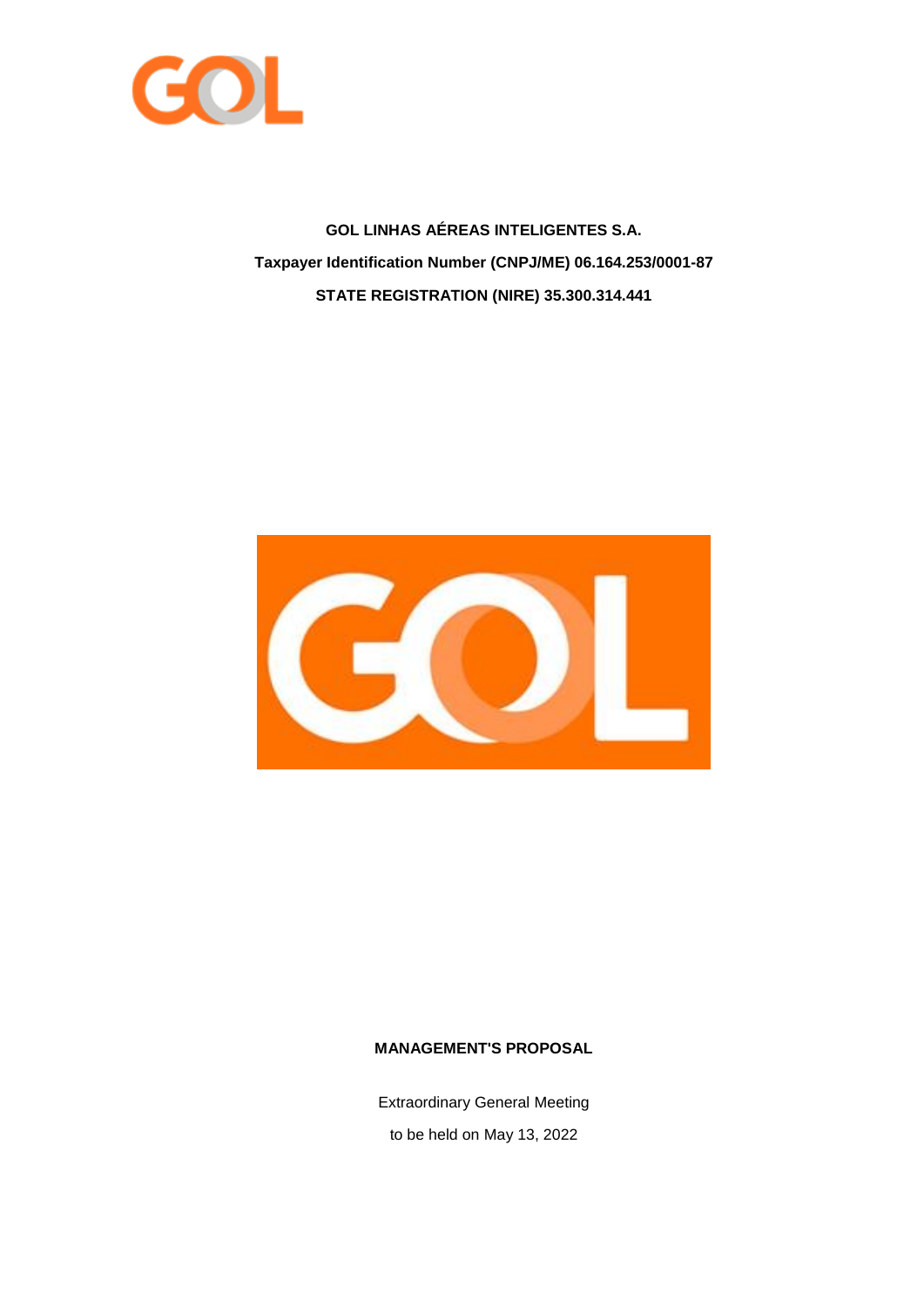

# **TABLE OF CONTENTS**

# **CONTENTS**

| $\mathbf{4}$ , and $\mathbf{4}$ |  |
|---------------------------------|--|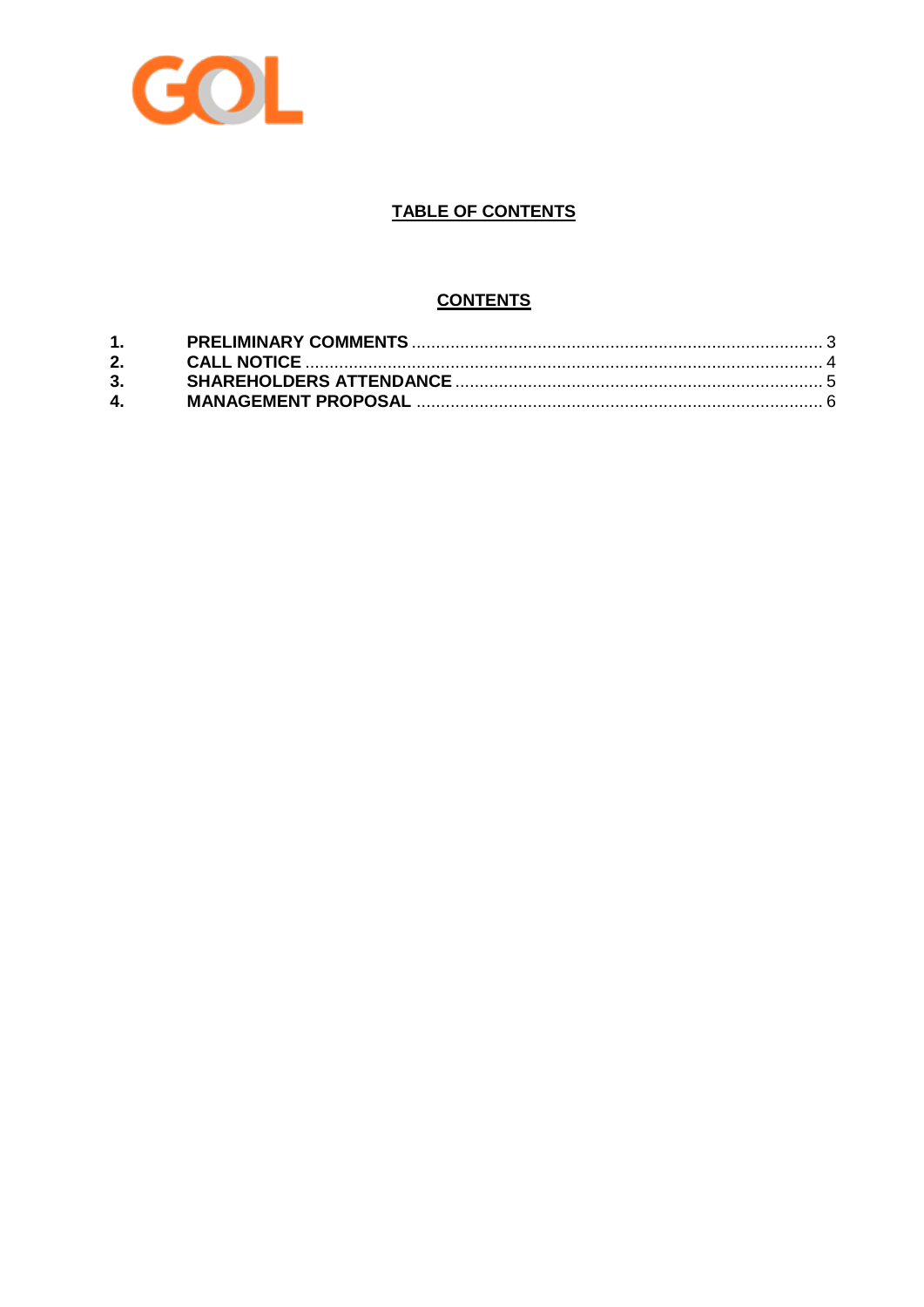

# <span id="page-2-0"></span>**1. PRELIMINARY COMMENTS**

Gol Linhas Aéreas Inteligentes S.A. ("Company") management hereby informs that the documents attached to this Proposal are already available to the Shareholders at the Company's head office and disclosed on the websites of: Investor Relations (http://www.voegol.com.br/ri), the Brazilian Securities and Exchange Commission ("CVM") (www.cvm.gov.br) and B3 S.A. - Brasil, Bolsa e Balcão ("B3") [\(www.b3.com.br\)](http://www.b3.com.br/), in accordance with legal provisions, as well as in compliance with CVM Instructions 480/2009 and 481/2009, CVM Instruction 552/2014, and also Circular Letter 01/2022 issued by the CVM's Corporate Relations Superintendence.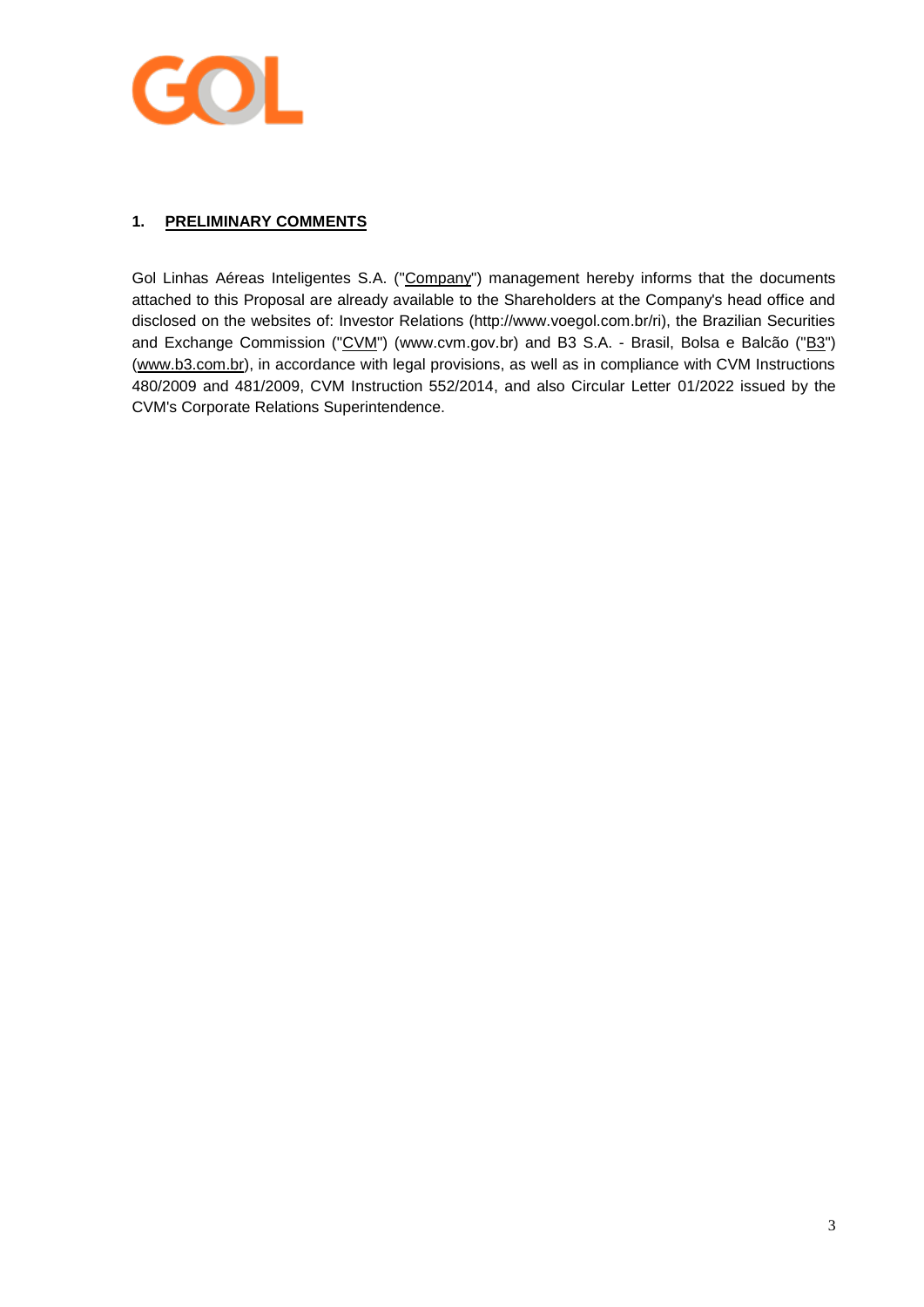

# <span id="page-3-0"></span>**2. CALL NOTICE**

The Shareholders of Gol Linhas Aéreas Inteligentes S.A. ("**Company**" or "**GOL**") are hereby called to meet at the Extraordinary Shareholders' Meeting ("**ESM**") to be held on May 13, 2022, at 10 am, at Praça Comte. Lineu Gomes, S/N, Gate 3, Jardim Aeroporto, Zip Code 04626-020, City of São Paulo, State of São Paulo, Brazil, – at the Company's Board of Directors Meeting Room (*Sala do Conselho de Administração*) in order to resolve upon the following Agenda:

(a) Increase the number of members of the Company's Board of Directors, from 7 (seven) to 8 (eight) members;

(b) Election of a new member to the Company's Board of Directors appointed by American Airlines, Inc. ("AA"); and

(c) Approval of the granting of a put option by the Company to AA.

We inform that on the date hereof the relevant documents related to the Agenda were made available at the Company's headquarters, as well as on its Investor Relations website (http://ri.voegol.com.br/), on the websites of the Brazilian Securities and Exchange Commission (www.cvm.gov.br) and B3 S.A. – Brasil, Bolsa e Balcão (www.b3.com.br), pursuant to the applicable legislation.

The Shareholder's participation may be (i) in person or (ii) by a duly constituted attorney-in-fact. Shareholders wishing to be represented by an attorney-in-fact must comply with the provisions of art. 126 of Law 6,404/76, and must also deposit the respective power of attorney, with special powers for representation at the ESM, at the Company's headquarters, addressed to the Investor Relations Officer, up to 48 (forty-eight) hours in advance of the ESM date.

São Paulo, April 13, 2022

**Constantino de Oliveira Junior**

Chairman of the Board of Directors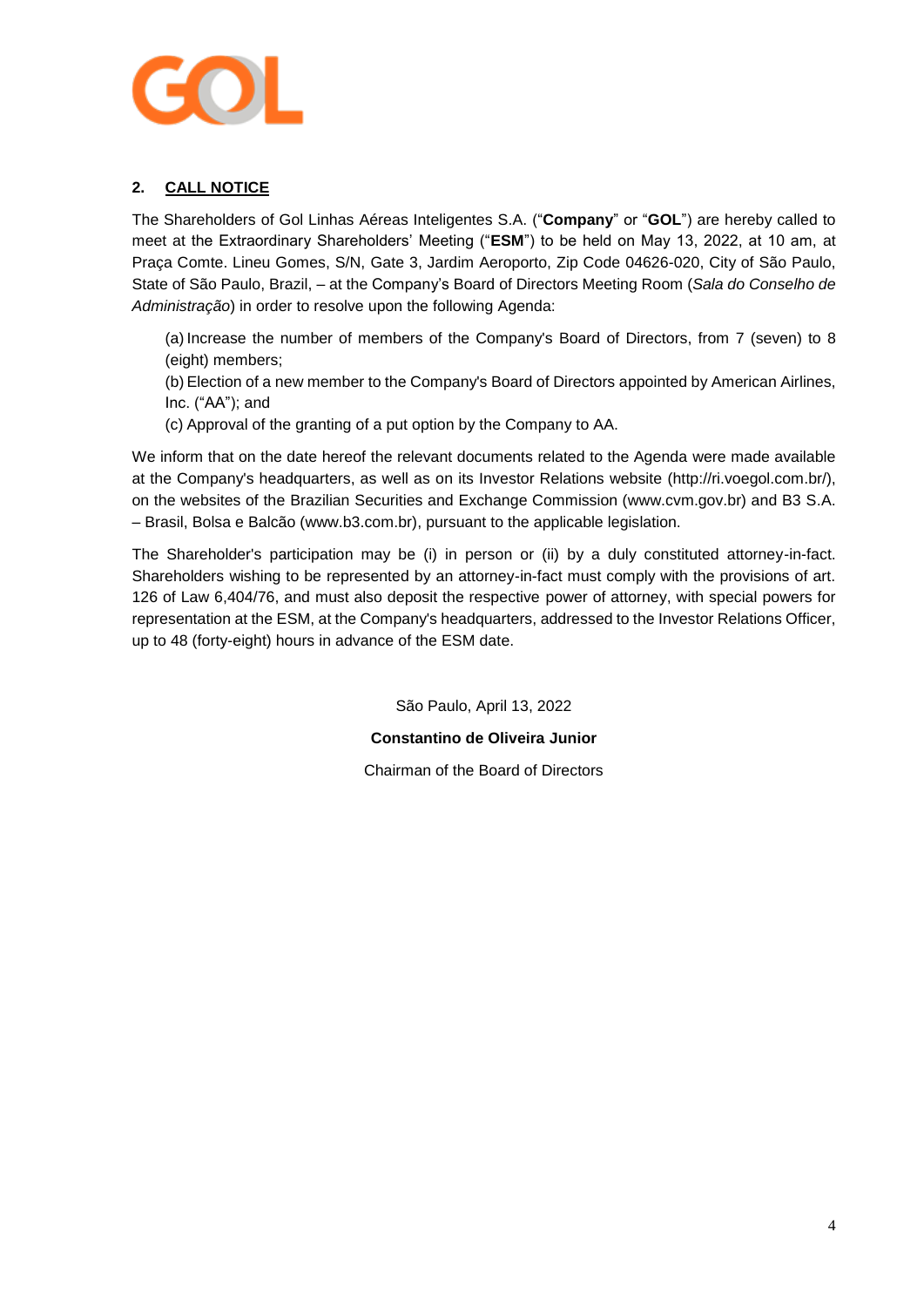

# <span id="page-4-0"></span>**3. SHAREHOLDERS ATTENDANCE**

# **3.1. Attendance in Person**

The Company's shareholders may participate in the Extraordinary General Meeting ("EGM") by attending the address indicated in the Call Notice and declaring their vote in relation to the Agenda. In accordance with the provisions of Article 126 of Law No. 6,404/76, shareholders must attend the EGM presenting, in addition to their identity card, proof of ownership of shares issued by the Company issued by the depositary financial institution and/or custodian agent. Management recommends that said proof be issued up to 2 (two) business days before the scheduled date for the EGM.

Legal Entities, such as business companies and investment funds, must be represented in accordance with the respective statutes, articles of association or regulation, delivering the documents proving the regularity of representation, accompanied by the minutes of election of the administrators, if applicable, at the time and place indicated in the item below.

Before installing the EGM, the shareholders shall sign the Attendance Book.

The Management recommends that those interested in participating in the EGM present themselves one (1) hour in advance.

# **3.2. Attendance by Proxy**

Shareholders may also be represented by an attorney-in-fact. The proxy must have been granted less than 01 (one) year, provided the grantee is a shareholder, Company manager, lawyer, or financial institution. The investment fund manager is responsible for representing their joint owners, in accordance with Article 126, Paragraph 1, of Law No. 6,404/76, and the power of attorney must necessarily be notarized. We also note that legal entities may be represented in accordance with their articles of association/articles of incorporation.

If a shareholder is represented by proxy, the proxy will have to be examined before the EGM, as well as the ownership of the shares. To speed up the process and facilitate the work of the Meeting, the proof of ownership of the shares and the power of attorney may, at the shareholder's discretion, be deposited at the Company's headquarters, up to forty-eight (48) hours before the scheduled date for the General Meetings to be held.

Before being forwarded to the Company, the corporate and representation documents of legal entities and investment funds drawn up in a foreign language (other than in English or Spanish) must be translated into Portuguese. The respective translations must be registered in the Registry of Titles and Documents. The Company's Investor Relations Department is available for any further clarification.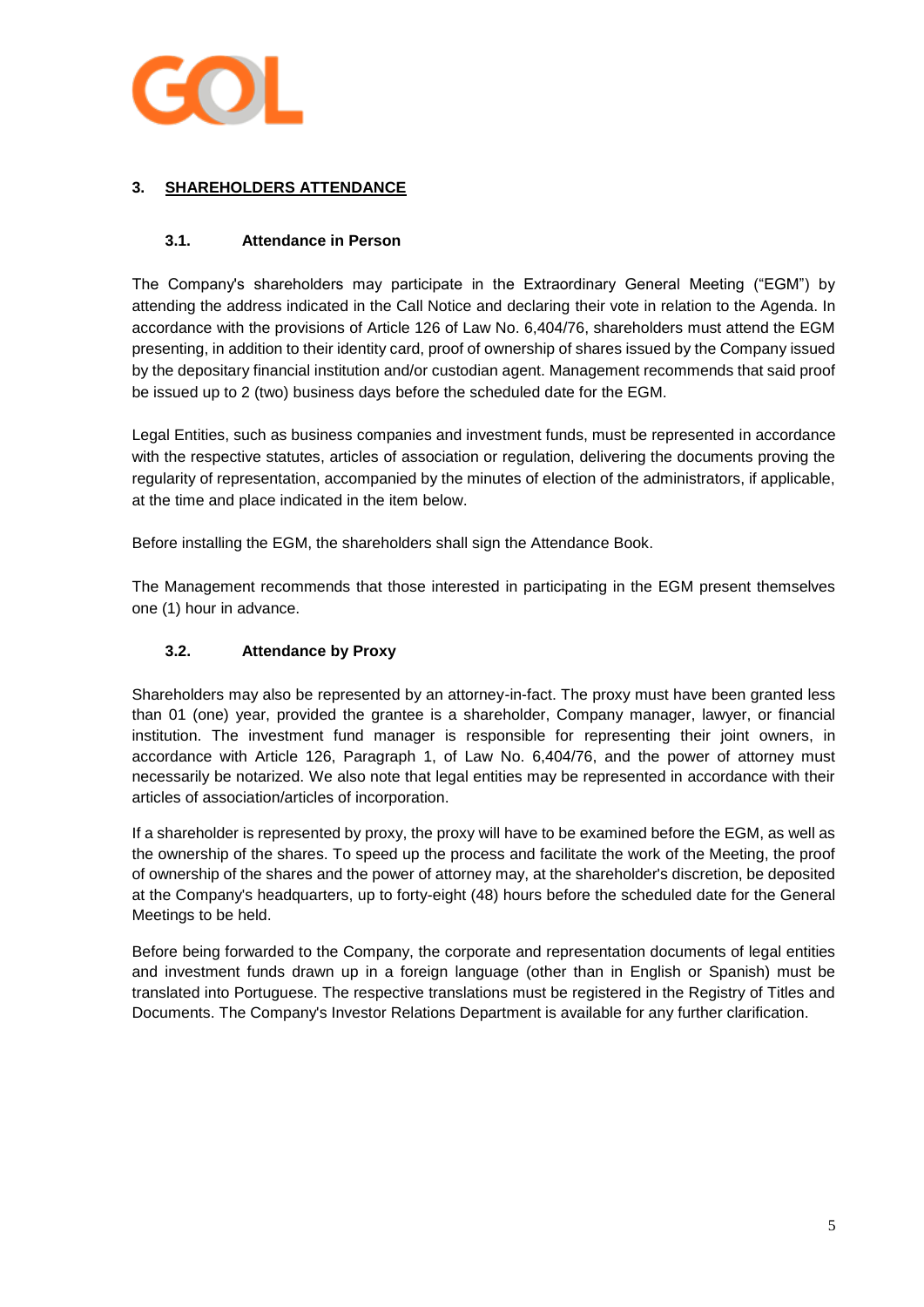

# <span id="page-5-0"></span>**4. MANAGEMENT PROPOSAL**

Dear Shareholders,

The board of directors of Gol Linhas Aéreas Inteligentes S.A. ("Company" or "GOL") hereby submits for the appreciation of the shareholders the proposal concerning the matters of the Company's Extraordinary General Meeting, to be held on May 13th, 2022, at 10 a.m., pursuant to the provisions in Law 6.404, from December 15th, 1976, as amended ("Brazilian Corporate Law"), to CVM Instruction No. 481, from December 17th, 2009, as amended (Instruction No. 481) and to the Company's bylaws ("Proposal").

## **(I) Change on the number of seats of the Company's Board of Directors**

The Company's management proposes the inclusion of 1 (one) additional member in the Company's Board of Directors. Therefore, the board will be comprised of 8 (eight) members, instead of 7 (seven) ("Change on the number of seats of the Company's Board of Directors").

The appointment of a member of the Board of Directors by American Airlines ("AA") (pursuant to item (II) below) is due to the Shareholder's Agreement executed by and between AA and the Company's controlling shareholder on April 13th, 2022.

## **(II) Election of 1 (one) New Member to assemble the Company's Board of Directors**

The Company's management is proposing the nomination of Mr. Anmol Bhargava to integrate the Company's Board of Directors elected at the Company's Annual and Extraordinary General Meeting held on April 29th, 2022 ("AEGM").

If elected, Mr. Anmol Bhargava will be part of the slate elected in the AEGM, with term of office until the Annual General Meeting that approves the management's account regarding the fiscal year ended on December 31<sup>st</sup>, 2022.

Pursuant to article 10 of CVM Instruction 481/2009, information about the candidate appointed is available at **Annex I**, corresponding to items 12.5 to 12.10 of the Reference Form.

## **(III) Approval of the Put Option**

The Company's management proposes the approval of a put option to be granted by the Company to AA, triggered in case of GOL's change of control ("Option").

The Option will grant AA the right to sell the shares issued by GOL to the Company at the same price per-share received by the controlling shareholder of GOL in case of a transaction that results in the Company's change of control.

The Option is granted due to the partnership between GOL and AA, disclosed to the market via Material Fact Statements of September 15th, 2021 and February 7th, 2022.

The Company's Management remains at disposal to provide any clarifications that may be required.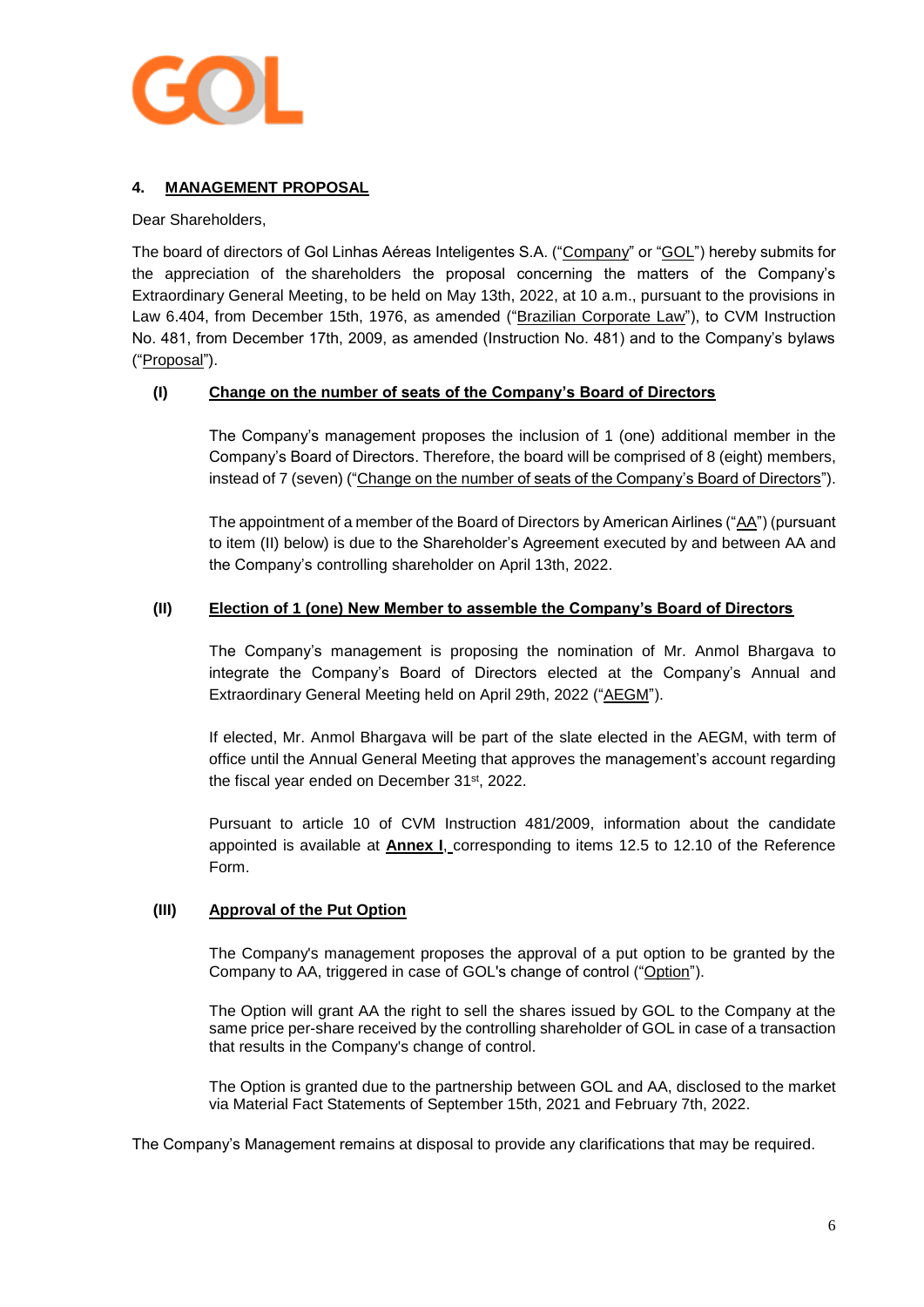

São Paulo, April 13<sup>th</sup>, 2022

# **Constantino de Oliveira Júnior**

Chairman of Board of Directors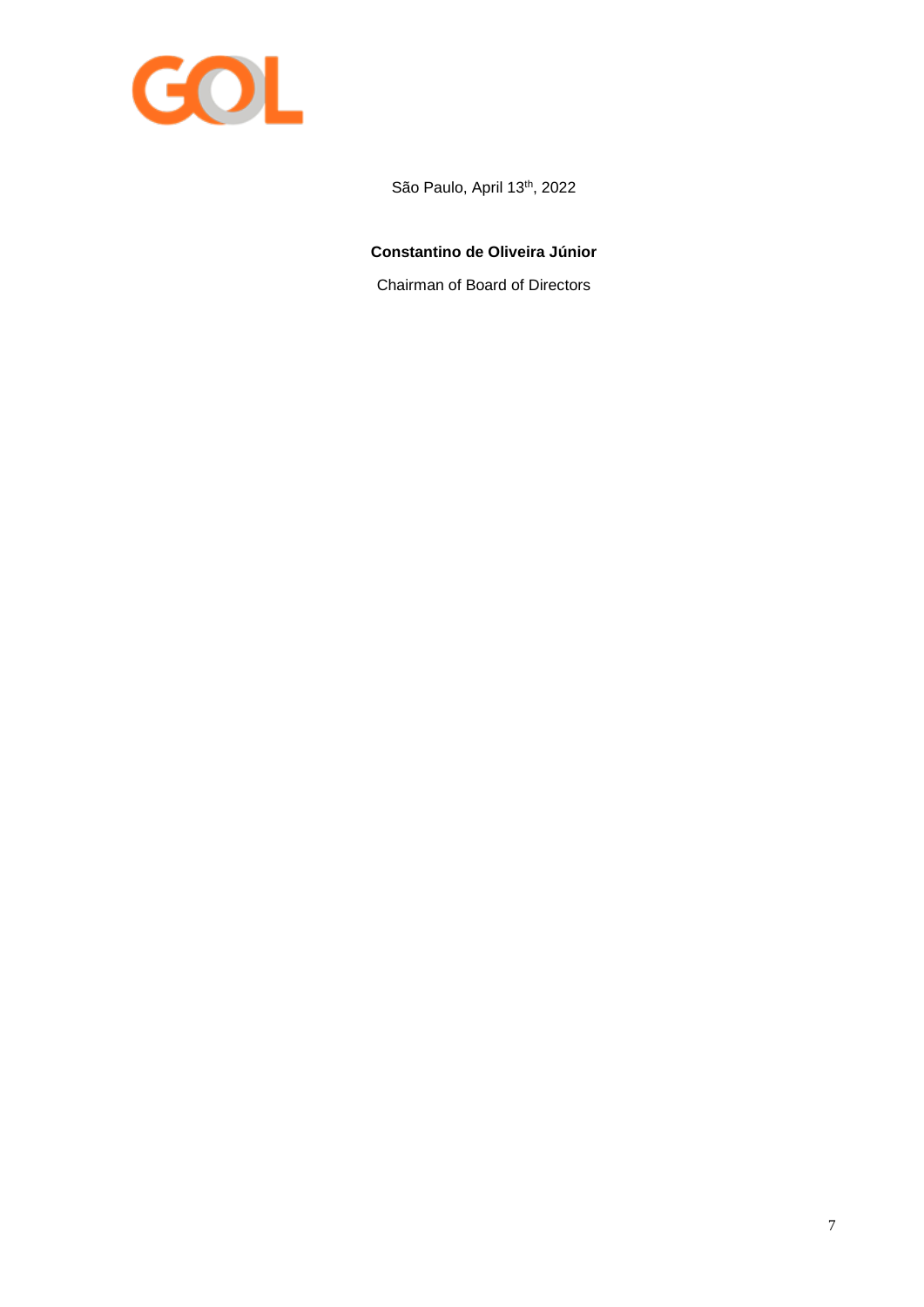

# **ANNEX I**

# **INFORMATION REGARDING THE CANDIDATES APPOINTED OR SUPPORTED BY MANAGEMENT OR CONTROLLING SHAREHOLDERS, PURSUANT TO ITEMS 12.5 TO 12.10 OF THE REFERENCE FORM**

Pursuant to article 10 of CVM Instruction 481/2009, the Company provides information regarding the candidates appointed or supported by management, corresponding to items 12.5 to 12.10 of the Reference Form.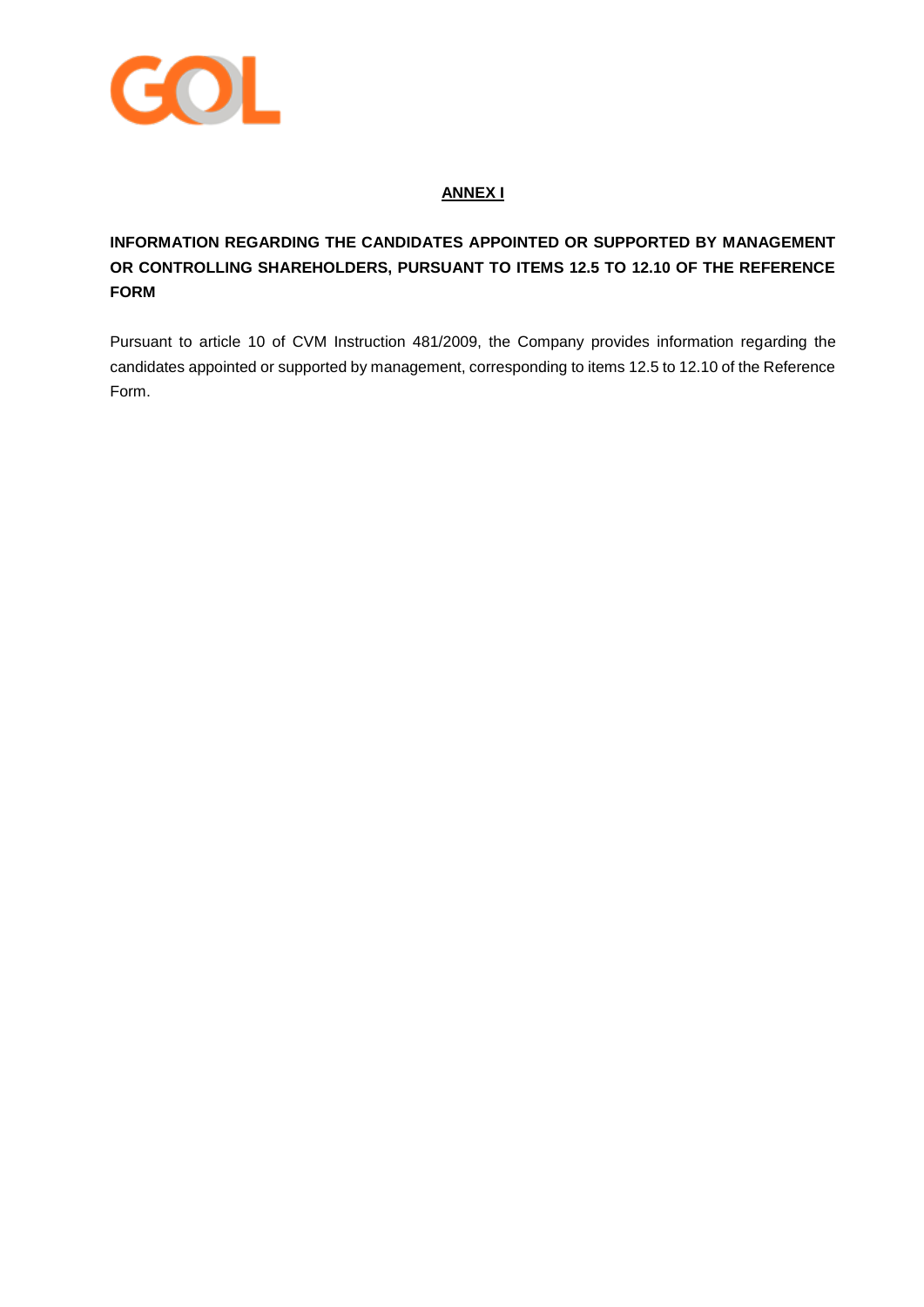

## **12.5/6 COMPOSITION AND PROFESSIONAL EXPERIENCE OF THE MANAGEMENT AND AUDIT COMMITTEE**

| <b>Name</b>                                  | Date of birth           | <b>Management body</b>                                                                                                                                                     | Date of election $(1)$  | Term of office                   | <b>Number of Consecutive</b><br><b>Mandates</b> |
|----------------------------------------------|-------------------------|----------------------------------------------------------------------------------------------------------------------------------------------------------------------------|-------------------------|----------------------------------|-------------------------------------------------|
| <b>CPF</b>                                   | <b>Profession</b>       | <b>Elective position held</b>                                                                                                                                              | Inauguration date $(1)$ | <b>Elected by the controller</b> | Percentage of participation in<br>meetings      |
| Other positions and roles held in the issuer |                         | Description of another position / role                                                                                                                                     |                         |                                  |                                                 |
| Paulo Sergio Kakinoff                        | 09/06/1974              | Belongs only to the Board                                                                                                                                                  | 03/14/2022              | 1 year                           | 11                                              |
| 194.344.518-41                               | <b>Business Manager</b> | 10 - President Manager / Superintendent                                                                                                                                    | 03/14/2022              | Yes                              | 0%                                              |
|                                              |                         | Member of the Corporate Governance and Personnel<br>Committee, Risk Policies Committee, Financial Policy<br>Committee and the Alliances Committee.                         |                         |                                  |                                                 |
| Richard Freeman Lark, Jr.                    | 10/15/1966              | Belongs only to the Board                                                                                                                                                  | 03/14/2022              | 1 year                           | 6                                               |
| 214.996.428-73                               | Manager                 | 11 - Manager Vice President/ Superintendent<br>Member of the Financial Policy Committee and the Risk<br>Policies Committee.                                                | 03/14/2022              | Yes                              | 0%                                              |
| Eduardo José Bernardes Neto                  | 03/26/1974              | Belongs only to the Board                                                                                                                                                  | 03/14/2022              | 1 year                           | 8                                               |
| 165.610.978-66                               | <b>Business Manager</b> | 11 - Manager Vice President/ Superintendent                                                                                                                                | 03/14/2022              | Yes                              | $0\%$                                           |
| Celso Guimarães Ferrer Junior                | 12/05/1982              | Belongs only to the Board                                                                                                                                                  | 03/14/2022              | 1 year                           | 8                                               |
| 309.459.748-33                               | Economist               | 11 - Manager Vice President/ Superintendent                                                                                                                                | 03/14/2022              | Yes                              | 0%                                              |
| Constantino De Oliveira Junior               | 08/12/1968              | Belongs only to the Board of Directors                                                                                                                                     | 04/29/2022              | 1 year                           | 9                                               |
| 417.942.901-25                               | <b>Businessman</b>      | 20 - Chairman of the Board of Directors                                                                                                                                    | 04/29/2022              | Yes                              | 100%                                            |
|                                              |                         | Member of the Corporate Governance and Personnel<br>Committee, member of the Financial Policy Committee and of<br>the Risk Policies Committee and the Alliances Committee. |                         |                                  |                                                 |
| Joaquim Constantino Neto                     | 10/01/1965              | Belongs only to the Board of Directors                                                                                                                                     | 04/29/2022              | 1 year                           | 19                                              |
| 084.864.028-40                               | <b>Businessman</b>      | 21 - Vice President Board of Directors                                                                                                                                     | 04/29/2022              | Yes                              | 100%                                            |
| Ricardo Constantino                          | 02/27/1963              | Belongs only to the Board of Directors                                                                                                                                     | 04/29/2022              | 1 year                           | 19                                              |
| 546.988.806-10                               | <b>Businessman</b>      | 22 - Board of Directors (Effective)                                                                                                                                        | 04/29/2022              | Yes                              | 100%                                            |
| André Béla Jánszky                           | 11/24/1951              | Belongs only to the Board of Directors                                                                                                                                     | 04/29/2022              | 1 year                           | 6                                               |
| 346.695.188-79                               | Attorney                | 27 - Board of Directors Independent (Effective)<br>Member of the Corporate Governance and Personnel<br>Committee.                                                          | 04/29/2022              | Yes                              | 100%                                            |
| Marcela De Paiva Bomfim<br>Teixeira          | 10/10/1980              | Belongs only to the Board of Directors                                                                                                                                     | 04/29/2022              |                                  | $\overline{2}$                                  |
| 012.640.496-84                               | Economista              | 27 - Board of Directors Independent (Effective)<br>Member of the Statutory Audit Committee.                                                                                | 04/29/2022              | Yes                              | 100%                                            |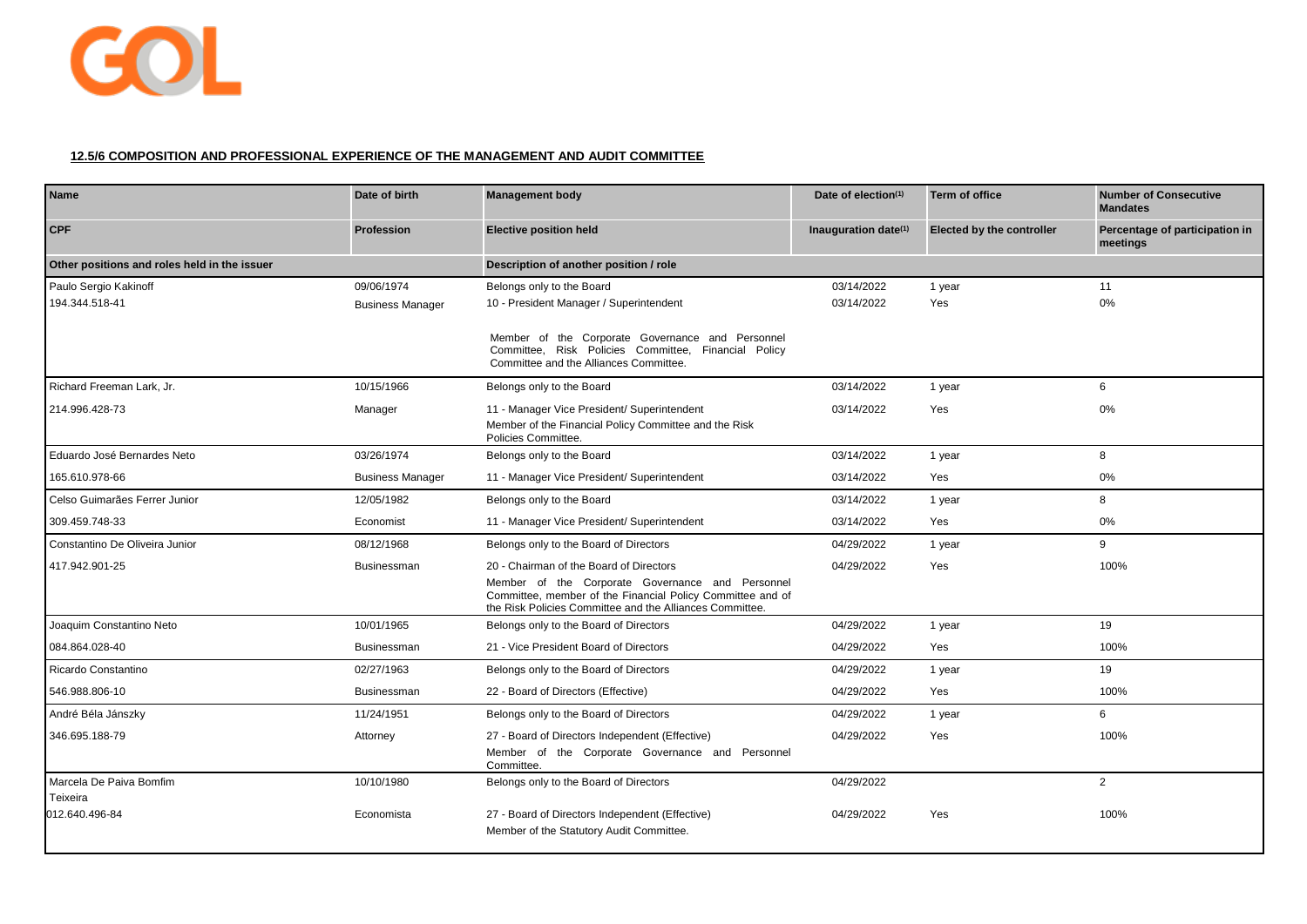# GOL

| Germán Pasquale Quiroga Vilardo | 10/25/1967                    | Belongs only to the Board of Directors                                                     | 04/29/2022 | 1 year    |             |
|---------------------------------|-------------------------------|--------------------------------------------------------------------------------------------|------------|-----------|-------------|
| 009.943.227-71                  | Engineer                      | 27 - Board of Directors Independent (Effective)<br>Member of the Statutory Audit Committee | 04/29/2022 | Yes       | 100%        |
| <b>Philipp Schiemer</b>         | 06/09/1964                    | Belongs only to the Board of Directors                                                     | 04/29/2022 | 1 year    | 3           |
| 172.372.968-09                  | Manager                       | 27 - Board of Directors Independent (Effective)                                            | 04/29/2022 | Yes       | 100%        |
| Anmol Bhargava                  | 11/19/1978                    | Belongs only to the Board of Directors                                                     | 05/13/2022 | 1 year    | $\mathbf 0$ |
| 567476381                       | Engineer                      | 27 - Board of Directors Independent (Effective)                                            | 05/13/2022 | No        | 0%          |
| Carla Andrea Coelho             | 13/07/1969                    | Audit committee                                                                            | 04/29/2022 | 1 year    | 2           |
| 006.502.017-<br>01              | Attorney at Law               | 44 - C.F.(Effective) Elected by preference holders                                         | 04/29/2022 | No        | 100%        |
| <b>Marcelo Amaral Moraes</b>    | 10/07/1967<br>Economist       | Audit committee                                                                            | 04/29/2022 | 1 year    |             |
| 929.390.077-72                  |                               | 44 - C.F.(Effective) Elected by preference holders                                         | 04/29/2022 | No        | 100%        |
| Renato Chiodaro                 | 21/10/1977<br>Attorney at Law | Audit committee                                                                            | 04/29/2022 | 1 year    | 5           |
| 256.611.098-<br>06              |                               | 44 - C.F.(Effective) Elected by preference holders                                         | 04/29/2022 | <b>No</b> | 100%        |

(1) Considers the approval, by the Company's shareholders, of the election of the members of the Board of Directors and Fiscal Council, if installed, at the Annual General Shareholders' Meeting to be held on April 29, 2022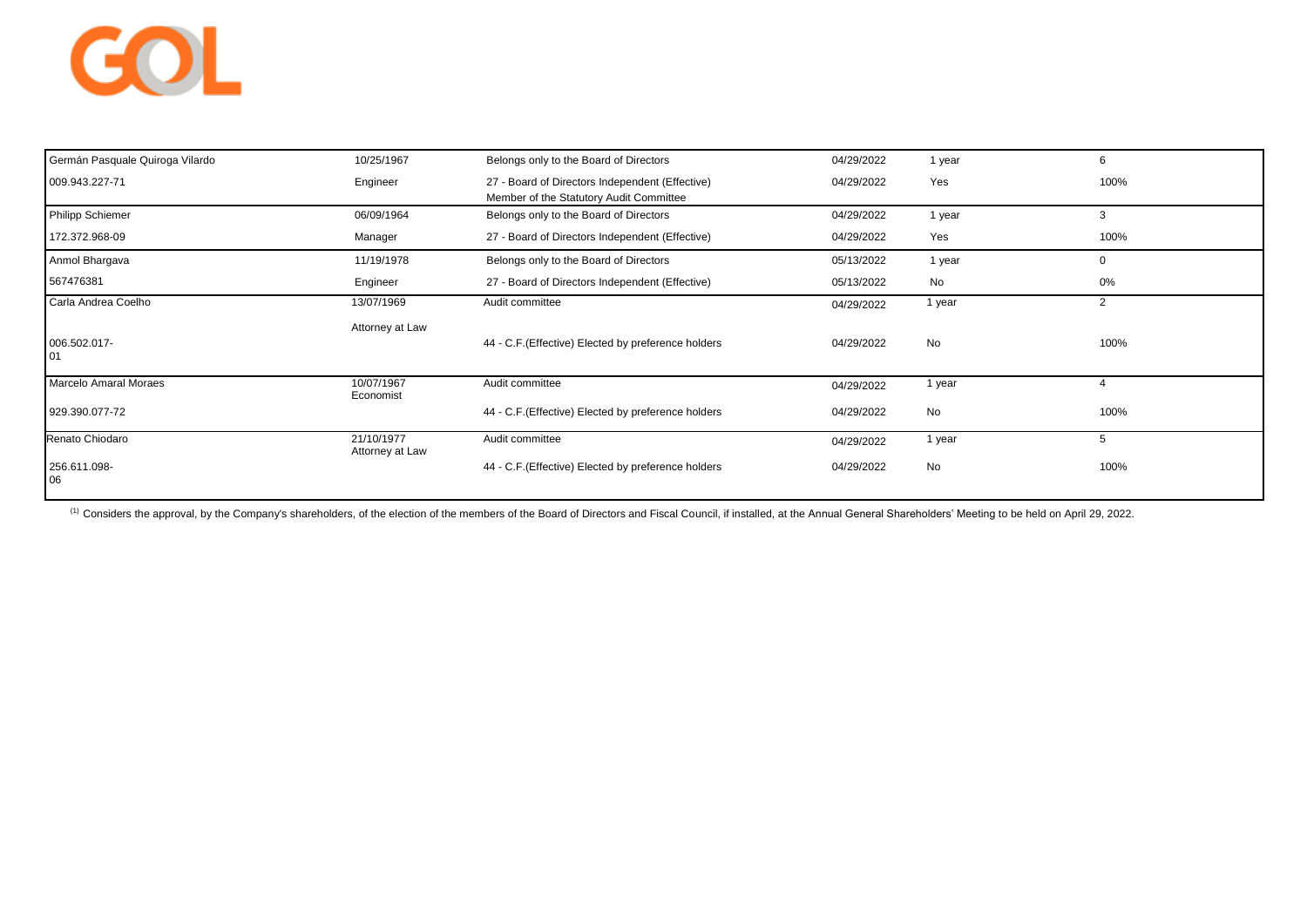

## **PROFESSIONAL EXPERIENCE / DECLARATION OF ANY CONVICTIONS / CRITERIA OF INDEPENDENCE**

#### **Board of Directors**

#### **Constantino de Oliveira Junior**

Chairman of the Company's Board of Directors since 2004, having been both Chief Executive Officer and member of the Company's Board of Directors from March 2004 to July 2012. Mr. Constantino Jr. has also been a member of Gol Linhas Aéreas S.A.'s Board of Directors since 2001, having been CEO of Gol Linhas Aéreas S.A. from 2001 to July 2, 2012. He introduced the concept of "low cost, low fare" in Brazilian civil aviation and was chosen as " Exe Valuable Executive)" in 2002 and 2001 by the newspaper Valor Econômico, and as "Leading Executive" in the logistics sector in 2003 by the newspaper Gazeta Mercantil, and in 2008 he was named "Illustrious Executive" in the at the GALA (Galería Aeronáutica Latinoamericana) award, sponsored by IATA, From 1994 to 2000 he held the position of Manager at Comporte Participacões, a company that controls several land passenger transport companies. H Business Administration at the University of the Federal District and participated in the Executive Program of Corporate Management of the Association for Overseas Technical Scholarships. He is a member of the Risk Policie Corporate Governance and Personnel Committee, and the Company's Alliances Committee.

#### **Joaquim Constantino Neto**

Mr. Joaquim is a Vice-Chairman of the Company's Board of Managers. Mr. Joaquim has been a member of the Company's Board of Managers since 2004. Furthermore, he has held the position of Operations Manager of Grupo Comporte since 1994. From 1984 to 1990, Mr. Joaquim Constantino Neto was in charge of the operations of Reunidas Paulista. From 1990 to the present day, he is the Genral Manager of Breda Servicos, a road passenger transportation co participates in the Board of Managers of CMP Participações, which manages more than 2 thousand buses in the region of Paraná and São Paulo.

#### **Ricardo Constantino**

Mr. Ricardo has been a member of the Company's Board of Managers since March 2004. Additionally, he has held the position of Technical and Maintenance Manager of Grupo Comporte since 1994. He is also a member of the Board of Managers of BR Vias S.A.

#### **Marcela De Paiva Bomfim Teixeira**

Mrs. Marcela de Paiva Bomfim Teixeira holds a degree in Business Administration from Pontifícia Universidade Católica de Minas Gerais. She has a specialization in Management and Information Technology from the Institute of Technological Education, a specialization in Finance from Fundação Dom Cabral and an MBA in Project Management from Fundação Getúlio Vargas (Belo Horizonte/MG). She was a member of the Fiscal Council at Transnorte Energia 2012 to 2016. Currently, Ms. Marcela is studying the Executive MBA at Fundação Dom Cabral and recently held an extension at HEC Paris Module Shanghai China. In her 17 years of experience, Ms. Marcela went through companies Usiminas and Alupar Investimento and served as an effective member of the Fiscal Council of Gol Linhas Aéreas Inteligentes S/A for 2 years.

#### **Philipp Schiemer**

Mr. Philipp is the President of Mercedes-Benz Brazil and Latin America and currently is at a course at the Brazilian Institute of Corporate Governance (no Instituto Brasileiro de Governanca Corporativa "IBGC") for Senior A over the Vice Presidency of Product Marketing at Mercedes-Benz in Stuttgart, Germany. From 2004 to 2009 he served as Vice President of Sales at Mercedes-Benz do Brasil. Philipp was also president of the SAE Brazil congress Vice-President of the German-Brazilian Chamber of Commerce from January 2018 to December 2018, and in January 2019 took the presidency of such Chamber. Philipp Schiemer studied business administration with a specialization and finance at Corporate University Mercedes-Benz AG in Stuttgart.

#### **Germán Pasquale Quiroga Vilardo**

Mr. Germán has been an independent member of the Company's Board of Managers since 2016. He was founder and CEO of [TV1.com,](http://tv1.com/) CIO and CMO of [Americanas.comC](http://americanas.com/)IO and CMO of Cyrela Brasil Realty, and founder, CEO and member of the Board of Managers o[f Pontofrio.comN](http://pontofrio.com/)ova Pontocom, Vice-Chairman of the Board of Managers of Totvs and Camara-E.net and member of the Board of Managers of Abrarec and Fecomércio, and several other e-commerce co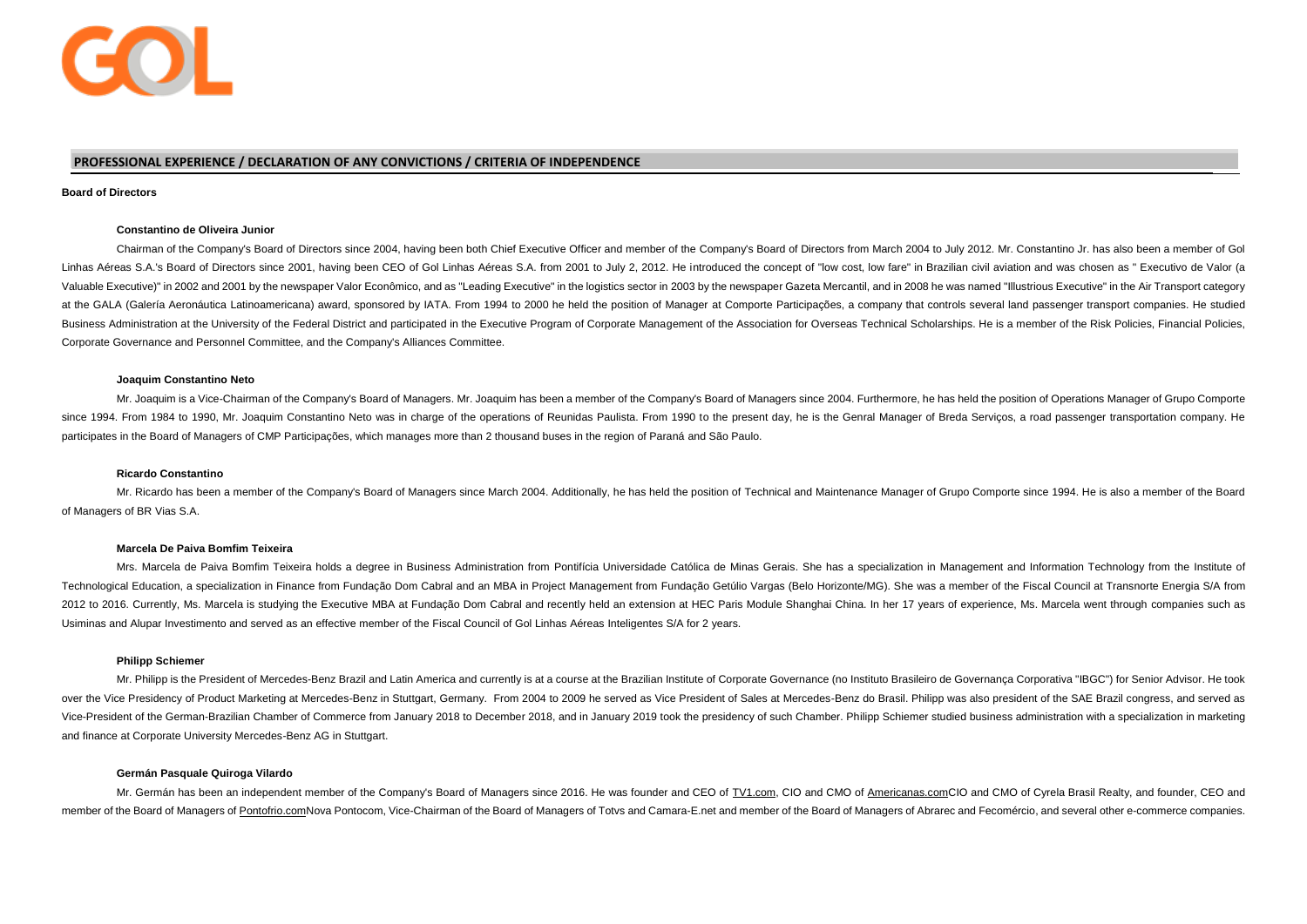

He is currently founder and member of the Board of Managers of Cobasi Digital, and founder of OMNI55 Consulting. He has a degree in Electronic Engineering from the Military Institute of Engineering (IME) and a Masters in D the Polytechnic School of the University of São Paulo.

#### **André Béla Jánszky**

Mr. André Jánszky has been an independent member of the Company's Board of Managers since 2016. Mr. André has decades of experience as a lawyer in the areas of corporate finance and mergers and acquisitions. Until November 2016, he was the partner in charge of the Latin American Department of Milbank, Tweed, Hadley & McCloy LLP, and managing partner of its São Paulo office. Mr. André is also a member of the Board of Managers of Netshoes Limi listed on the NYSE. Mr. André is a member of the Company's Statutory Audit Committee, the Corporate Governance and Personnel Committee, and the Financial Policy Committee.

#### **Anmol Bhargava**

Anmol Bhargaya is the Vice President, Global Alliances & Partnership for American Airlines, his team is responsible for new and existing international & domestic alliances, partnerships and joint business agreements includ He has been in this role since May 2021. More recently he led partnership agreements with Alaska Airlines and Jet Blue. Previously, Anmol served as Managing Director of Joint Business & Alliances in Atlantic and Pacific Re Airlines in its joint business with Qantas. Provided creative framework for incentive models with different carriers to enhance passenger value proposition by expanded network and increase ROI for existing partnerships. An Airlines in 2006 as a Financial Analyst supporting Maintenance & Engineering Operations. He then moved to Cargo Ops as a Sr. Financial Analyst, followed by a brief stretch in Revenue Management team. In 2011 he assumed the role in the Strategic Alliances team wherein he was responsible for analyzing, reporting & overseeing financial aspect of Pacific Joint Business. He expanded that role as Director for Joint Business Finance & Analytics cov graduating from RV Engineering College, Bangalore, India in 2001, Anmol worked with AkzoNobel for few years. He moved to the United States to pursue his MBA in Strategy & Finance from UT Arlington and graduated in 2006.

#### **Audit Committee**

#### **Carla Andrea Furtado Coelho**

Mrs. Carla Andrea Furtado Coelho graduated in law in the Pontifícia Universidade Católica do Rio de Janeiro in 1993. She is a member of the International Aviation Women Association - IAWA and was the Company's Legal Direct 20 years.

#### **Marcelo Amaral Moraes**

Mr. Marcelo Amaral Moraes graduated in economics in the University of Rio de Janeiro - FEA in 1990. He has a post-graduation in Corporate Law and Arbitration from Fundação Getúlio Vargas and a Master in Business Administra from Universidade Federal do Rio de Janeiro. He has been Chairman of the Audit Committee of Vale S/A since 2004 and member of the Audit Committee of CPFL Energia S/A and Linx S/A. He has over 25 years of experience in priv corporate finance. Currently, Mr. Marcelo Amaral Moraes is an effective member of the Company's Audit Committee.

#### **Renato Chiadaro**

He has built his professional career with solid performance in mergers and acquisitions (M&A), corporate restructuring, foreign investments and corporate governance. Lawyer graduated from PUC-SP, with specialization in Bus Planning and Control by FAAP. Certified by IBGC to act as a Board Member. MBA in Collaborative Leadership and Business Teaching and Post-MBA in Corporate Governance and Valuation from B.I. International, with emphasis on e and innovation from the University of California-Berkeley. He started his career at Pinheiro Neto Advogados and was a partner at De Vivo, Whitaker e Castro Advogados for 13 years. He was a member of the Fiscal Committee of Inteligentes S/A between 2007 and 2008. He participated in the structuring and implementation of several outstanding transactions on the national scenario. M&A Award in 2014 and recognized by BestLawyers® publication in 20 a professor in MBA courses of B.I. International and UBS/IBEVAR - Retail Academy, in which he deals with finance and taxes, entrepreneurship and business law. He is a quest teacher in the Legislative Assembly of the State

#### **Executive Board**

#### **Paulo Sergio Kakinoff**

Mr. Paulo Sergio Kakinoff assumed the position of Chief Executive Officer of the Company in July 2012, having been an independent member of the Board of Managers from January 2010 to July 02, 2012. Mr. Paulo Kakinoff was t President of Audi Brazil until June 2012 and worked in the automotive industry for 18 years, having previously held the positions of Sales & Marketing Manager for Volkswagen Brazil and Executive Manager for South America a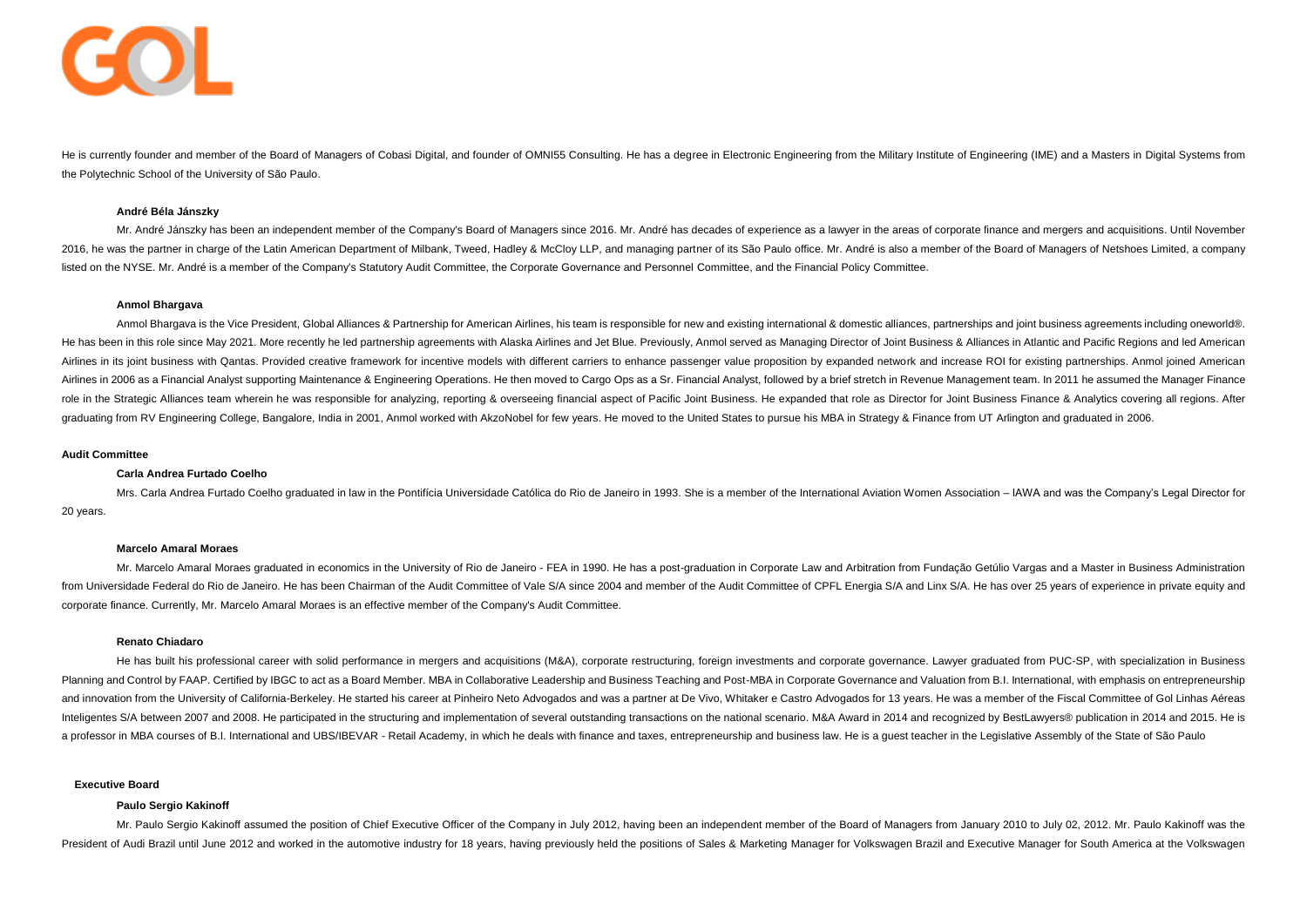

Group headquarters in Germany. He also held the position of Vice-President of the Brazilian Association of Motor Vehicle Importing Companies (ABEIVA), and was a member of the Board of Managers of Volkswagen Participacões. Kakinoff serves as a member of the Governance Council and the Political-Strategic Council of the non-profit organizations "All for Education" (focused on education), and "Athletes for Brazil" (focused on sports), respectiv Business Administration from Mackenzie University. Mr. Paulo Kakinoff is a member of the Company's People Management and Corporate Governance, Risk Policies, Financial Policy, and Alliances Committees.

#### **Richard Freeman Lark, Jr.**

Richard F. Lark, Jr. has been the Company's Vice President, Chief Financial Officer and Investor Relations Officer since July 2016. Mr. Lark's been working at Gol for 17 years. He was Financial Manager from 2003 to 2008, a of the Board of Managers from 2008 to 2016. From 2000 to 2003, he served as Chief Financial Officer of Americanas.com, one of Brazil's leading e-commerce companies. Before joining Americanas.com, Mr. Lark has worked in the banking divisions of Morgan Stanley & Co., Citicorp and The First Boston Corporation. Mr. Lark was a member of the Advisory Boards of the Kellogg Institute for International Studies at the University of Notre Dame and Asso president of the American Society of São Paulo. He has participated in the Yale School of Management's global executive leadership program, holds a Masters in Business Administration from UCLA Anderson School of Management Bachelor's degree in Finance and Business Economics and Philosophy from the University of Notre Dame. Mr. Lark is a member of the Company's Financial Policy and Risk Policy Committees.

#### **Eduardo José Bernardes Neto**

Mr. Eduardo Bernardes has been the Company's Vice President of Sales and Marketing since February 2015, being responsible for the sales strategy for all the Company's channels, as well as the marketing strategy. Mr. Eduard the Company 18 years ago and joined our commercial area as account manager in February 2001. Mr. Eduardo coordinated the opening of several of our national and international branches. Mr. Eduardo was a member of the Board of UATP from 2009 to 2016, and holds a degree in Business Administration from Faculdade Ibero-Americana, with specialization in Foreign Trade.

#### **Celso Guimarães Ferrer Junior**

Mr. Celso Ferrer has been our Vice President and Chief Operating Officer since March 2019. He has been with the Company for 16 years and served as Vice President and Planning Manager from February 2015 to March 2019. Mr. Celso is responsible for our operations, maintenance and airports, operational security, network and fleet planning. He is also a pilot for the Boeing 737-700, Boeing 737-800 Next Generation, and Boeing 737-8 Max aircraft. degree in Business Administration from Insead, a degree in Economics from the University of São Paulo, and a degree in International Relations from the Pontifical Catholic University of São Paulo.

| Conviction                                      | <b>Description of Conviction</b> |
|-------------------------------------------------|----------------------------------|
| Paulo Sérgio Kakinoff - 194.344.518-41          | N/A                              |
| N/A                                             |                                  |
| Richard Freeman Lark, Jr. - 214.996.428-73      | N/A                              |
| N/A                                             |                                  |
| Eduardo José Bernardes Neto - 165.610.978-66    | N/A                              |
| N/A                                             |                                  |
| Celso Guimarães Ferrer Junior - 309.459.748-33  | N/A                              |
| N/A                                             |                                  |
| Constantino de Oliveira Junior - 417.942.901-25 | N/A                              |
| N/A                                             |                                  |
| Joaquim Constantino Neto - 084.864.028-40       | N/A                              |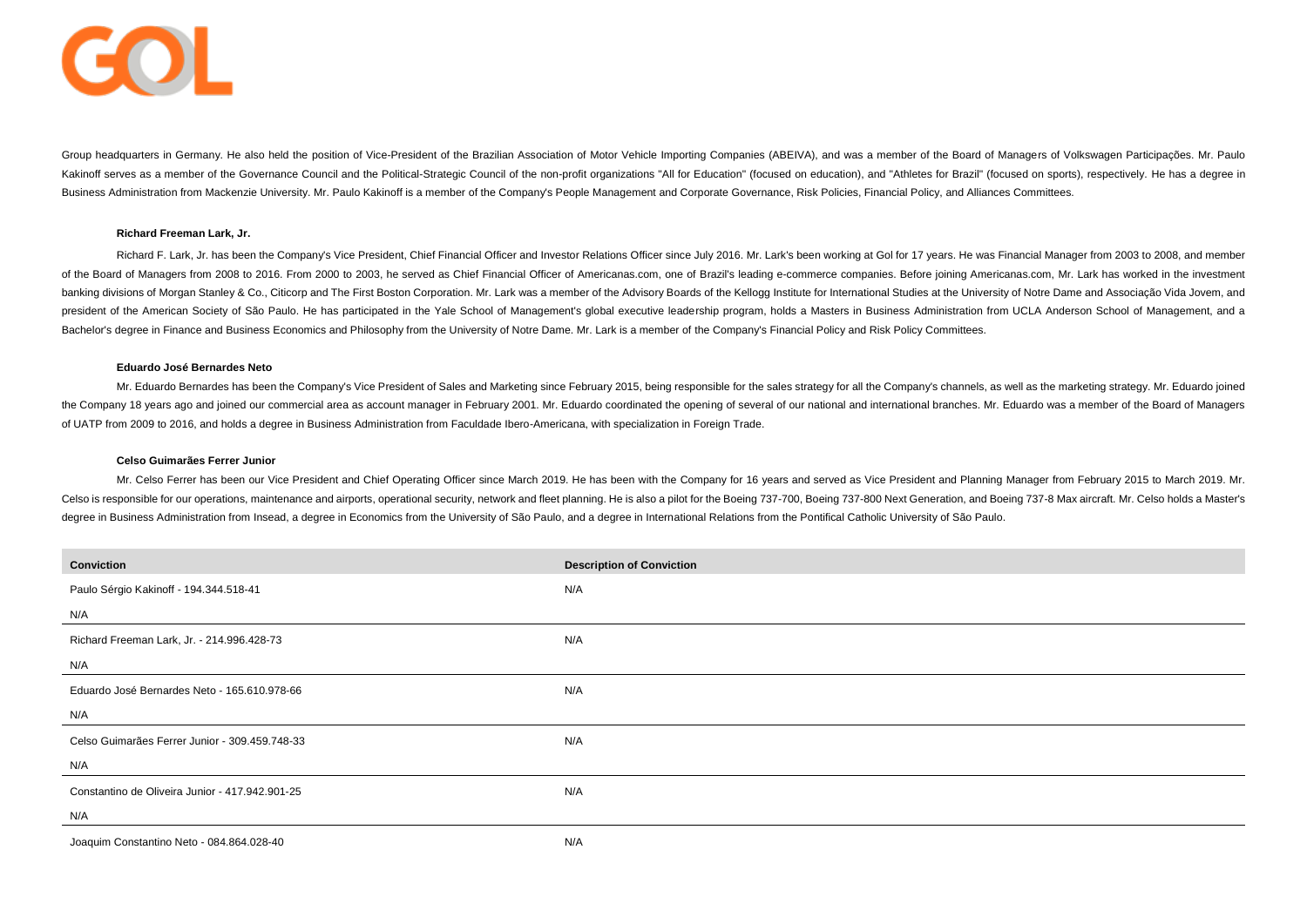

| N/A                                               |     |
|---------------------------------------------------|-----|
| André Béla Jánszky - 346.695.188-79               | N/A |
| N/A                                               |     |
| Marcela De Paiva Bomfim Teixeira - 012.640.496-84 | N/A |
| N/A                                               |     |
| Germán Pasquale Quiroga Vilardo - 009.943.227-71  | N/A |
| N/A                                               |     |
| Philipp Schiemer - 172.372.968-09                 | N/A |
| N/A                                               |     |
|                                                   |     |
| Anmol Bhargava - 567476381                        | N/A |
| N/A                                               |     |
|                                                   |     |
| Carla Andrea Coelho - 006.502.017-01              | N/A |
| N/A                                               |     |
| Marcelo Amaral Moraes - 929.390.077-72            | N/A |
| N/A                                               |     |
| Renato Chiodaro - 256.611.098-06                  | N/A |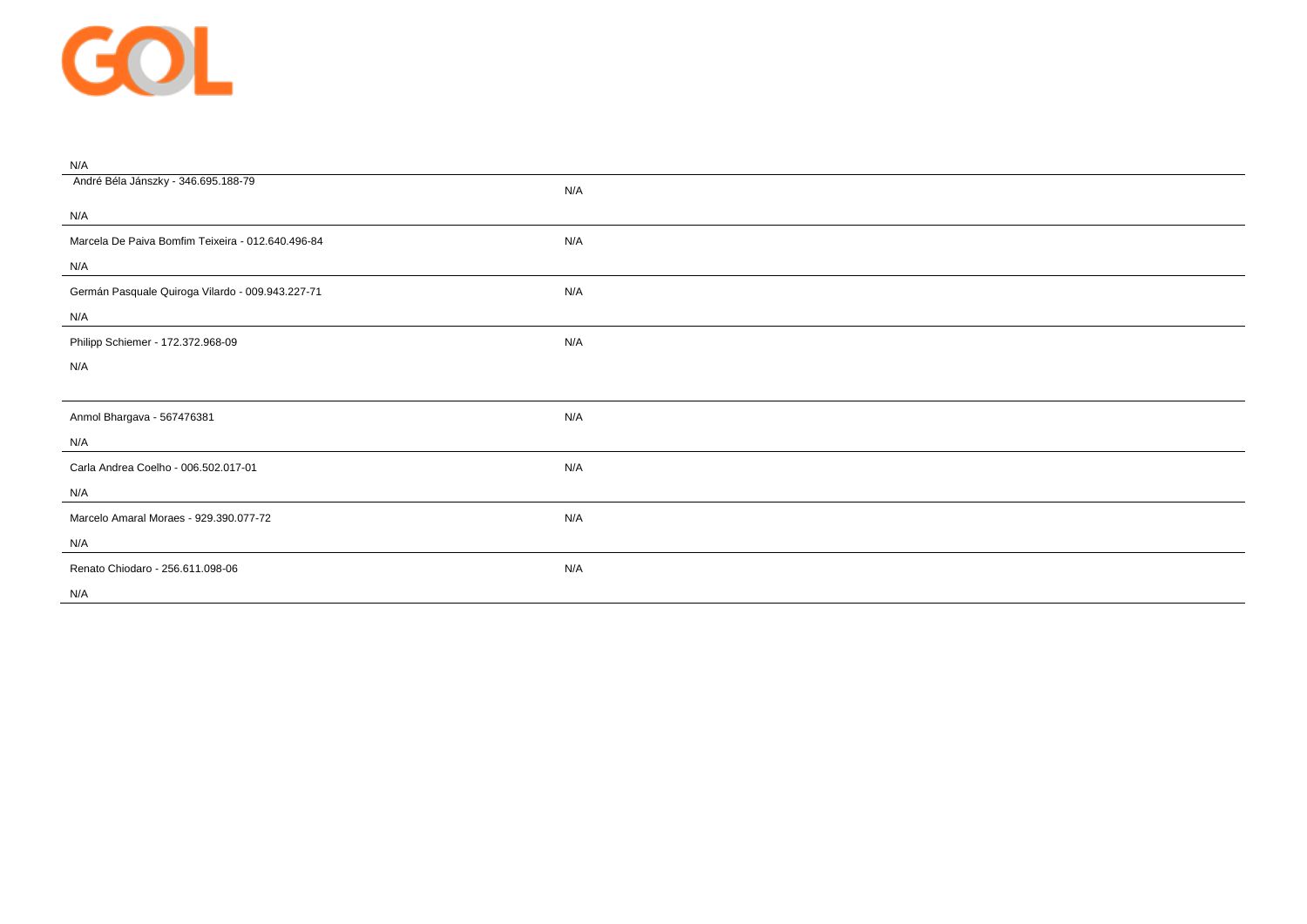

## **12.7/8 COMPOSITION OF COMMITTEES**

| Name                                                                                                                                     | <b>Committee type</b>               | <b>Position held</b>             | <b>Profession</b> | <b>Election date</b>     | <b>Term of office</b>                           | Percentage of<br>participation<br>in meetings |
|------------------------------------------------------------------------------------------------------------------------------------------|-------------------------------------|----------------------------------|-------------------|--------------------------|-------------------------------------------------|-----------------------------------------------|
| <b>CPF</b>                                                                                                                               | <b>Description other committees</b> | Description other positions held | Date of birth     | <b>Inauguration date</b> | <b>Number of Consecutive</b><br><b>Mandates</b> |                                               |
| Other positions/functions held at the issuer                                                                                             |                                     |                                  |                   |                          |                                                 |                                               |
| Marcela de Paiva Bomfim Teixeira                                                                                                         | <b>Statutory Auditing Committee</b> | Committee Member (Effective)     | Economist         | 04/26/2022               | 1 year                                          | 0%                                            |
| 012.640.496-84                                                                                                                           |                                     |                                  | 10/10/1980        | 04/26/2022               | 0                                               |                                               |
| Independent Manager.                                                                                                                     |                                     |                                  |                   |                          |                                                 |                                               |
| <b>Philipp Schiemer</b>                                                                                                                  | <b>Statutory Auditing Committee</b> | Committee Member (Effective)     | Businessman       | 04/26/2022               | 1 year                                          | 0%                                            |
| 172.372.968-09                                                                                                                           |                                     |                                  | 09/06/1964        | 04/26/2022               | $\mathbf 0$                                     |                                               |
| Independent manager.                                                                                                                     |                                     |                                  |                   |                          |                                                 |                                               |
| Germán Pasquale Quiroga Vilardo                                                                                                          | <b>Statutory Auditing Committee</b> | Committee Member (Effective)     | Engineer          | 04/26/2022               | 1 year                                          | 100%                                          |
| 009.943.227-71                                                                                                                           |                                     |                                  | 25/10/1967        | 04/26/2022               | $\overline{1}$                                  |                                               |
| Independent Manager.                                                                                                                     |                                     |                                  |                   |                          |                                                 |                                               |
| Constantino de Oliveira Junior                                                                                                           | <b>Finance Committee</b>            | Committee Member (Effective)     | Businessman       | 04/26/2022               | 1 year                                          | 100%                                          |
| 417.942.901-25                                                                                                                           |                                     |                                  | 12/08/1968        | 04/26/2022               | 12                                              |                                               |
| Member of the Corporate Governance and Personnel Committee, Financial Policy Committee, Risk Policies Committee and Alliances Committee. |                                     |                                  |                   |                          |                                                 |                                               |
| Richard Freeman Lark, Jr.                                                                                                                | <b>Finance Committee</b>            | Committee Member (Effective)     | Manager           | 04/26/2022               | 1 year                                          | 100%                                          |
| 214.996.428-73                                                                                                                           |                                     |                                  | 15/10/1966        | 04/26/2022               | 12                                              |                                               |
| Chief Financial and Investor Relations Officer; Member of the Financial Policy Committee and the Risk Policies Committee.                |                                     |                                  |                   |                          |                                                 |                                               |
| Betania Tanure De Barros                                                                                                                 | <b>Other Committees</b>             | Committee Member (Effective)     | Psychologist      | 04/26/2022               | 1 year                                          | 100%                                          |
| 385.001.086-49                                                                                                                           | Corporate Governance and People     |                                  | 03/26/1974        | 04/26/2022               | 12                                              |                                               |
| Member of the Corporate Governance and Personnel Committee.                                                                              |                                     |                                  |                   |                          |                                                 |                                               |
| André Béla Jánszky                                                                                                                       | <b>Other Committees</b>             | Committee Member (Effective)     | Attorney at Law   | 04/26/2022               | 1 year                                          | 100%                                          |
| 346.695.188-79                                                                                                                           | Corporate Governance and People     |                                  | 24/11/1951        | 04/26/2022               | $\overline{7}$                                  |                                               |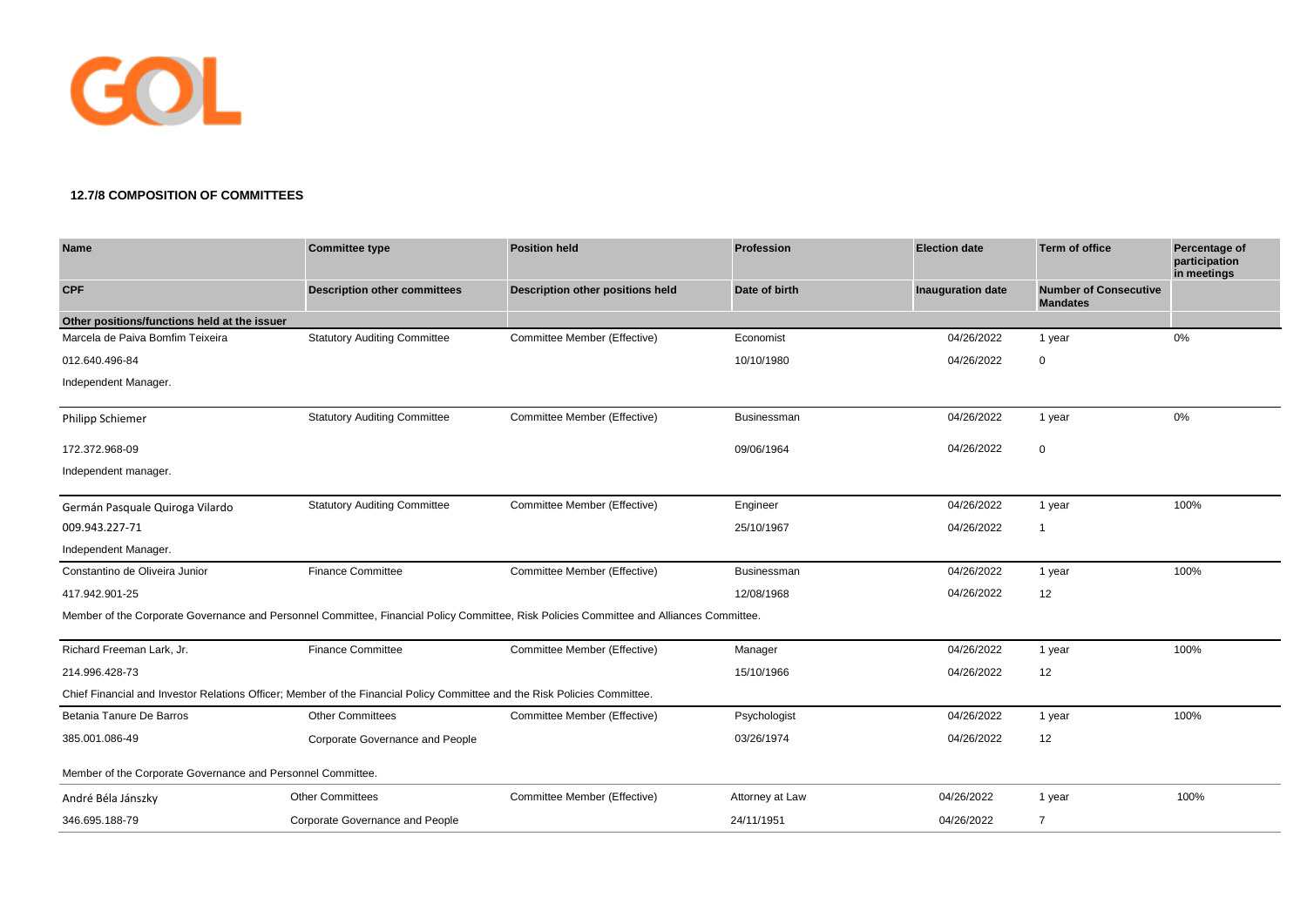

| Antonio Kandir                                                                                                                | <b>Finance Committee</b>                                                                                                                                            | Committee Member (Effective) | Economist                   |            | 1 year | 100% |  |  |  |
|-------------------------------------------------------------------------------------------------------------------------------|---------------------------------------------------------------------------------------------------------------------------------------------------------------------|------------------------------|-----------------------------|------------|--------|------|--|--|--|
| 146.229.631-91                                                                                                                |                                                                                                                                                                     |                              | 02/05/1953                  |            | 13     |      |  |  |  |
| Member of the Financial Policy Committee and the Risk Policies Committee and the Corporate Governance and Personnel Committee |                                                                                                                                                                     |                              |                             |            |        |      |  |  |  |
| Marcos Da Cunha Carneiro                                                                                                      | <b>Other Committees</b>                                                                                                                                             | Committee Member (Effective) | Economist                   | 04/22/2021 | 1 year | 100% |  |  |  |
| 663.964.337-53                                                                                                                | Sub-Committee on Accounting,<br><b>Taxation and Financial</b><br><b>Statements</b>                                                                                  |                              | 01/15/1961                  | 04/22/2021 | 12     |      |  |  |  |
| Member of the Subcommittee on Accounting, Tax Policies and Financial Statements.                                              |                                                                                                                                                                     |                              |                             |            |        |      |  |  |  |
| <b>Natan Szuster</b>                                                                                                          | <b>Other Committees</b>                                                                                                                                             | Committee Member (Effective) | Accountant                  | 04/22/2021 | 1 year | 100% |  |  |  |
| 388.585.417-15                                                                                                                | Sub-Committee on Accounting,<br><b>Tax and Financial Statements</b><br>Policies                                                                                     |                              | 10/06/1953                  | 04/22/2021 | 8      |      |  |  |  |
|                                                                                                                               | Member of the Subcommittee on Accounting, Tax Policies and Financial Statements.                                                                                    |                              |                             |            |        |      |  |  |  |
| Paulo Sérgio Kakinoff                                                                                                         | <b>Other Committees</b>                                                                                                                                             | Committee Member (Effective) | <b>Manager of Companies</b> | 04/22/2021 | 1 year | 100% |  |  |  |
| 194.344.518-41                                                                                                                | Corporate Governance and<br>People                                                                                                                                  |                              | 09/06/1974                  | 04/22/2021 | 9      |      |  |  |  |
|                                                                                                                               | Chief Executive Officer and Member of the Corporate Governance and Personnel Committee, Risk Policies Committee, Financial Policy Committee and Alliances Committee |                              |                             |            |        |      |  |  |  |
| Valdenise dos Santos Menezes                                                                                                  | <b>Other Committees</b>                                                                                                                                             | Committee Member (Effective) | Accountant                  | 04/22/2021 | 1 year | 100% |  |  |  |
| 836.229.937-15                                                                                                                | Subcommittee on Accounting,<br><b>Taxation and Financial</b><br><b>Statements</b>                                                                                   |                              | 21/04/1964                  | 04/22/2021 | 4      |      |  |  |  |
| Member of the Subcommittee on Accounting, Taxation and Financial Reporting Policies                                           |                                                                                                                                                                     |                              |                             |            |        |      |  |  |  |

## **PROFESSIONAL EXPERIENCE / DECLARATION OF ANY CONVICTIONS / CRITERIA OF INDEPENDENCE**

#### **ANDRÉ BÉLA JÁNSZKY** - 346.695.188-79

Mr. André Jánszky is an independent member of the Company's Board of Managers. Mr. André is also a member of the Company's Statutory Audit Committee, the Corporate Governance and Personnel Committee, and the Financial Poli André was the partner in charge of Milbank's Latin America Department and managing partner of its São Paulo office. His focus was on providing legal advice in U.S. law in the areas of capital markets, mergers and acquisiti restructuring and corporate governance. Mr. André Jánszky's clients included Brazilian, Latin American and North American companies and financial institutions. Mr. André has extensive experience in a wide variety of indust infrastructure, developers, financial services, transportation, education and retail. André Jánszky has been consistently named one of the leading capital markets lawyers by several publications, including The Legal 500 an recognizes him as Band #1. Mr. André is the financial expert of the CAE, as defined in the current rules of the Securities Exchange Commission (SEC), and is the member that meets the requirements of article 31-C, \$5 and \$6

## **ANTÔNIO KANDIR** – 146.229.631-91

É membro independente do Conselho de Administração da Companhia desde agosto de 2004. Nos últimos dez anos, participou de conselhos de administração e gerenciou diversos fundos de investimentos. Atualmente o Sr. Kandir par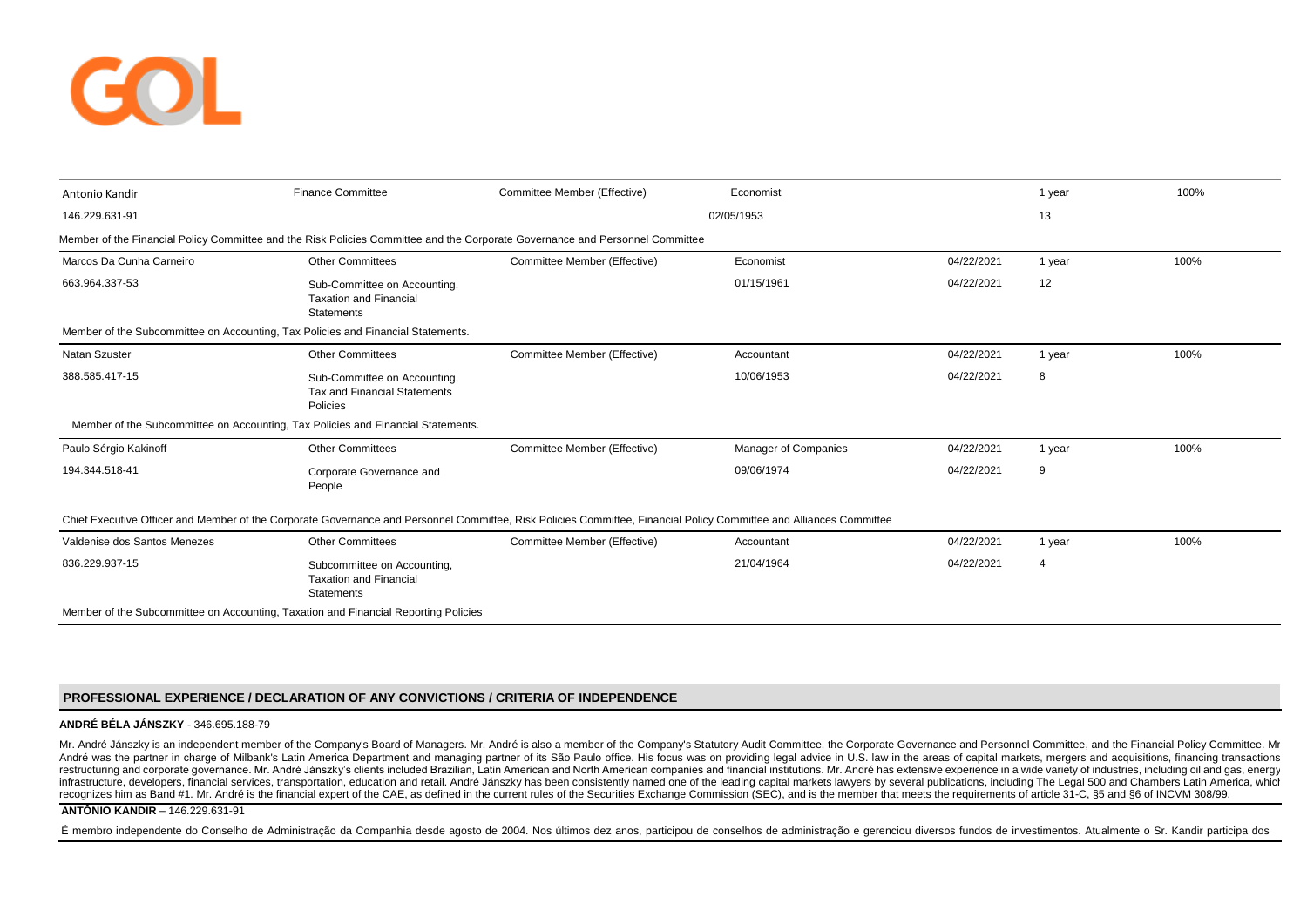

conselhos de administração das empresas AEGEA, CSU, CPFL e COIMEX. O Sr. Kandir foi Deputado Federal por dois mandatos, Ministro do Planejamento e Orçamento e Secretário de Política Econômica, além de Presidente do Conselh de Desestatização. Graduou-se em engenharia de produção na Escola Politécnica da Universidade de São Paulo, e obteve graus de Mestre e Doutor (PhD) em Economia na Universidade Estadual de Campinas, O Sr. Kandir é membro in de nosso Conselho de Administração conforme critérios da Securities Exchange Commission (SEC) e normas de listagem da New York Stock Exchange (NYSE) e é membro de nosso Comitê de Auditoria Estatutário ("CAE"), Comitê de Go Corporativa e Pessoas, do Comitê de Política Financeira e do Comitê de Políticas de Risco

#### C**ONSTANTINO DE OLIVEIRA JUNIOR** - 417.942.901-25

Chairman of the Company's Board of Managers since July 6, 2012, having been both Chief Executive Officer and member of the Company's Board of Managers, from March 2004 to July 2012. Mr. Constantino Jr. has also been a memb Aéreas S.A.'s Board of Managers since 2001, having been CEO of Gol Linhas Aéreas S.A. from 2001 to July 2, 2012. He introduced the concept of "low cost, low fare" in Brazilian civil aviation and was chosen as "Executivo de in 2002 and 2001 by the newspaper Valor Econômico, and as "Leading Executive" in the logistics sector in 2003 by the newspaper Gazeta Mercantil, and in 2008 he was named "Illustrious Executive" in the Air Transport categor Aeronáutica Latinoamericana) award, sponsored by IATA. From 1994 to 2000 he held the position of Manager at Comporte Participações, a company that controls several land passenger transport companies. He studied Business Ad University of the Federal District and participated in the Executive Program of Corporate Management of the Association for Overseas Technical Scholarships. He is a member of the Risk Policies, Financial Policies, Corporat Committee, and the Company's Alliances Committee.

#### **RICHARD FREEMAN LARK, JR. –** 214.996.428-73

Mr. Richard Lark has been the Company's Vice President, Finance and Investor Relations Officer since July 2016. Mr. Lark served as a member of the Company's Board of Managers from June 2008 to July 2016. Mr. Lark was a mem Audit Committee from March 2015 to July 2016. Mr. Lark also served as the Company's Chief Financial Officer and Investor Relations Officer from April 2003 to June 2008. He is a managing partner of Endurance Capital Partner Anbima associate). Between 2000 and 2003, Mr. Lark served as Chief Financial Officer of Americanas.com Comércio Eletrônico S.A. Previously, between 1988 and 1999, Mr. Lark was an executive at Morgan Stanley and First Bosto served on the board of managers of the American Society of São Paulo from 2003 to 2011, was its president for the biennium 2005-2007, and is a board member of the Kellogg Institute of International Studies. Sir. Lark holds Administration from UCLA Anderson School of Management, 1994 class, and a degree in Finance and Business Economics and Philosophy from the University of Notre Dame, 1988 class, is also an Authorized Securities Portfolio Ma associate of the Brazilian Institute of Corporate Governance (IBGC). Mr. Lark is a member of the Company's Financial Policy Committee and Risk Policies Committee.

#### **BETÂNIA TANURE DE BARROS** – 385.001.086-49

Ms. Betânia is a consultant of Betania Tanure Associados team. PhD from Brunel University (England), Post graduate Diploma in Management Consulting at Henley Management College (England), psychologist by PUC-MG. Ms. Betani at PUC-MG, where she teaches for the Doctorate and Master's courses that are held in partnership with Fundação Dom Cabral. Invited Professor at INSEAD (France), TRIUM (New York University, London School of Economics, HEC) School (England). She was FDC's manager responsible for the entire area of executive development, companies and business partnerships for 15 years. Member of the Board of Managers of Vigor and Marisol. Member of the Corpor Personnel Committee, of the Board of Managers of GOL Linhas Aéreas Inteligentes S.A. He was a member of the Board of Managers of RBS Group and Medial Saúde, and of the People and Governance Committee of the Board of Manage

#### **MARCOS DA CUNHA CARNEIRO** - 663.964.337-53

Mr. Marcos da Cunha Carneiro has served as Executive Manager of Globopar since October 2002. Mr. Carneiro has served as Manager of Corporate Relations and Tax Planning Manager at Globopar since 1991. He also worked as Arth Tax Division Manager, Mr. Carneiro has been an Executive Manager of Globo Comunicações e Participações SA since October 2002 and Globopar since 1991. He has served as Manager of Net Servicos de Comunicação since April 19, graduated with a degree in Economics at Sociedade Unificada de Ensino e Superior Cultura.

#### **NATAN SZUSTER** - 388.585.417-15

Mr. Natan Szuster studied Accounting at Fundação Getúlio Varga in Rio de Janeiro, and holds a Master's and a PhD in Accounting from the University of São Paulo. He was a visiting student at the University of Illinois at Ur Full Professor of Accounting at the Federal University of Rio de Janeiro since 1988 and an Assistant Professor at the State University of Rio de Janeiro since 1992. Mr. Natan Szuster was awarded the "Orlando Martins Pinto" Council of Rio de Janeiro in 2004. He is the author of the book General Accounting published by Atlas Publishing. He has been a member of the WWF-Brazil's Audit Committee since 1999 and a member of the Sub-Committee on Acc Financial Statements of Gol Linhas Aéreas Inteligentes. In the last five years, in addition to being a member of the Smiles Audit Committee, he has acted as 1) Accounting Standards Manager for Grupo Globo, currently workin He also served as professor of Accounting at the Federal University of Rio de Janeiro- UFRJ and professor of Accounting at the State University of Rio de Janeiro- UERJ. He is also a member of the WWF's Audit committee.

#### **PAULO SERGIO KAKINOFF** - 194.344.518-41

Mr. Paulo Sergio Kakinoff assumed the position of Chief Executive Officer of the Company in July 2012, having been an independent member of the Board of Managers from January 2010 to July 02, 2012. Mr. Paulo Kakinoff was P until June 2012 and worked in the automotive industry for 18 years, having previously held the positions of Sales & Marketing Manager for Volkswagen Brazil and Executive Manager for South America at the Volkswagen Group he He also held the position of Vice-President of the Brazilian Association of Motor Vehicle Importing Companies (ABEIVA), and was a member of the Board of Managers of Volkswagen Participações. Mr. Paulo Kakinoff serves as a Governance Council and the Political-Strategic Council of the non-profit organizations "All for Education" (focused on education), and "Athletes for Brazil" (focused on sports), respectively. He has a degree in Business Ad University. Mr. Paulo Kakinoff is a member of the Company's People Management and Corporate Governance, Risk Policies, Financial Policy, and Alliances Committees.

#### **VALDENISE DOS SANTOS MENEZES** - 836.229.937-15

Ms. Valdenise Menezes has been our Controllership Director since August 2009 and is responsible for our accounting, tax and internal control areas of the head office and international branches of Grupo Gol companies, as we our documentation centre. She is also responsible for attending our Subcommittee on Accounting. Taxation and Financial Reporting ("Subcommittee") and Statutory Audit Committee. being elected in 2017 as a member of the Subc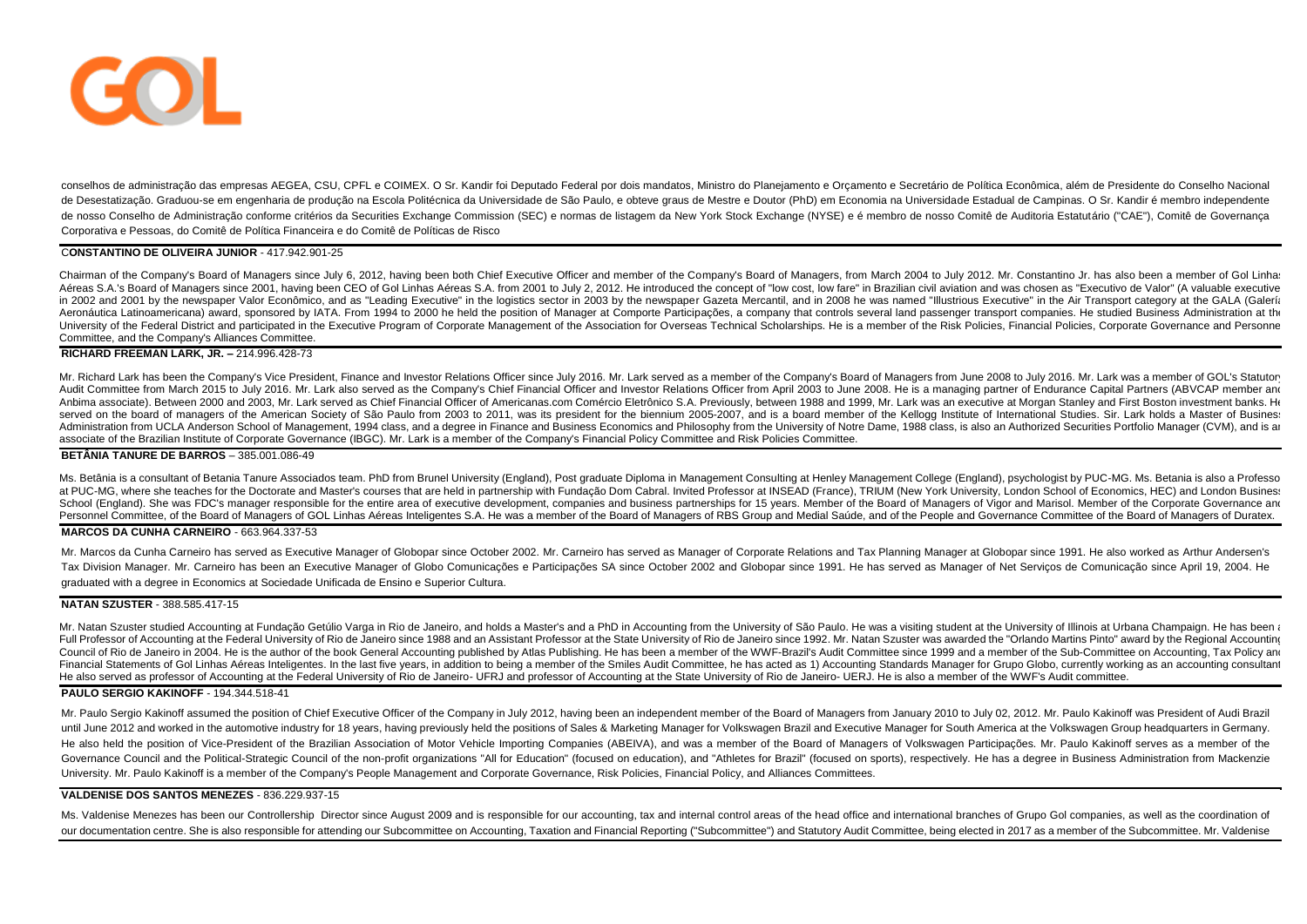

joined the Company in 2009 and is also responsible for the Budget and Costs area. In 2012, after internal restructuring, the Budget and Costs area was transferred to another executive board and Ms. Valdenise has taken over Between 2014 and 2016 he was responsible, along with the IT Board, for the implementation and migration of the SAP system. Ms. Valdenise holds a degree in Accounting from the University of Amazonas and an MBA in Business M IBMEC and Risk Management and Compliance from KPMG

#### **MARCELA DE PAIVA BOMFIM TEIXEIRA** - 012.640.496-84

Mrs. Marcela de Paiva Bomfim Teixeira holds a degree in Business Administration from Pontifícia Universidade Católica de Minas Gerais. She has a specialization in Management and Information Technology from the Institute of a specialization in Finance from Fundação Dom Cabral and an MBA in Project Management from Fundação Getúlio Vargas (Belo Horizonte/MG). She was a member of the Fiscal Council at Transnorte Energia S/A from 2012 to 2016. Cu Marcela is studying the Executive MBA at Fundação Dom Cabral and recently held an extension at HEC Paris Module Shanghai China. In her 17 years of experience, Ms. Marcela went through companies such as Usiminas and Alupar served as an effective member of the Fiscal Council of Gol Linhas Aéreas Inteligentes S/A for 2 years

#### PHILIPP SCHIEMER

Mr. Philipp is the President of Mercedes-Benz Brazil and Latin America and currently is at a course at the Brazilian Institute of Corporate Governance (no Instituto Brasileiro de Governanca Corporativa "IBGC") for Senior A Presidency of Product Marketing at Mercedes-Benz in Stuttgart, Germany. From 2004 to 2009 he served as Vice President of Sales at Mercedes-Benz do Brasil. Philipp was also president of the SAE Brazil congress, and served a German-Brazilian Chamber of Commerce from January 2018 to December 2018, and in January 2019 took the presidency of such Chamber. Philipp Schiemer studied business administration with a specialization in marketing and fina University Mercedes-Benz AG in Stuttgart.

GERMÁN PASQUALE QUIROGA VILARDOMr. Germán has been an independent member of the Company's Board of Directors since 2016. He was founder and CEO of TV1.com, CIO and CMO of Americanas.com, CIO and CMO of Cyrela Brasil Realty, and founder, CEO and member of the Board of Directors of Pontofrio.com, Nova Pontocom, Vice-Chairman of the Board of Directors of Totvs and Camara-E.net and member of the Board of Directors of Abrarec and Fecomércio, and s commerce companies. He is currently founder and member of the Board of Directors of Cobasi Digital, and founder of OMNI55 Consulting. He holds a degree in Electronic Engineering from the Instituto Militar de Engenharia (IM degree in digital systems from the Polytechnic School of the University of São Paulo

| Conviction                                      | <b>Description of Conviction</b> |
|-------------------------------------------------|----------------------------------|
| André Béla Jánszky - 346.695.188-79             | N/A                              |
| N/A                                             |                                  |
| Antônio Kandir - 146.229.631-91                 | N/A                              |
| N/A                                             |                                  |
| Constantino de Oliveira Junior - 417.942.901-25 | N/A                              |
| N/A                                             |                                  |
| Richard Freeman Lark, Jr. - 214.996.428-73      | N/A                              |
| N/A                                             |                                  |
| Betânia Tanure de Barros - 385.001.086-49       | N/A                              |
| N/A                                             |                                  |
| Marcos da Cunha Carneiro - 663.964.337-53       | N/A                              |
| N/A                                             |                                  |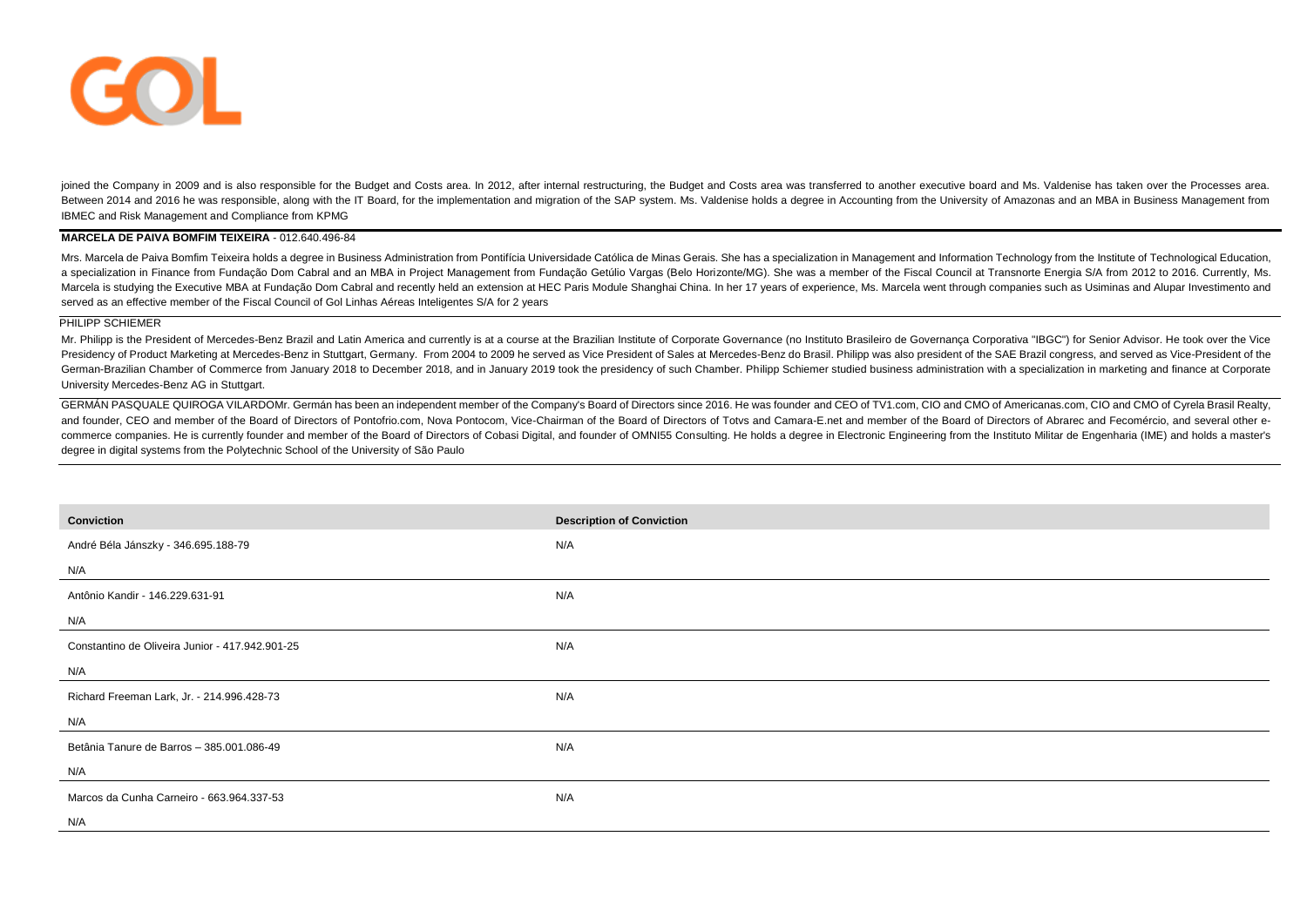

| Natan Szuster - 388.585.417-15                   | N/A |
|--------------------------------------------------|-----|
| N/A                                              |     |
| Paulo Sergio Kakinoff - 194.344.518-41           | N/A |
| N/A                                              |     |
| Germán Pasquale Quiroga Vilardo - 009.943.227-71 | N/A |
| N/A                                              |     |
| Valdenise Dos Santos Menezes - 836.229.937-15    | N/A |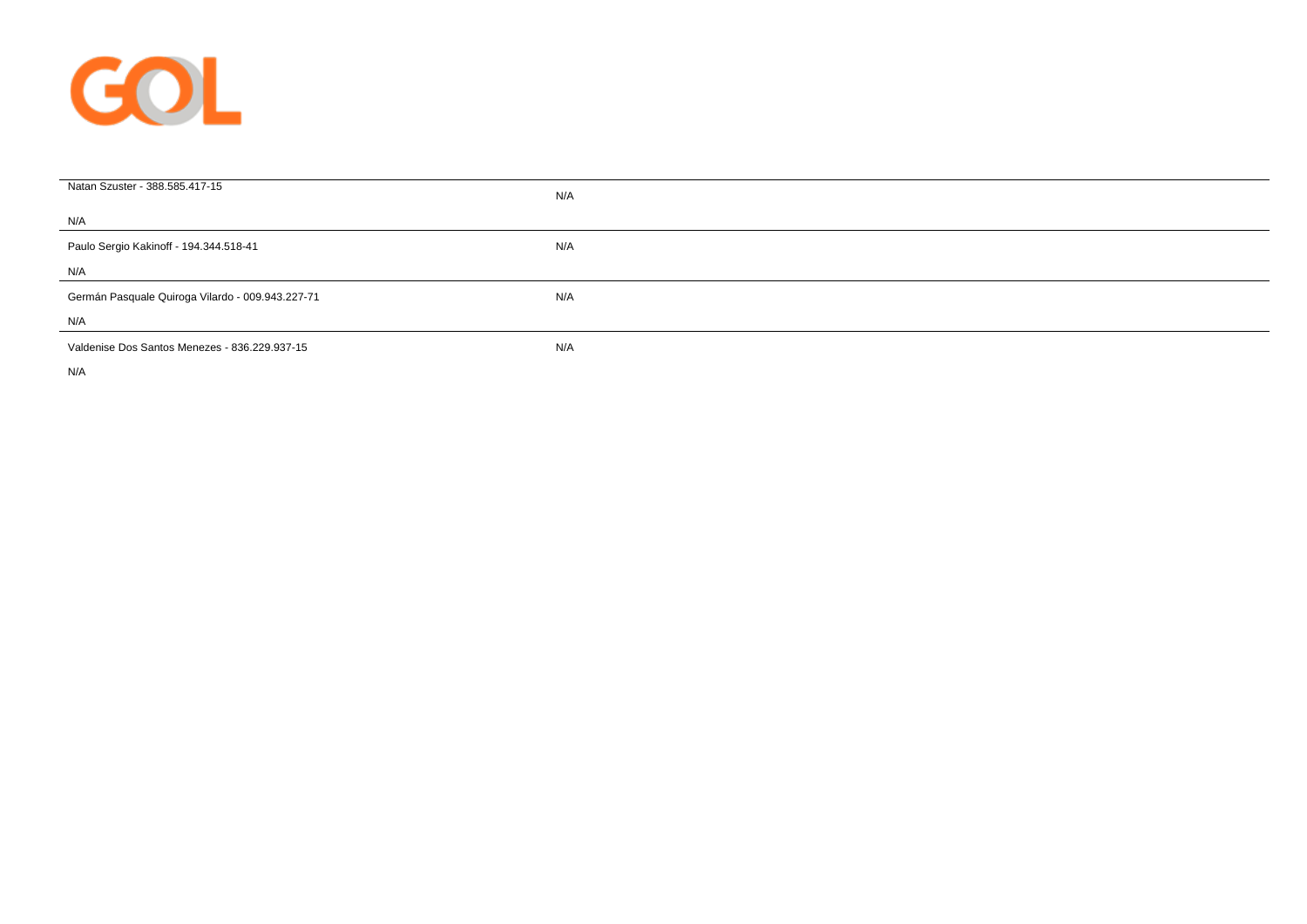

**12.9 EXISTENCE OF MARITAL RELATIONSHIP, COMMON LAW MARRIAGE OR KINSHIP UP TO THE 2ND DEGREE RELATED TO MANAGERS OF THE ISSUER, CONTROLLED AND CONTROLLING OWNERS**

| Name                                                                                                                                                                             | <b>CPF (Tax Identification</b><br>Number) | Corporate name of issuer, controlled company or<br>controller | <b>CNPJ</b> (Tax Identification<br>Number) | Tipo de parentesco com o administrador<br>do emissor ou controlada |
|----------------------------------------------------------------------------------------------------------------------------------------------------------------------------------|-------------------------------------------|---------------------------------------------------------------|--------------------------------------------|--------------------------------------------------------------------|
| <b>Position</b>                                                                                                                                                                  |                                           |                                                               |                                            |                                                                    |
| Manager of the issuer or subsidiary                                                                                                                                              |                                           |                                                               |                                            |                                                                    |
| Ricardo Constantino                                                                                                                                                              | 546.988.806-10                            | Gol Linhas Aéreas Inteligentes S.A.                           | 06.164.253/0001-87                         | Brother or Sister (1st degree by<br>consanguinity)                 |
| Effective Member of the Board of Managers                                                                                                                                        |                                           |                                                               |                                            |                                                                    |
| <b>Related Person</b>                                                                                                                                                            |                                           |                                                               |                                            |                                                                    |
| Joaquim Constantino Neto                                                                                                                                                         | 084.864.028-40                            | GOL Linhas Aéreas S.A.                                        | 07.575.651/0001-59                         |                                                                    |
| Effective Member of the Board of Managers                                                                                                                                        |                                           |                                                               |                                            |                                                                    |
| <b>Note</b>                                                                                                                                                                      |                                           |                                                               |                                            |                                                                    |
| Mr. Constantino de Oliveira Junior, Henrique Constantino, Joaquim Constantino Neto and Ricardo Constantino are the sole shareholders and control MOBI FIA, in equal proportions. |                                           |                                                               |                                            |                                                                    |
|                                                                                                                                                                                  |                                           |                                                               |                                            |                                                                    |
| Manager of the issuer or subsidiary                                                                                                                                              |                                           |                                                               |                                            |                                                                    |
| Ricardo Constantino                                                                                                                                                              | 546.988.806-10                            | Gol Linhas Aéreas Inteligentes S.A.                           | 06.164.253/0001-87                         | Brother or Sister (1st degree by<br>consanguinity)                 |
| Effective Member of the Board of Managers                                                                                                                                        |                                           |                                                               |                                            |                                                                    |
| <b>Related Person</b>                                                                                                                                                            |                                           |                                                               |                                            |                                                                    |
| Joaquim Constantino Neto                                                                                                                                                         | 084.864.028-40                            | Gol Linhas Aéreas Inteligentes S.A.                           | 06.164.253/0001-87                         |                                                                    |
| Effective Member of the Board of Managers                                                                                                                                        |                                           |                                                               |                                            |                                                                    |
| Manager of GOL Linhas Aéreas Inteligentes S.A., GOL Linhas Aéreas S.A.                                                                                                           |                                           |                                                               |                                            |                                                                    |
| <b>Note</b>                                                                                                                                                                      |                                           |                                                               |                                            |                                                                    |
| Mr. Constantino de Oliveira Junior, Henrique Constantino, Joaquim Constantino Neto and Ricardo Constantino are the sole shareholders and control MOBI FIA, in equal proportions. |                                           |                                                               |                                            |                                                                    |
| Manager of the issuer or subsidiary                                                                                                                                              |                                           |                                                               |                                            |                                                                    |
| Constantino de Oliveira Júnior                                                                                                                                                   | 417.942.901-25                            | Gol Linhas Aéreas Inteligentes S.A.                           | 06.164.253/0001-87                         | Brother or Sister (1st degree by<br>consanguinity)                 |

Manager of GOL Linhas Aéreas Inteligentes S.A., GOL Linhas Aéreas S.A., GAC Inc., GOL Finance (Luxemburgo), Gol Finance (Cayman) **Related Person** Ricardo Constantino 21.409.035/0001-59 (21.409.035/0001-59 ) 546.988.806-10 MOBI FIA 21.409.035/0001-59 Quotista Effective Member of the Board of Managers Manager of GOL Linhas Aéreas Inteligentes S.A., GOL Linhas Aéreas S.A. e Smiles Fidelidade S.A. **Note**

#### **Manager of the issuer or subsidiary**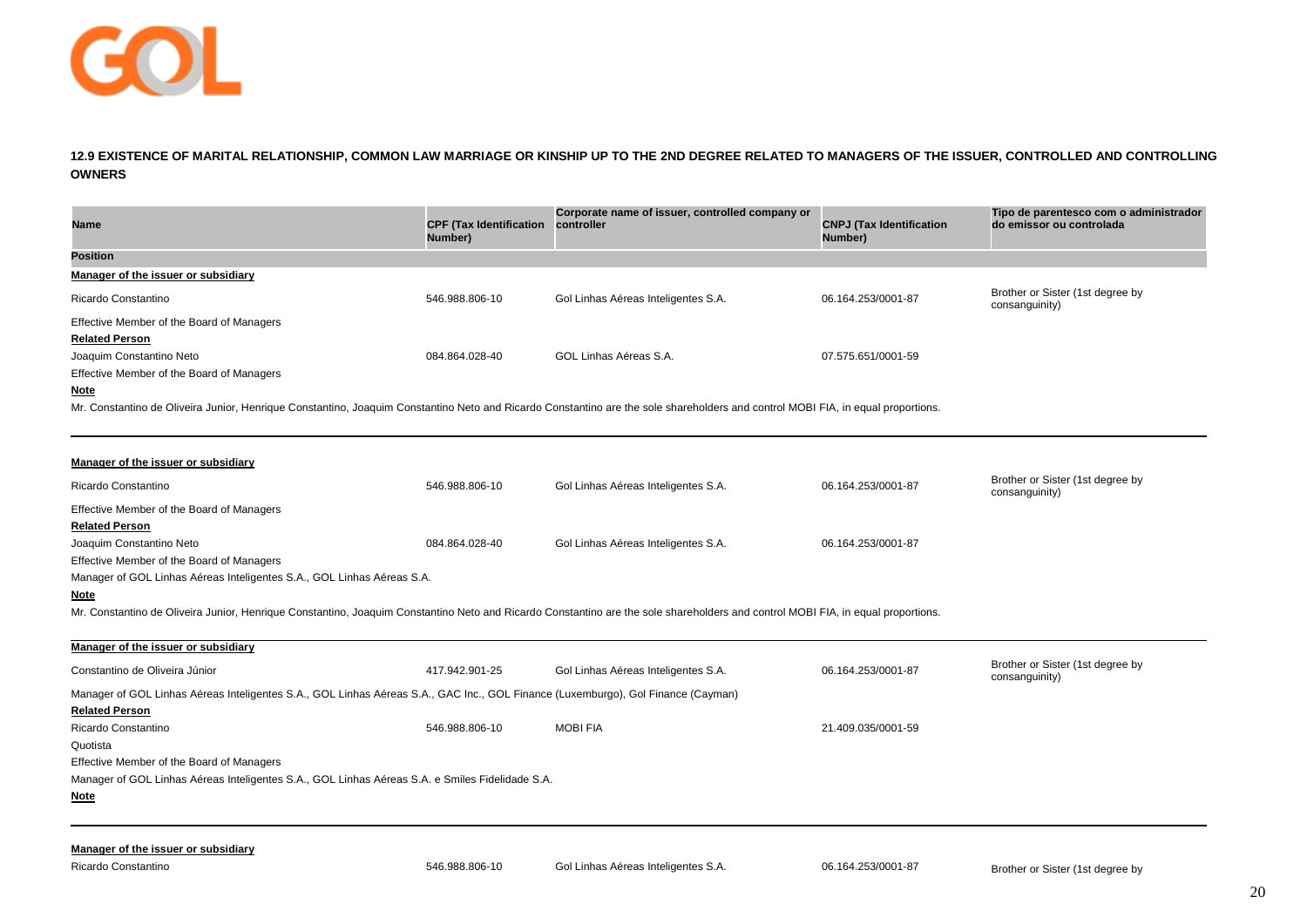

|                                                                                                                                                                                  |                |                                     |                    | consanguinity)                                     |
|----------------------------------------------------------------------------------------------------------------------------------------------------------------------------------|----------------|-------------------------------------|--------------------|----------------------------------------------------|
| Effective Member of the Board of Managers                                                                                                                                        |                |                                     |                    |                                                    |
| <b>Related Person</b>                                                                                                                                                            |                |                                     |                    |                                                    |
| Joaquim Constantino Neto                                                                                                                                                         | 084.864.028-40 | GOL Linhas Aéreas S.A.              | 07.575.651/0001-59 |                                                    |
| Effective Member of the Board of Managers                                                                                                                                        |                |                                     |                    |                                                    |
| Note                                                                                                                                                                             |                |                                     |                    |                                                    |
| Mr. Constantino de Oliveira Junior, Henrique Constantino, Joaquim Constantino Neto and Ricardo Constantino are the sole shareholders and control MOBI FIA, in equal proportions. |                |                                     |                    |                                                    |
|                                                                                                                                                                                  |                |                                     |                    |                                                    |
| Manager of the issuer or subsidiary                                                                                                                                              |                |                                     |                    | Brother or Sister (1st degree by                   |
| Ricardo Constantino                                                                                                                                                              | 546.988.806-10 | Gol Linhas Aéreas Inteligentes S.A. | 06.164.253/0001-87 | consanguinity)                                     |
| Effective Member of the Board of Managers                                                                                                                                        |                |                                     |                    |                                                    |
| <b>Related Person</b>                                                                                                                                                            |                |                                     |                    |                                                    |
| Joaquim Constantino Neto                                                                                                                                                         | 084.864.028-40 | Gol Linhas Aéreas Inteligentes S.A. | 06.164.253/0001-87 |                                                    |
| Effective Member of the Board of Managers                                                                                                                                        |                |                                     |                    |                                                    |
| Manager of GOL Linhas Aéreas Inteligentes S.A., GOL Linhas Aéreas S.A.                                                                                                           |                |                                     |                    |                                                    |
| Note                                                                                                                                                                             |                |                                     |                    |                                                    |
| Mr. Constantino de Oliveira Junior, Henrique Constantino, Joaquim Constantino Neto and Ricardo Constantino are the sole shareholders and control MOBI FIA, in equal proportions. |                |                                     |                    |                                                    |
|                                                                                                                                                                                  |                |                                     |                    |                                                    |
| Manager of the issuer or subsidiary                                                                                                                                              |                |                                     |                    |                                                    |
| Constantino de Oliveira Júnior                                                                                                                                                   | 417.942.901-25 | Gol Linhas Aéreas Inteligentes S.A. | 06.164.253/0001-87 | Brother or Sister (1st degree by<br>consanguinity) |
| Chairman of the Board of Directors                                                                                                                                               |                |                                     |                    |                                                    |
| Manager of GOL Linhas Aéreas Inteligentes S.A., GOL Linhas Aéreas S.A., GAC Inc., GOL Finance (Luxemburgo), Gol Finance (Cayman)                                                 |                |                                     |                    |                                                    |
| <b>Related Person</b>                                                                                                                                                            |                |                                     |                    |                                                    |
| Ricardo Constantino                                                                                                                                                              | 546.988.806-10 | <b>MOBIFIA</b>                      | 21.409.035/0001-59 |                                                    |
| Effective Member of the Board of Managers                                                                                                                                        |                |                                     |                    |                                                    |
| Manager of GOL Linhas Aéreas Inteligentes S.A., GOL Linhas Aéreas S.A.                                                                                                           |                |                                     |                    |                                                    |
| Note                                                                                                                                                                             |                |                                     |                    |                                                    |
| Mr. Constantino de Oliveira Junior, Henrique Constantino, Joaquim Constantino Neto and Ricardo Constantino are the sole shareholders and control MOBI FIA, in equal proportions. |                |                                     |                    |                                                    |
|                                                                                                                                                                                  |                |                                     |                    |                                                    |
| Manager of the issuer or subsidiary                                                                                                                                              |                |                                     |                    |                                                    |
| Constantino de Oliveira Júnior                                                                                                                                                   | 417.942.901-25 | Gol Linhas Aéreas Inteligentes S.A. | 06.164.253/0001-87 | Brother or Sister (1st degree by<br>consanguinity) |
| Chairman of the Board of Directors                                                                                                                                               |                |                                     |                    |                                                    |
| Manager of GOL Linhas Aéreas Inteligentes S.A., GOL Linhas Aéreas S.A., GAC Inc., GOL Finance (Luxemburgo), Gol Finance (Cayman)                                                 |                |                                     |                    |                                                    |
| <b>Related Person</b>                                                                                                                                                            |                |                                     |                    |                                                    |
| Joaquim Constantino Neto                                                                                                                                                         | 084.864.028-40 | <b>MOBIFIA</b>                      | 21.409.035/0001-59 |                                                    |
| Effective Member of the Board of Managers                                                                                                                                        |                |                                     |                    |                                                    |
| Manager of GOL Linhas Aéreas Inteligentes S.A., GOL Linhas Aéreas S.A.                                                                                                           |                |                                     |                    |                                                    |
| Note                                                                                                                                                                             |                |                                     |                    |                                                    |
| Mr. Constantino de Oliveira Junior, Henrique Constantino, Joaquim Constantino Neto and Ricardo Constantino are the sole shareholders and control MOBI FIA, in equal proportions. |                |                                     |                    |                                                    |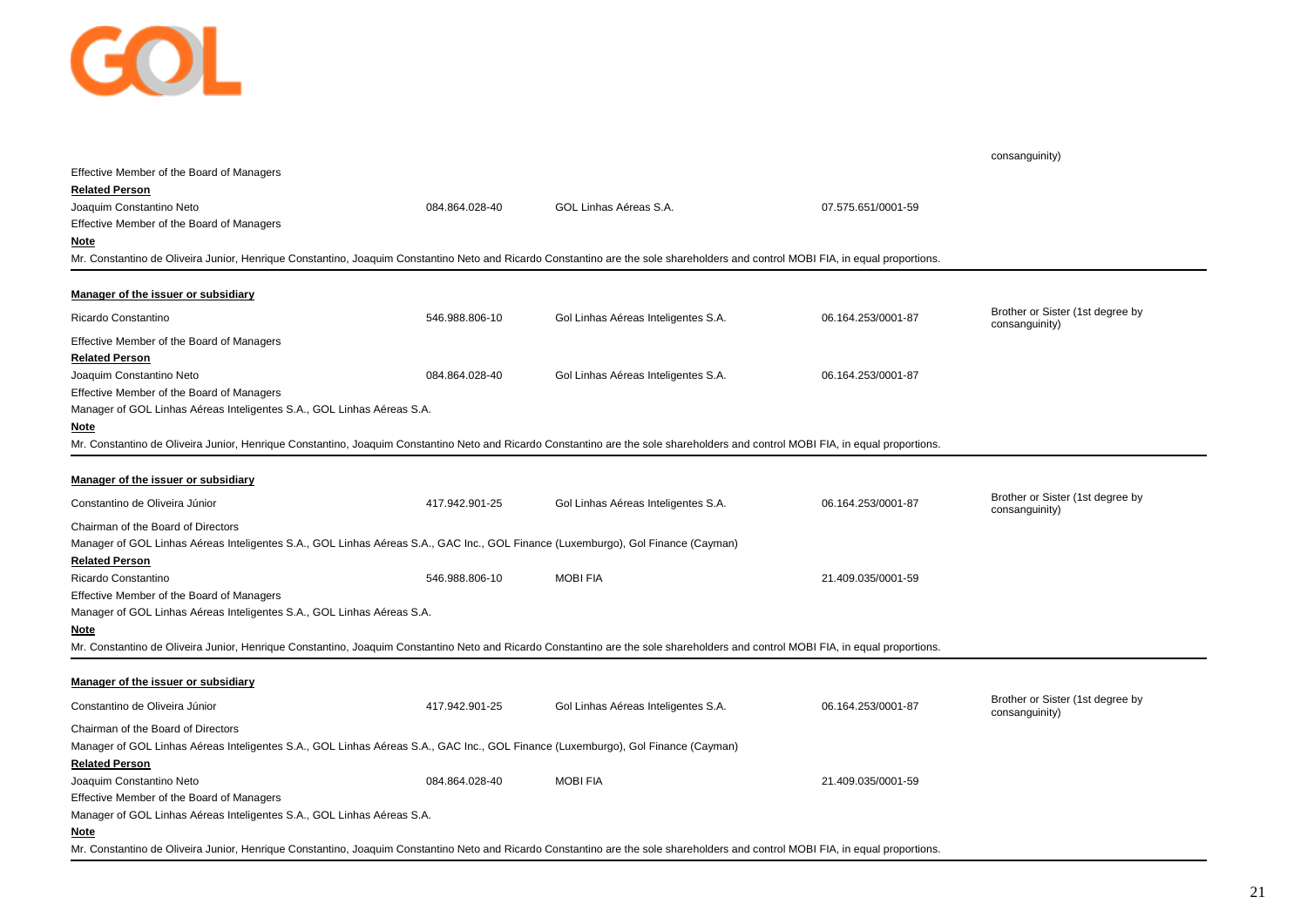

| Manager of the issuer or subsidiary                                                                                                                                              |                |                                     |                    |                                                    |
|----------------------------------------------------------------------------------------------------------------------------------------------------------------------------------|----------------|-------------------------------------|--------------------|----------------------------------------------------|
| Constantino de Oliveira Júnior                                                                                                                                                   | 417.942.901-25 | Gol Linhas Aéreas Inteligentes S.A. | 06.164.253/0001-87 | Brother or Sister (1st degree by<br>consanguinity) |
| Chairman of the Board of Directors                                                                                                                                               |                |                                     |                    |                                                    |
| Manager of GOL Linhas Aéreas Inteligentes S.A., GOL Linhas Aéreas S.A., GAC Inc., GOL Finance (Luxemburgo), Gol Finance (Cayman)                                                 |                |                                     |                    |                                                    |
| <b>Related Person</b>                                                                                                                                                            |                |                                     |                    |                                                    |
| Ricardo Constantino                                                                                                                                                              | 546.988.806-10 | Gol Linhas Aéreas Inteligentes S.A. | 06.164.253/0001-87 |                                                    |
| Effective Member of the Board of Managers                                                                                                                                        |                |                                     |                    |                                                    |
| Manager of GOL Linhas Aéreas Inteligentes S.A., GOL Linhas Aéreas S.A.                                                                                                           |                |                                     |                    |                                                    |
| <u>Note</u>                                                                                                                                                                      |                |                                     |                    |                                                    |
| Mr. Constantino de Oliveira Junior, Henrique Constantino, Joaquim Constantino Neto and Ricardo Constantino are the sole shareholders and control MOBI FIA, in equal proportions. |                |                                     |                    |                                                    |
| Manager of the issuer or subsidiary                                                                                                                                              |                |                                     |                    |                                                    |
| Constantino de Oliveira Júnior                                                                                                                                                   | 417.942.901-25 | Gol Linhas Aéreas Inteligentes S.A. | 06.164.253/0001-87 | Brother or Sister (1st degree by<br>consanguinity) |
| Chairman of the Board of Directors                                                                                                                                               |                |                                     |                    |                                                    |
| Manager of GOL Linhas Aéreas Inteligentes S.A., GOL Linhas Aéreas S.A., GAC Inc., GOL Finance (Luxemburgo), Gol Finance (Cayman)                                                 |                |                                     |                    |                                                    |
| <b>Related Person</b>                                                                                                                                                            |                |                                     |                    |                                                    |
| Joaquim Constantino Neto                                                                                                                                                         | 084.864.028-40 | Gol Linhas Aéreas Inteligentes S.A. | 06.164.253/0001-87 |                                                    |
| Effective Member of the Board of Managers                                                                                                                                        |                |                                     |                    |                                                    |
| Manager of GOL Linhas Aéreas Inteligentes S.A., GOL Linhas Aéreas S.A.                                                                                                           |                |                                     |                    |                                                    |
| Note                                                                                                                                                                             |                |                                     |                    |                                                    |
| Mr. Constantino de Oliveira Junior, Henrique Constantino, Joaquim Constantino Neto and Ricardo Constantino are the sole shareholders and control MOBI FIA, in equal proportions. |                |                                     |                    |                                                    |
| Manager of the issuer or subsidiary                                                                                                                                              |                |                                     |                    |                                                    |
| Constantino de Oliveira Júnior                                                                                                                                                   | 417.942.901-25 | Gol Linhas Aéreas Inteligentes S.A. | 06.164.253/0001-87 | Brother or Sister (1st degree by<br>consanguinity) |
| Chairman of the Board of Directors                                                                                                                                               |                |                                     |                    |                                                    |
| Manager of GOL Linhas Aéreas Inteligentes S.A., GOL Linhas Aéreas S.A., GAC Inc., GOL Finance (Luxemburgo), Gol Finance (Cayman)                                                 |                |                                     |                    |                                                    |
| <b>Related Person</b>                                                                                                                                                            |                |                                     |                    |                                                    |
| Ricardo Constantino                                                                                                                                                              | 546.988.806-10 | Gol Linhas Aéreas S.A.              | 07.575.651/0001-59 |                                                    |
| Effective Member of the Board of Managers                                                                                                                                        |                |                                     |                    |                                                    |
| Manager of GOL Linhas Aéreas Inteligentes S.A., GOL Linhas Aéreas S.A. e Smiles Fidelidade S.A.                                                                                  |                |                                     |                    |                                                    |
| <b>Note</b>                                                                                                                                                                      |                |                                     |                    |                                                    |
| Mr. Constantino de Oliveira Junior, Henrique Constantino, Joaquim Constantino Neto and Ricardo Constantino are the sole shareholders and control MOBI FIA, in equal proportions. |                |                                     |                    |                                                    |
| Manager of the issuer or subsidiary                                                                                                                                              |                |                                     |                    |                                                    |
| Constantino de Oliveira Júnior                                                                                                                                                   | 417.942.901-25 | Gol Linhas Aéreas Inteligentes S.A. | 06.164.253/0001-87 | Brother or Sister (1st degree by<br>consanguinity) |
| Chairman of the Board of Directors                                                                                                                                               |                |                                     |                    |                                                    |
| Manager of GOL Linhas Aéreas Inteligentes S.A., GOL Linhas Aéreas S.A., GAC Inc., GOL Finance (Luxemburgo), Gol Finance (Cayman)                                                 |                |                                     |                    |                                                    |
| <b>Related Person</b>                                                                                                                                                            |                |                                     |                    |                                                    |
| Joaquim Constantino Neto                                                                                                                                                         | 084.864.028-40 | Gol Linhas Aéreas S.A.              | 07.575.651/0001-59 |                                                    |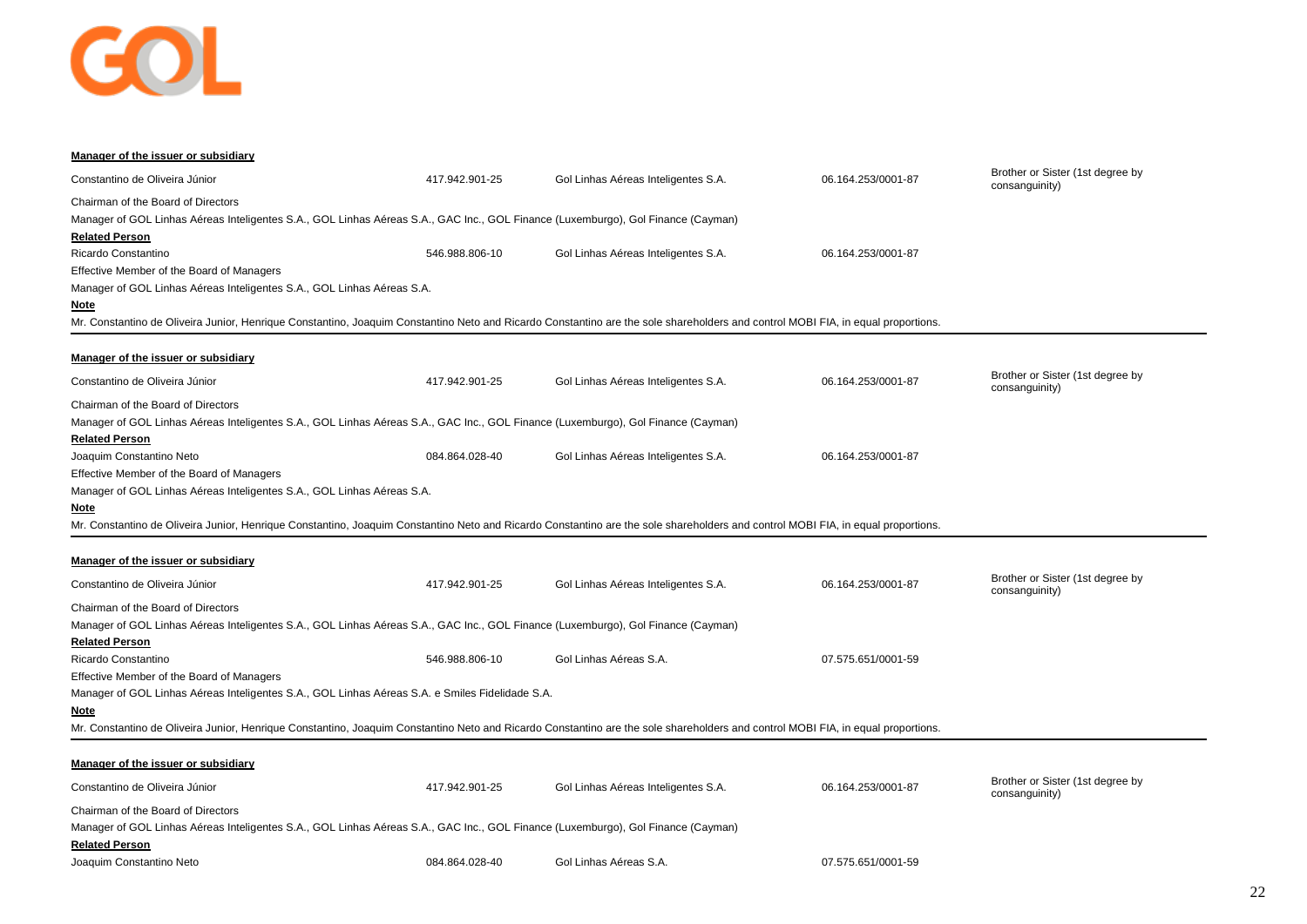

#### Effective Member of the Board of Managers

Manager of GOL Linhas Aéreas Inteligentes S.A., GOL Linhas Aéreas S.A. e Smiles Fidelidade S.A.

## **Note**

Mr. Constantino de Oliveira Junior, Henrique Constantino, Joaquim Constantino Neto and Ricardo Constantino are the sole shareholders and control MOBI FIA, in equal proportions.

| Manager of the issuer or subsidiary                                                                                                                                              |                |                                     |                    |                                                    |
|----------------------------------------------------------------------------------------------------------------------------------------------------------------------------------|----------------|-------------------------------------|--------------------|----------------------------------------------------|
| Constantino de Oliveira Júnior                                                                                                                                                   | 417.942.901-25 | Gol Linhas Aéreas Inteligentes S.A. | 06.164.253/0001-87 | Brother or Sister (1st degree by                   |
| Chairman of the Board of Directors                                                                                                                                               |                |                                     |                    | consanguinity)                                     |
| Manager of GOL Linhas Aéreas Inteligentes S.A., GOL Linhas Aéreas S.A., GAC Inc., GOL Finance (Luxemburgo), Gol Finance (Cayman)                                                 |                |                                     |                    |                                                    |
| <b>Related Person</b>                                                                                                                                                            |                |                                     |                    |                                                    |
| Henrique Constantino                                                                                                                                                             | 443.609.911-34 | <b>MOBIFIA</b>                      | 21.409.035/0001-59 |                                                    |
| <b>Note</b>                                                                                                                                                                      |                |                                     |                    |                                                    |
| Mr. Constantino de Oliveira Junior, Henrique Constantino, Joaquim Constantino Neto and Ricardo Constantino are the sole shareholders and control MOBI FIA, in equal proportions. |                |                                     |                    |                                                    |
| Manager of the issuer or subsidiary                                                                                                                                              |                |                                     |                    |                                                    |
| Joaquim Constantino Neto                                                                                                                                                         | 084.864.028-40 | Gol Linhas Aéreas Inteligentes S.A. | 06.164.253/0001-87 | Brother or Sister (1st degree by<br>consanguinity) |
| Vice-Chairman of the Board of Directors                                                                                                                                          |                |                                     |                    |                                                    |
| <b>Related Person</b>                                                                                                                                                            |                |                                     |                    |                                                    |
| Ricardo Constantino                                                                                                                                                              | 546.988.806-10 | <b>MOBIFIA</b>                      | 21.409.035/0001-59 |                                                    |
| Effective Member of the Board of Managers                                                                                                                                        |                |                                     |                    |                                                    |
| <b>Note</b>                                                                                                                                                                      |                |                                     |                    |                                                    |
| Mr. Constantino de Oliveira Junior, Henrique Constantino, Joaquim Constantino Neto and Ricardo Constantino are the sole shareholders and control MOBI FIA, in equal proportions. |                |                                     |                    |                                                    |
| Manager of the issuer or subsidiary                                                                                                                                              |                |                                     |                    |                                                    |
| Joaquim Constantino Neto                                                                                                                                                         | 084.864.028-40 | Gol Linhas Aéreas Inteligentes S.A. | 06.164.253/0001-87 | Brother or Sister (1st degree by<br>consanguinity) |
| Vice-Chairman of the Board of Directors                                                                                                                                          |                |                                     |                    |                                                    |
| <b>Related Person</b>                                                                                                                                                            |                |                                     |                    |                                                    |
| Ricardo Constantino                                                                                                                                                              | 546.988.806-10 | Gol Linhas Aéreas S.A.              | 07.575.651/0001-59 |                                                    |
| Effective Member of the Board of Managers                                                                                                                                        |                |                                     |                    |                                                    |
| Note                                                                                                                                                                             |                |                                     |                    |                                                    |
| Mr. Constantino de Oliveira Junior, Henrique Constantino, Joaquim Constantino Neto and Ricardo Constantino are the sole shareholders and control MOBI FIA, in equal proportions. |                |                                     |                    |                                                    |
| Manager of the issuer or subsidiary                                                                                                                                              |                |                                     |                    |                                                    |
| Joaquim Constantino Neto                                                                                                                                                         | 084.864.028-40 | <b>MOBIFIA</b>                      | 21.409.035/0001-59 | Brother or Sister (1st degree by                   |
|                                                                                                                                                                                  |                |                                     |                    | consanguinity)                                     |
| Vice-Chairman of the Board of Directors<br><b>Related Person</b>                                                                                                                 |                |                                     |                    |                                                    |
| Ricardo Constantino                                                                                                                                                              | 546.988.806-10 | Gol Linhas Aéreas Inteligentes S.A. | 06.164.253/0001-87 |                                                    |
| Effective Member of the Board of Managers                                                                                                                                        |                |                                     |                    |                                                    |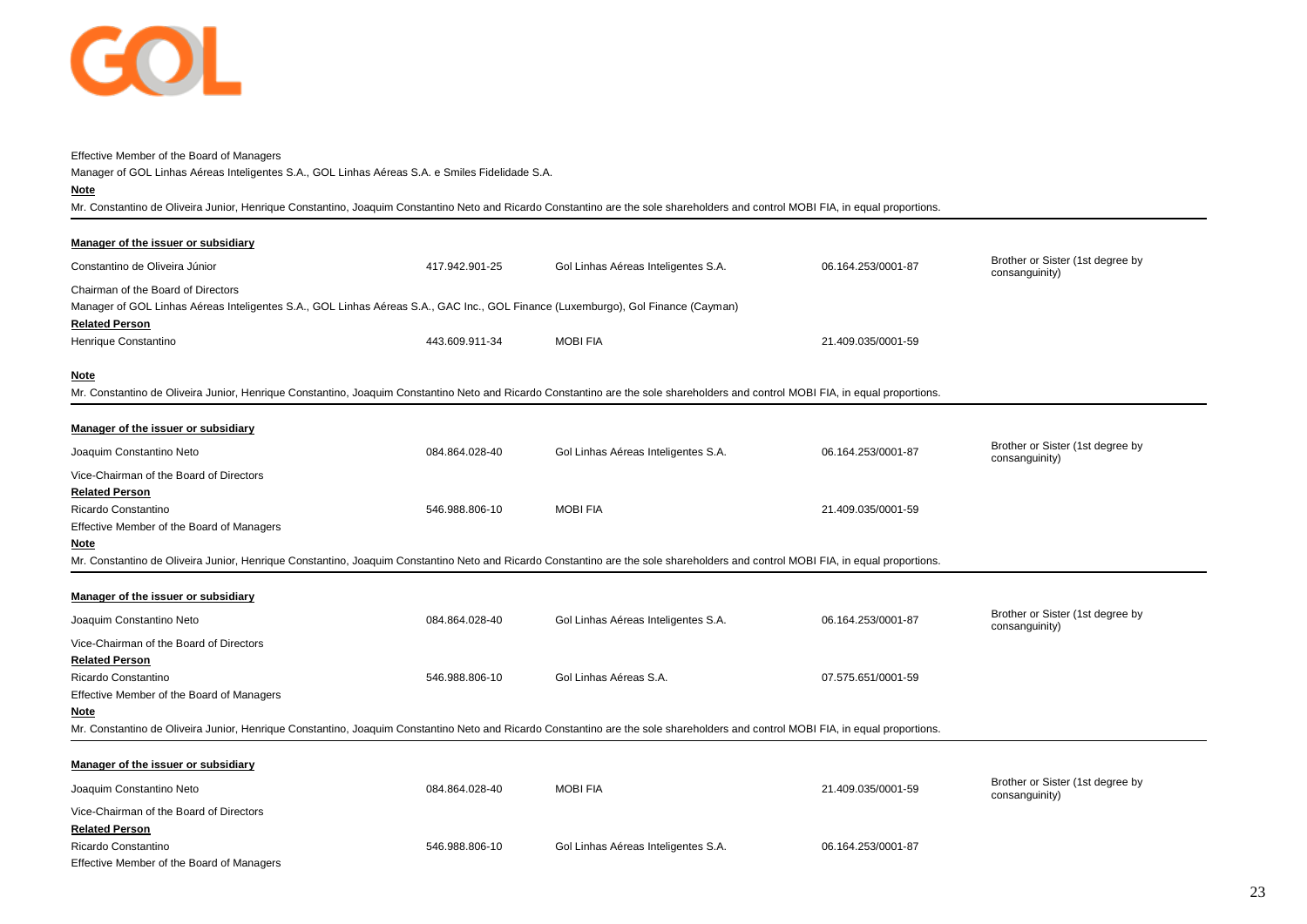

## **Note**

Mr. Constantino de Oliveira Junior, Henrique Constantino, Joaquim Constantino Neto and Ricardo Constantino are the sole shareholders and control MOBI FIA, in equal proportions.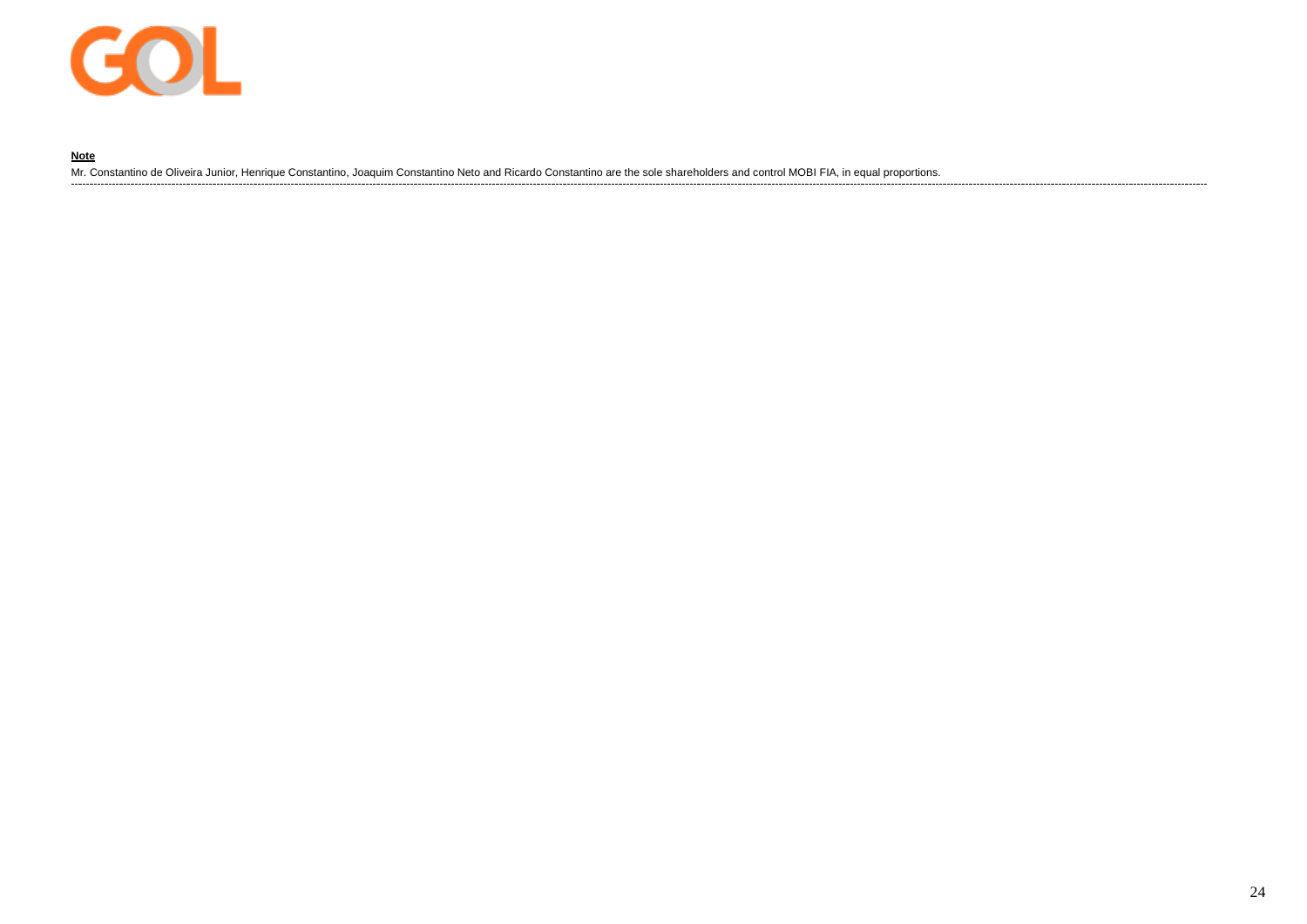## **12.10 RELATIONSHIPS OF SUBORDINATION, SERVICE PROVISION OR CONTROL BETWEEN MANAGERS AND CONTROLLED COMPANIES, CONTROLLERS AND OTHERS**

**Fiscal Year 12/31/2021**

| <b>Identification</b>                                                                           | <b>CPF (Tax Identification</b><br>Number)/CNPJ (Tax Identification Manager with the related person Type of related person<br>Number) | Type of relationship of the |                            |
|-------------------------------------------------------------------------------------------------|--------------------------------------------------------------------------------------------------------------------------------------|-----------------------------|----------------------------|
| <b>Position/Role</b>                                                                            |                                                                                                                                      |                             |                            |
| <b>Issuer Manager</b>                                                                           |                                                                                                                                      |                             |                            |
| CONSTANTINO DE OLIVEIRA JUNIOR<br>Effective member of the Board of Managers.                    | 417.942.901-25                                                                                                                       | Control                     | <b>Indirect Controller</b> |
| <b>Related Person</b>                                                                           |                                                                                                                                      |                             |                            |
| GOL Linhas Aéreas S.A.<br>Effective member of the Board of Managers.                            | 07.575.651/0001-59                                                                                                                   |                             |                            |
| <b>Note</b>                                                                                     |                                                                                                                                      |                             |                            |
| Our Managers are also the managers of the subsidiaries                                          |                                                                                                                                      |                             |                            |
| <b>Issuer Manager</b><br>JOAQUIM CONSTANTINO NETO<br>Effective member of the Board of Managers. | 084.864.028-40                                                                                                                       | Control                     | <b>Indirect Controller</b> |
| <b>Related Person</b>                                                                           |                                                                                                                                      |                             |                            |
| GOL Linhas Aéreas S.A.<br>Effective member of the Board of Managers.                            | 07.575.651/0001-59                                                                                                                   |                             |                            |
| <b>Note</b>                                                                                     |                                                                                                                                      |                             |                            |
| Our Managers are also the managers of the subsidiaries                                          |                                                                                                                                      |                             |                            |
| <b>Issuer Manager</b>                                                                           |                                                                                                                                      |                             |                            |
| RICARDO CONSTANTINO<br>Effective member of the Board of Managers.                               | 546.988.806-10                                                                                                                       | Control                     | <b>Indirect Controller</b> |

Related Person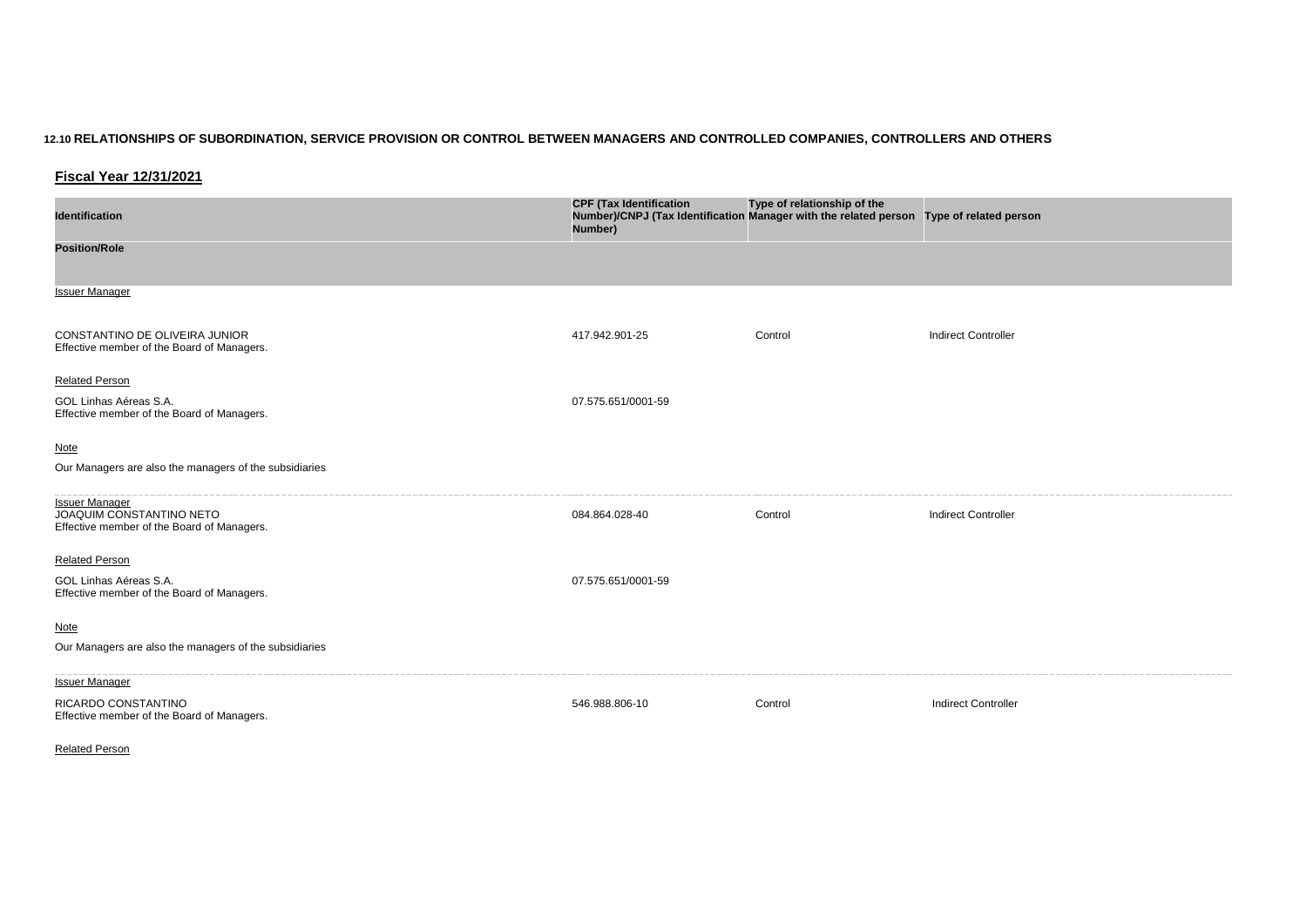| <b>Issuer Manager</b>                                                                                               |                                                                                                                                                                             |                           |                             |
|---------------------------------------------------------------------------------------------------------------------|-----------------------------------------------------------------------------------------------------------------------------------------------------------------------------|---------------------------|-----------------------------|
| EDUARDO JOSÉ BERNARDES NETO<br>Vice-Chairman Managers                                                               | 165.610.978-66                                                                                                                                                              | Services Provision        | Directly controlled company |
| <b>Related Person</b>                                                                                               |                                                                                                                                                                             |                           |                             |
| GOL Linhas Aéreas S.A.<br>Vice-Chairman Managers                                                                    | 07.575.651/0001-59                                                                                                                                                          |                           |                             |
| Note<br>GOL Linhas Aéreas S.A.                                                                                      | 07.575.651/0001-59                                                                                                                                                          |                           |                             |
| Effective member of the Board of Managers                                                                           |                                                                                                                                                                             |                           |                             |
| <b>Note</b>                                                                                                         |                                                                                                                                                                             |                           |                             |
| Our Managers are also the managers of the subsidiaries.                                                             |                                                                                                                                                                             |                           |                             |
|                                                                                                                     |                                                                                                                                                                             |                           |                             |
| <b>Issuer Manager</b><br>PAULO SERGIO KAKINOFF<br><b>Chief Executive Officer</b>                                    | 194.344.518-41                                                                                                                                                              | Services Provision        | Directly controlled company |
| <b>Related Person</b><br>GOL Linhas Aéreas S.A.<br>07.575.651/0001-59<br>Chief Executive Officer                    |                                                                                                                                                                             |                           |                             |
| <u>Note</u>                                                                                                         | Mr. Paulo Sergio Kakinoff has a service provision relationship with GOL Linhas Aéreas S.A., a subsidiary of the Company, where he is the Company's Chief Executive Officer. |                           |                             |
| <b>Issuer Manager</b>                                                                                               |                                                                                                                                                                             |                           |                             |
| CONSTANTINO DE OLIVEIRA JUNIOR<br>Chairman of the Board of Managers                                                 |                                                                                                                                                                             | 417.942.901-25<br>Control | Debtor                      |
|                                                                                                                     |                                                                                                                                                                             |                           |                             |
| <b>Related Person</b><br>GOL Finance S.A.                                                                           |                                                                                                                                                                             |                           |                             |
| Manager<br><u>Note</u>                                                                                              |                                                                                                                                                                             |                           |                             |
| Mr. Constantino de Oliveira Junior has an indirect control and service provision relationship with GOL Finance S.A. |                                                                                                                                                                             |                           |                             |
| <b>Issuer Manager</b>                                                                                               |                                                                                                                                                                             |                           |                             |
| CONSTANTINO DE OLIVEIRA JUNIOR                                                                                      | 417.942.901-25                                                                                                                                                              | Control                   | Directly controlled company |
| Chairman of the Board of Managers                                                                                   |                                                                                                                                                                             |                           |                             |
| <b>Related Person</b>                                                                                               |                                                                                                                                                                             |                           |                             |
| GAC Inc.<br>Manager                                                                                                 | 09.098.779/0001-02                                                                                                                                                          |                           |                             |
| <b>Note</b>                                                                                                         |                                                                                                                                                                             |                           |                             |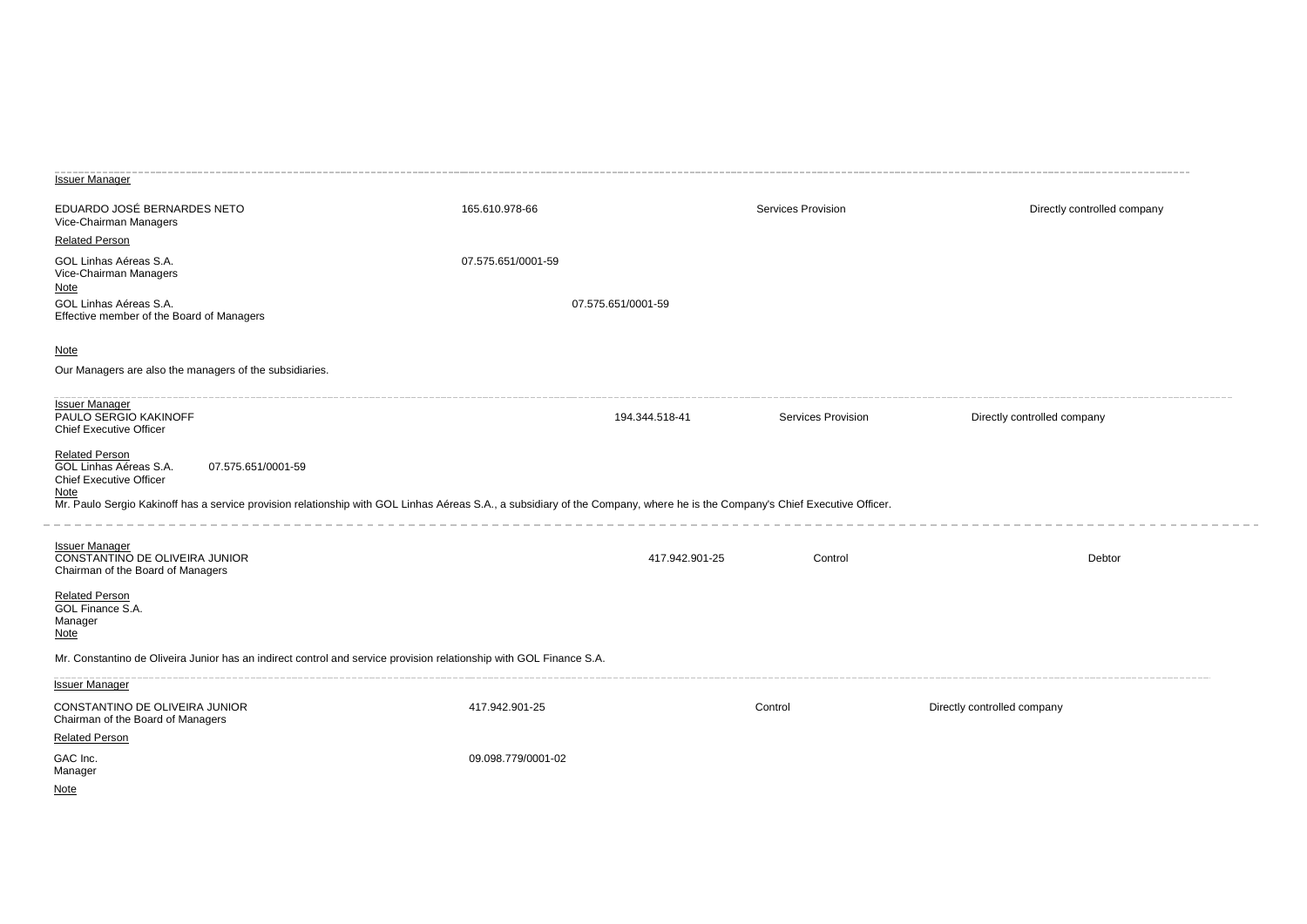Mr. Constantino de Oliveira Junior has an indirect control and service provision relationship with GAC Inc.

| <b>Issuer Manager</b>                                                                                                             |                    |                    |                             |
|-----------------------------------------------------------------------------------------------------------------------------------|--------------------|--------------------|-----------------------------|
| CONSTANTINO DE OLIVEIRA JUNIOR<br>Chairman of the Board of Managers                                                               | 417.942.901-25     | Control            | Directly controlled company |
| <b>Related Person</b>                                                                                                             |                    |                    |                             |
| <b>GOL Finance</b><br>Manager                                                                                                     | 12.255.721/0001-21 |                    |                             |
| <u>Note</u><br>Mr. Constantino de Oliveira Junior has an indirect control and service provision<br>relationship with GOL Finance. |                    |                    |                             |
| <b>Issuer Manager</b>                                                                                                             |                    |                    |                             |
| PAULO SERGIO KAKINOFF<br><b>President Manager</b>                                                                                 | 194.344.518-41     | Services Provision | Directly controlled company |
| <b>Related Person</b>                                                                                                             |                    |                    |                             |
| GAC Inc.<br>Manager                                                                                                               | 09.098.779/0001-02 |                    |                             |
| <b>Note</b>                                                                                                                       |                    |                    |                             |
| <b>Issuer Manager</b>                                                                                                             |                    |                    |                             |
| PAULO SERGIO KAKINOFF<br><b>President Manager</b>                                                                                 | 194.344.518-41     | Services Provision | Directly controlled company |
| <b>Related Person</b>                                                                                                             |                    |                    |                             |
| <b>GOL Finance</b><br>Manager                                                                                                     | 12.255.721/0001-21 |                    |                             |
| <b>Note</b>                                                                                                                       |                    |                    |                             |
| <b>Issuer Manager</b><br>CELSO GUIMARÃES FERRER JUNIOR<br>Vice-President Manager                                                  | 309.459.748-33     | Services Provision | Directly controlled company |

Related Person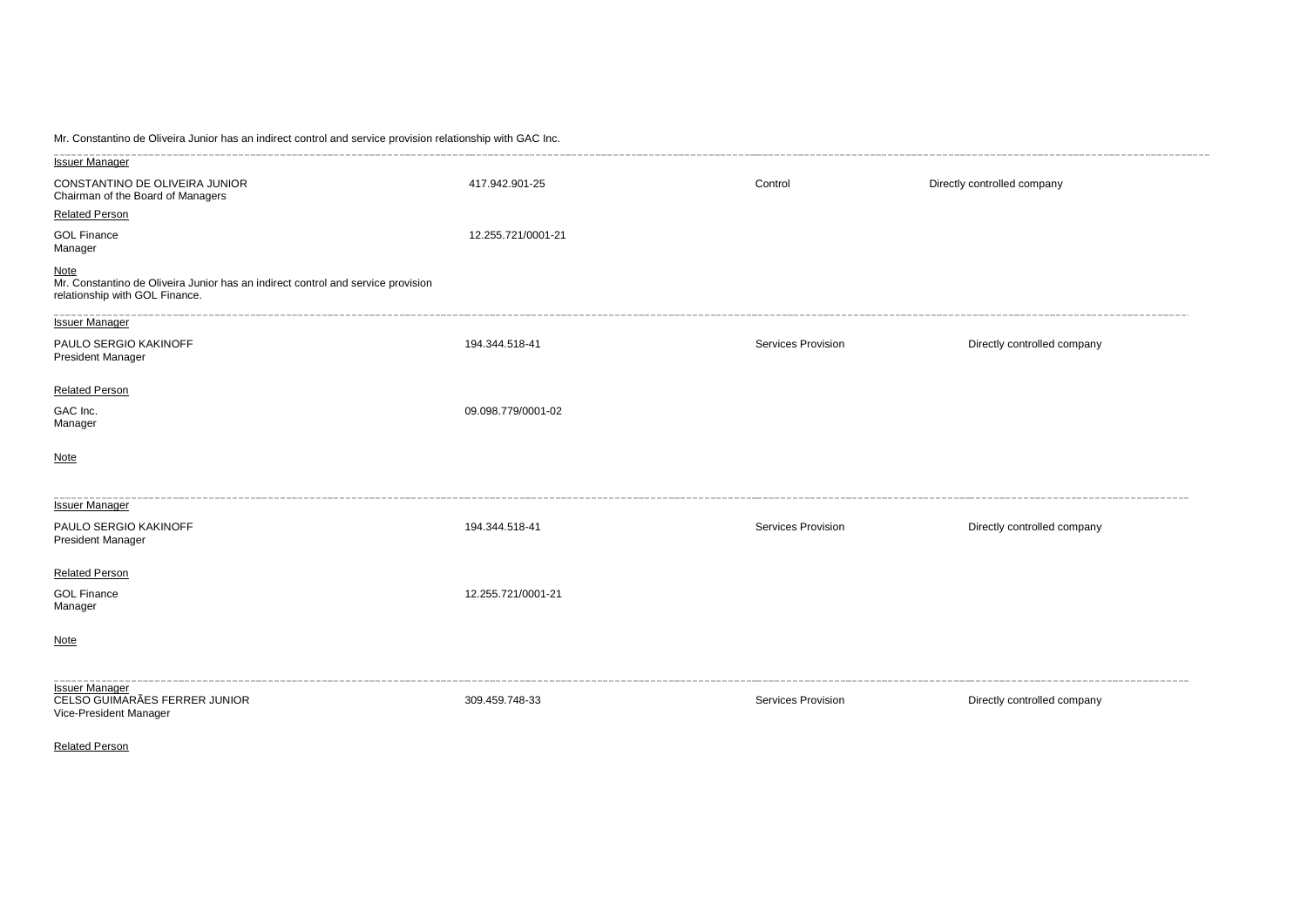| GAC Inc. |  |
|----------|--|
| Manager  |  |

#### 09.098.779/0001-02

**Note** 

| <b>Issuer Manager</b>                                 |                |                    |                    |                             |
|-------------------------------------------------------|----------------|--------------------|--------------------|-----------------------------|
| CELSO GUIMARÃES FERRER JUNIOR                         | 309.459.748-33 |                    | Services Provision | Directly controlled company |
| Vice-President Manager                                |                |                    |                    |                             |
| <b>Related Person</b>                                 |                |                    |                    |                             |
| <b>GOL Finance</b><br>Manager                         |                | 12.255.721/0001-21 |                    |                             |
| <b>Note</b>                                           |                |                    |                    |                             |
| <b>Issuer Manager</b>                                 |                |                    |                    |                             |
| EDUARDO JOSÉ BERNARDES NETO<br>Vice-President Manager |                | 165.610.978-66     | Services Provision | Directly controlled company |
| <b>Related Person</b>                                 |                |                    |                    |                             |
| <b>GOL Finance</b><br>Manager                         |                | 12.255.721/0001-21 |                    |                             |
| <b>Note</b>                                           |                |                    |                    |                             |
| <b>Issuer Manager</b>                                 |                |                    |                    |                             |
| EDUARDO JOSÉ BERNARDES NETO<br>Vice-President Manager |                | 165.610.978-66     | Services Provision | Directly controlled company |
| <b>Related Person</b>                                 |                |                    |                    |                             |
| GAC Inc.<br>Manager                                   |                | 09.098.779/0001-02 |                    |                             |
| <b>Note</b>                                           |                |                    |                    |                             |
|                                                       |                |                    |                    |                             |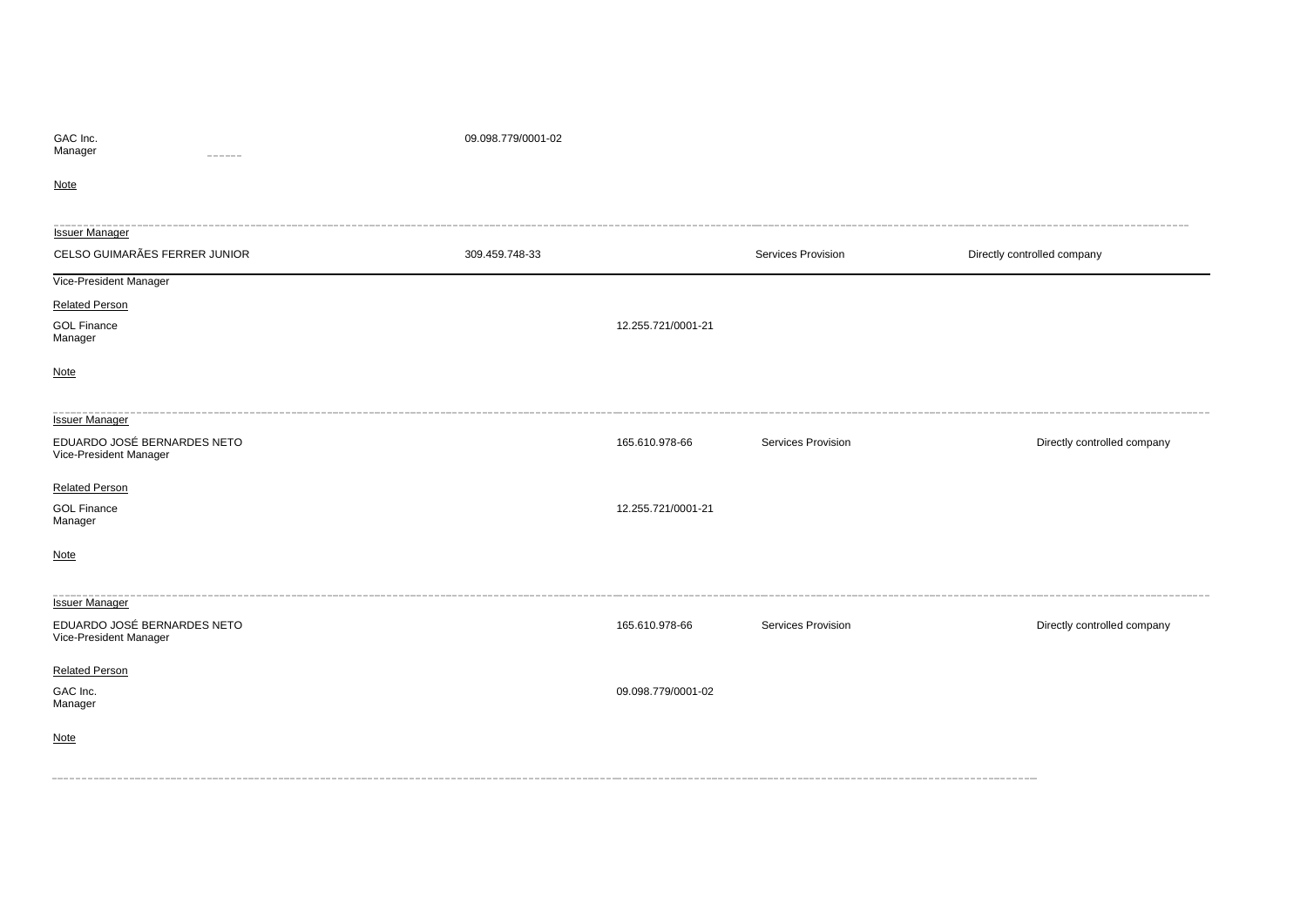| <b>Issuer Manager</b>                               |                    |                    |                             |
|-----------------------------------------------------|--------------------|--------------------|-----------------------------|
| RICHARD FREEMAN LARK, JR.<br>Vice-Chairman Managers | 214.996.428-73     | Services Provision | Directly controlled company |
| <b>Related Person</b>                               |                    |                    |                             |
| GOL Linhas Aéreas S.A.                              | 07.575.651/0001-59 |                    |                             |
| Manager                                             |                    |                    |                             |
| <b>Note</b>                                         |                    |                    |                             |
| <b>Issuer Manager</b>                               |                    |                    |                             |
| RICHARD FREEMAN LARK, JR.<br>Vice-President Manager | 214.996.428-73     | Services Provision | Directly controlled company |
| <b>Related Person</b>                               |                    |                    |                             |
| GAC Inc.<br>Manager                                 | 09.098.779/0001-02 |                    |                             |
| <b>Note</b>                                         |                    |                    |                             |
| <b>Issuer Manager</b>                               |                    |                    |                             |
| RICHARD FREEMAN LARK, JR.<br>Vice-Chairman Managers | 214.996.428-73     | Services Provision | Directly controlled company |
| <b>Related Person</b>                               |                    |                    |                             |
| GOL Finance S.A.<br>Manager                         |                    |                    |                             |
| <b>Note</b>                                         |                    |                    |                             |
| <b>Issuer Manager</b>                               |                    |                    |                             |
| RICHARD FREEMAN LARK, JR.<br>Vice-Chairman Managers | 214.996.428-73     | Services Provision | Directly controlled company |

Related Person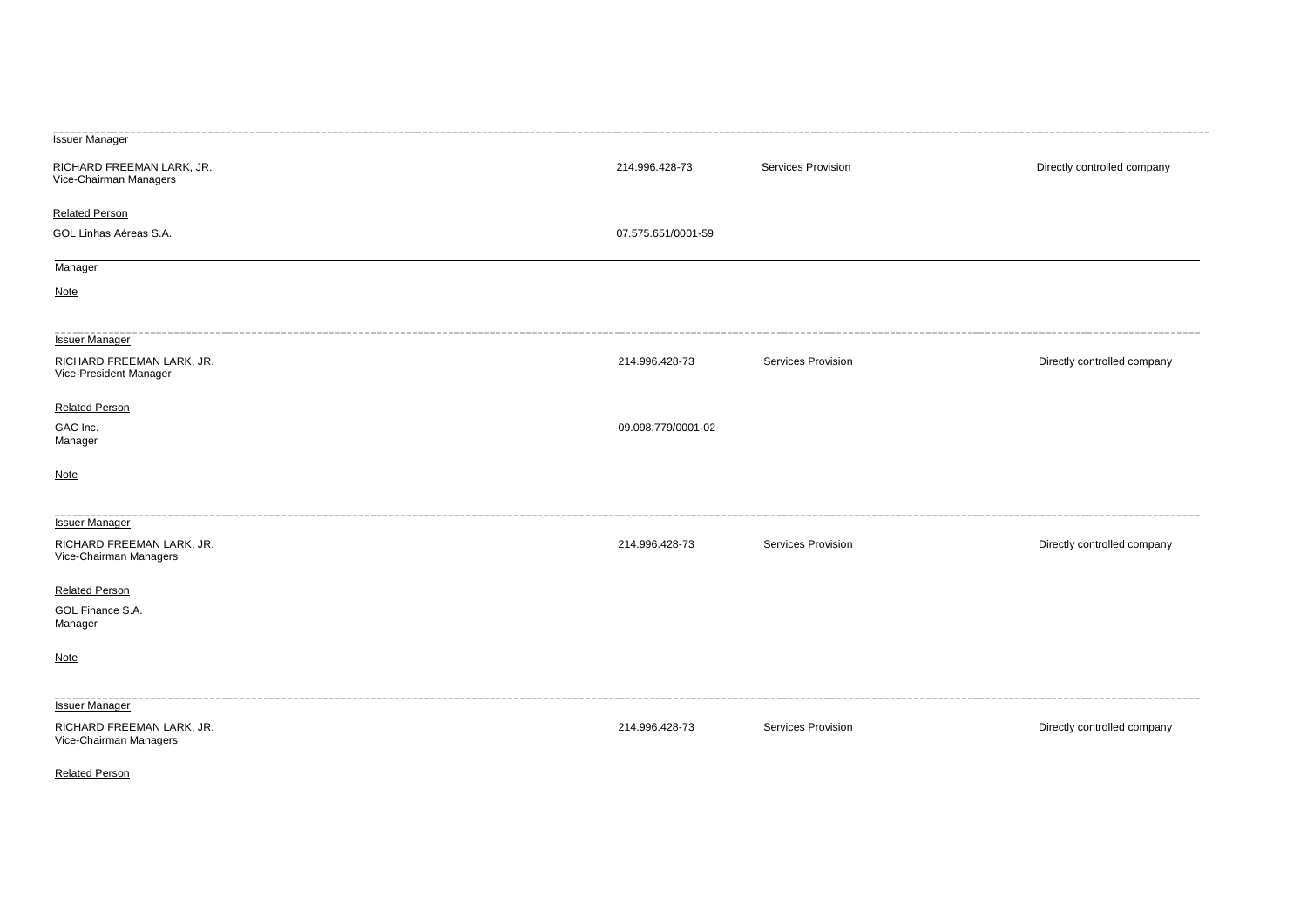| <b>GOL Finance</b><br>Manager                                             | 12.255.721/0001-21 |                    |                             |
|---------------------------------------------------------------------------|--------------------|--------------------|-----------------------------|
| <b>Note</b><br><b>Issuer Manager</b>                                      |                    |                    |                             |
| CELSO GUIMARÃES FERRER JUNIOR<br>Vice-Chairman Managers                   | 309.459.748-33     | Services Provision | Directly controlled company |
| <b>Related Person</b><br>GOL Linhas Aéreas S.A.<br>Vice-Chairman Managers | 07.575.651/0001-59 |                    |                             |

## Note

Mr. Celso Guimarães Ferrer Junior has a service provision relationship with GOL Linhas Aéreas S.A., a subsidiary of the Company, where he is the Company's Vice President.

**\* \* \* \* \***

## **Fiscal Year 12/31/2020**

| <b>Identification</b>                                                                         | <b>CPF (Tax Identification</b><br>Number)/CNPJ (Tax Identification person<br>Number) | Type of relationship of the<br>Manager with the related | Type of related person     |
|-----------------------------------------------------------------------------------------------|--------------------------------------------------------------------------------------|---------------------------------------------------------|----------------------------|
| <b>Position/Role</b>                                                                          |                                                                                      |                                                         |                            |
| <b>Issuer Manager</b>                                                                         |                                                                                      |                                                         |                            |
| CONSTANTINO DE OLIVEIRA JUNIOR<br>Effective member of the Board of Managers.                  | 417.942.901-25                                                                       | Control                                                 | <b>Indirect Controller</b> |
| <b>Related Person</b><br>GOL Linhas Aéreas S.A.<br>Effective member of the Board of Managers. | 07.575.651/0001-59                                                                   |                                                         |                            |
| <b>Note</b><br>Our Managers are also the managers of the subsidiaries                         |                                                                                      |                                                         |                            |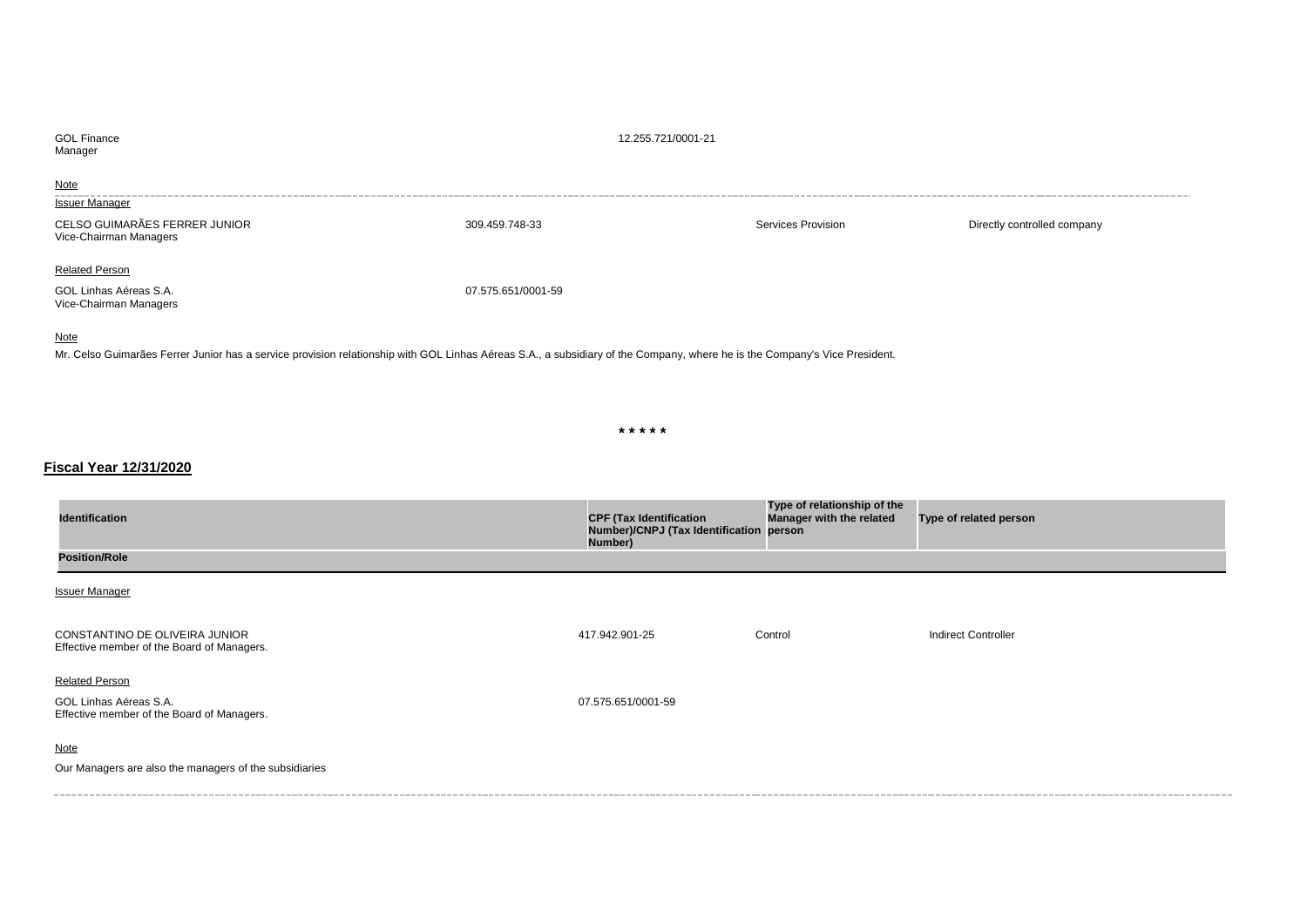| <b>Issuer Manager</b><br>JOAQUIM CONSTANTINO NETO<br>Effective member of the Board of Managers.                                                                                                                               | 084.864.028-40     | Control | <b>Indirect Controller</b> |
|-------------------------------------------------------------------------------------------------------------------------------------------------------------------------------------------------------------------------------|--------------------|---------|----------------------------|
| <b>Related Person</b>                                                                                                                                                                                                         |                    |         |                            |
| GOL Linhas Aéreas S.A.<br>Effective member of the Board of Managers.                                                                                                                                                          | 07.575.651/0001-59 |         |                            |
| <b>Note</b>                                                                                                                                                                                                                   |                    |         |                            |
| Our Managers are also the managers of the subsidiaries                                                                                                                                                                        |                    |         |                            |
| <b>Issuer Manager</b>                                                                                                                                                                                                         |                    |         |                            |
| RICARDO CONSTANTINO<br>Effective member of the Board of Managers.                                                                                                                                                             | 546.988.806-10     | Control | <b>Indirect Controller</b> |
| <b>Related Person</b>                                                                                                                                                                                                         |                    |         |                            |
| GOL Linhas Aéreas S.A.<br>Effective member of the Board of Managers                                                                                                                                                           | 07.575.651/0001-59 |         |                            |
| <b>Note</b>                                                                                                                                                                                                                   |                    |         |                            |
| Our Managers are also the managers of the subsidiaries.                                                                                                                                                                       |                    |         |                            |
| <b>Issuer Manager</b><br>CONSTANTINO DE OLIVEIRA JUNIOR                                                                                                                                                                       | 417.942.901-25     | Control | <b>Indirect Controller</b> |
| Effective member of the Board of Managers.<br><b>Related Person</b>                                                                                                                                                           |                    |         |                            |
| 15.912.764/0001-20<br>Smiles Fidelidade S.A.<br>Effective member of the Board of Managers.<br><b>Note</b>                                                                                                                     |                    |         |                            |
| Mr. Constantino de Oliveira Junior has a control and service provision relationship with the controlled company Smiles Fidelidade S.A., where he is the Company's indirect controlling shareholder and member of the Board of |                    |         |                            |
| <b>Issuer Manager</b>                                                                                                                                                                                                         |                    |         |                            |
| JOAQUIM CONSTANTINO NETO<br>Effective member of the Board of Managers.                                                                                                                                                        | 084.864.028-40     | Control | <b>Indirect Controller</b> |
| <b>Related Person</b>                                                                                                                                                                                                         |                    |         |                            |
| Smiles Fidelidade S.A.<br>Effective member of the Board of Managers                                                                                                                                                           | 15.912.764/0001-20 |         |                            |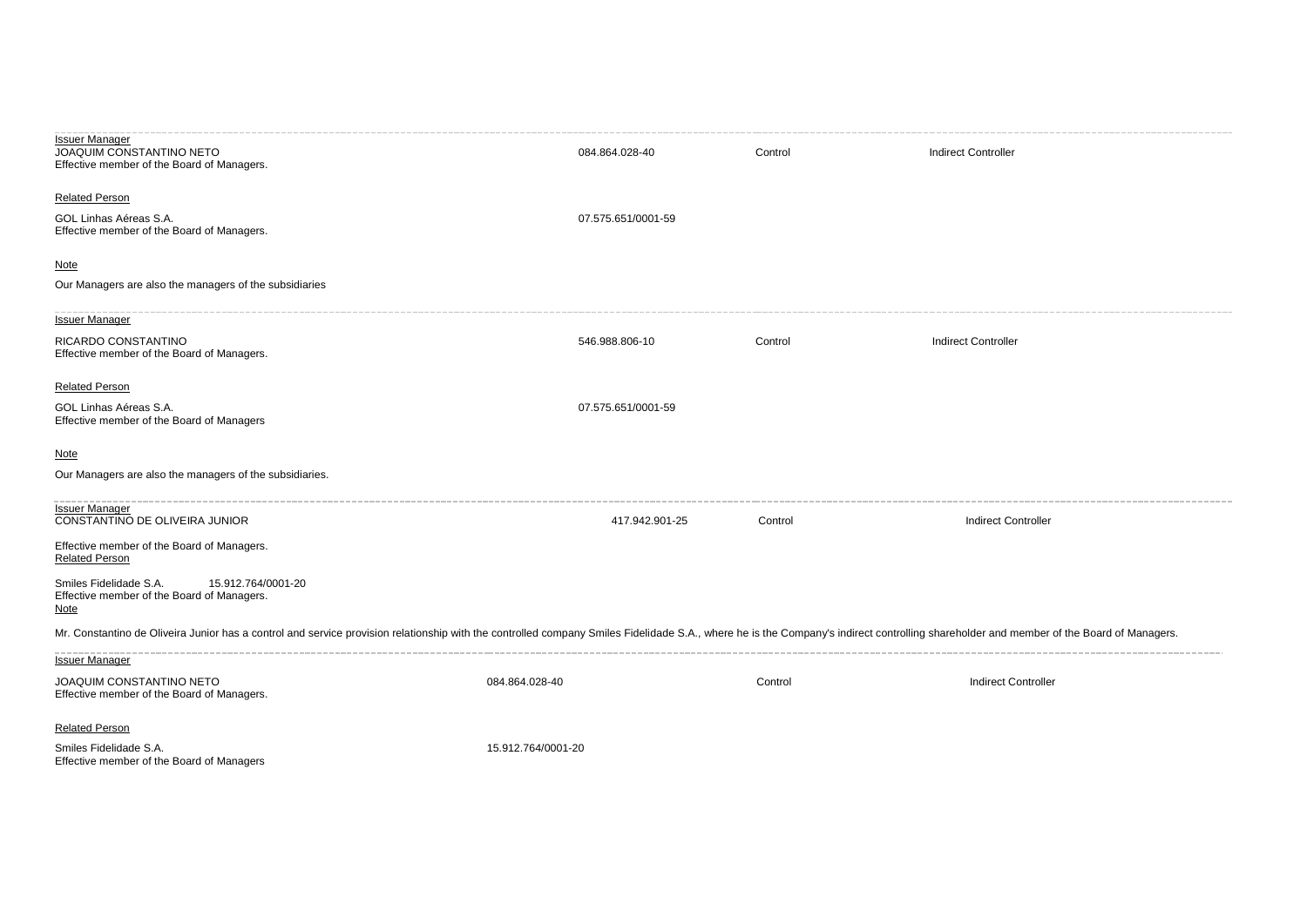## **Note**

Mr. Joaquim Constantino Neto has a control and service provision relationship with the controlled company Smiles Fidelidade S.A., where he is the Company's indirect controlling shareholder and member of the Board of Manage

| <b>Issuer Manager</b>                                                                                                                                                                                                                       |                    |                |                           |                             |
|---------------------------------------------------------------------------------------------------------------------------------------------------------------------------------------------------------------------------------------------|--------------------|----------------|---------------------------|-----------------------------|
| RICARDO CONSTANTINO<br>Effective member of the Board of Managers.                                                                                                                                                                           | 546.988.806-10     |                | Control                   | <b>Indirect Controller</b>  |
| <b>Related Person</b>                                                                                                                                                                                                                       |                    |                |                           |                             |
| Smiles Fidelidade S.A.<br>Effective member of the Board of Managers.                                                                                                                                                                        | 15.912.764/0001-20 |                |                           |                             |
| <b>Note</b><br>Mr. Ricardo Constantino has a control and service provision relationship with the controlled company Smiles Fidelidade S.A., where he is the Company's indirect controlling shareholder and member of the Board of Managers. |                    |                |                           |                             |
| <b>Issuer Manager</b><br>PAULO SERGIO KAKINOFF<br><b>Chief Executive Officer</b><br><b>Related Person</b><br>GOL Linhas Aéreas S.A.<br>07.575.651/0001-59                                                                                   |                    | 194.344.518-41 | <b>Services Provision</b> | Directly controlled company |
| <b>Chief Executive Officer</b><br>Note<br>Mr. Paulo Sergio Kakinoff has a service provision relationship with GOL Linhas Aéreas S.A., a subsidiary of the Company, where he is the Company's Chief Executive Officer.                       |                    |                |                           |                             |
| <b>Issuer Manager</b>                                                                                                                                                                                                                       |                    |                |                           |                             |
| EDUARDO JOSÉ BERNARDES NETO<br>Vice-Chairman Managers                                                                                                                                                                                       | 165.610.978-66     |                | Services Provision        | Directly controlled company |
| <b>Related Person</b>                                                                                                                                                                                                                       |                    |                |                           |                             |
| GOL Linhas Aéreas S.A.<br>Vice-Chairman Managers<br>Note                                                                                                                                                                                    | 07.575.651/0001-59 |                |                           |                             |
| Mr. Eduardo José Bernardes Neto has a service provision relationship with GOL Linhas Aéreas S.A., a subsidiary of the Company, where he is the Company's Vice President.                                                                    |                    |                |                           |                             |
| <b>Issuer Manager</b><br>PAULO SERGIO KAKINOFF<br><b>President Manager</b><br><b>Related Person</b>                                                                                                                                         |                    | 194.344.518-41 | Subordination             | Directly controlled company |
| GOL Finance S.A.<br>Manager<br>Note                                                                                                                                                                                                         |                    |                |                           |                             |
| <b>Issuer Manager</b><br>CONSTANTINO DE OLIVEIRA JUNIOR<br>Chairman of the Board of Managers<br><b>Related Person</b><br>GOL Finance S.A.                                                                                                   |                    | 417.942.901-25 | Control                   | Debtor                      |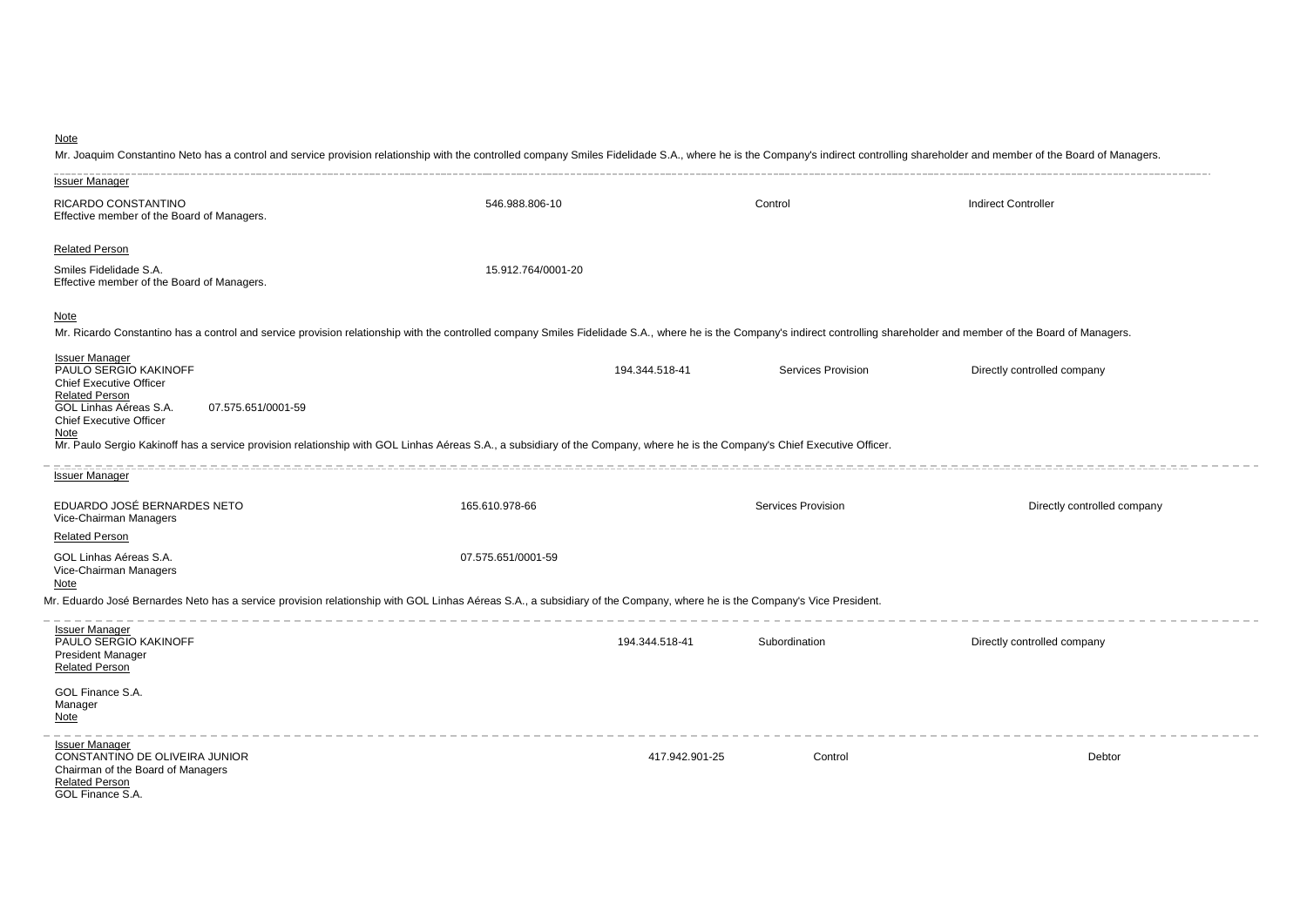#### Manager Note

Mr. Constantino de Oliveira Junior has an indirect control and service provision relationship with GOL Finance S.A.

| <b>Issuer Manager</b>                                                                                                      |                    |                           |                             |
|----------------------------------------------------------------------------------------------------------------------------|--------------------|---------------------------|-----------------------------|
| CONSTANTINO DE OLIVEIRA JUNIOR<br>Chairman of the Board of Managers                                                        | 417.942.901-25     | Control                   | Directly controlled company |
| <b>Related Person</b>                                                                                                      |                    |                           |                             |
| GAC Inc.<br>Manager                                                                                                        | 09.098.779/0001-02 |                           |                             |
| <b>Note</b>                                                                                                                |                    |                           |                             |
| Mr. Constantino de Oliveira Junior has an indirect control and service provision relationship with GAC Inc.                |                    |                           |                             |
| <b>Issuer Manager</b>                                                                                                      |                    |                           |                             |
| CONSTANTINO DE OLIVEIRA JUNIOR<br>Chairman of the Board of Managers                                                        | 417.942.901-25     | Control                   | Directly controlled company |
| <b>Related Person</b>                                                                                                      |                    |                           |                             |
| <b>GOL Finance</b><br>Manager                                                                                              | 12.255.721/0001-21 |                           |                             |
| Note<br>Mr. Constantino de Oliveira Junior has an indirect control and service provision<br>relationship with GOL Finance. |                    |                           |                             |
| <b>Issuer Manager</b>                                                                                                      |                    |                           |                             |
| PAULO SERGIO KAKINOFF<br><b>President Manager</b>                                                                          | 194.344.518-41     | Services Provision        | Directly controlled company |
| <b>Related Person</b>                                                                                                      |                    |                           |                             |
| GAC Inc.<br>Manager                                                                                                        | 09.098.779/0001-02 |                           |                             |
| <b>Note</b>                                                                                                                |                    |                           |                             |
| <b>Issuer Manager</b>                                                                                                      |                    |                           |                             |
| PAULO SERGIO KAKINOFF<br><b>President Manager</b>                                                                          | 194.344.518-41     | <b>Services Provision</b> | Directly controlled company |

Related Person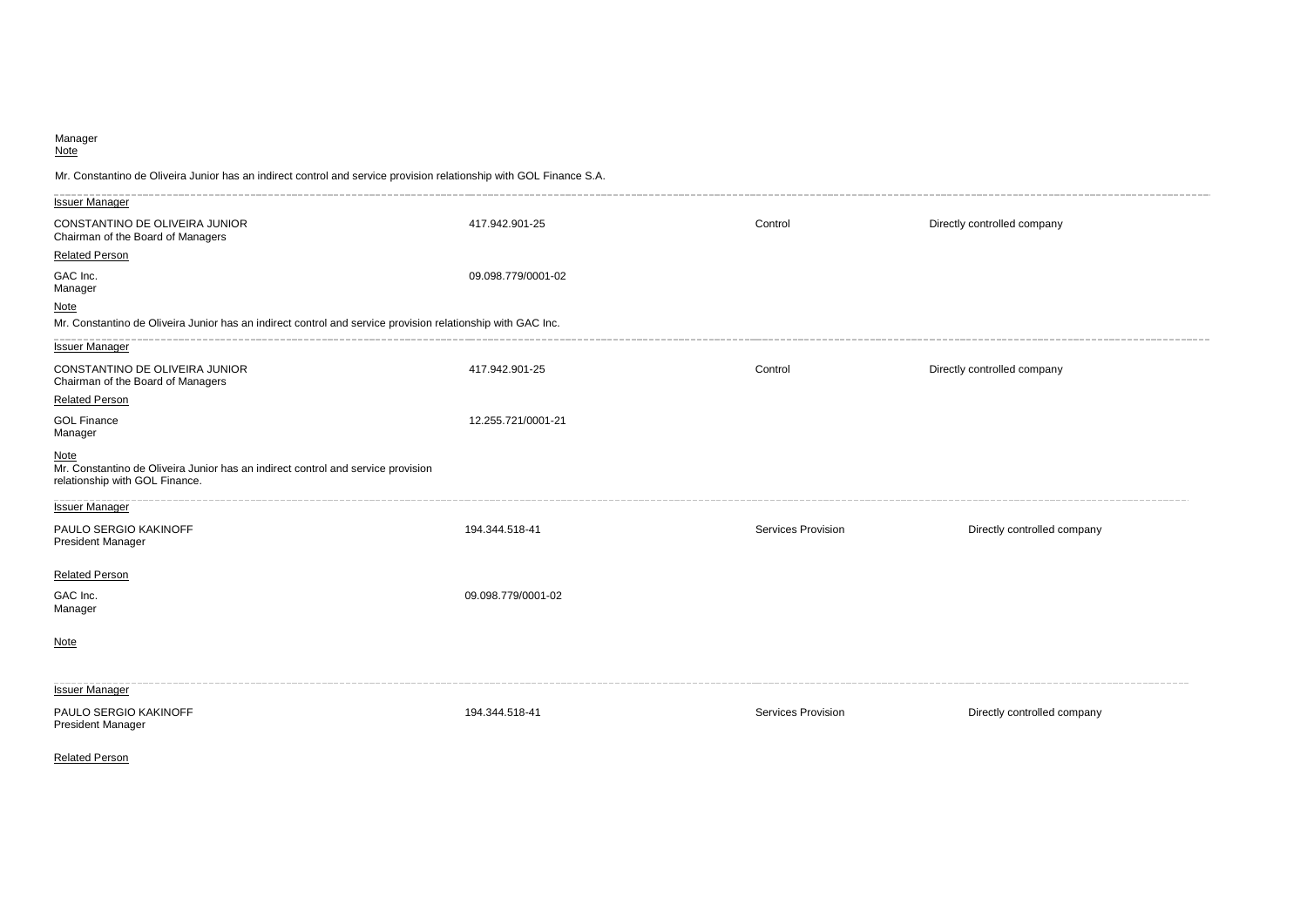| <b>GOL Finance</b><br>Manager<br>-----                                           | 12.255.721/0001-21 |                    |                    |                             |
|----------------------------------------------------------------------------------|--------------------|--------------------|--------------------|-----------------------------|
| Note                                                                             |                    |                    |                    |                             |
| <b>Issuer Manager</b><br>CELSO GUIMARÃES FERRER JUNIOR<br>Vice-President Manager | 309.459.748-33     |                    | Services Provision | Directly controlled company |
| <b>Related Person</b><br>GAC Inc.<br>Manager                                     | 09.098.779/0001-02 |                    |                    |                             |
| <b>Note</b>                                                                      |                    |                    |                    |                             |
| <b>Issuer Manager</b><br>CELSO GUIMARÃES FERRER JUNIOR                           | 309.459.748-33     |                    | Services Provision | Directly controlled company |
| Vice-President Manager                                                           |                    |                    |                    |                             |
| <b>Related Person</b>                                                            |                    |                    |                    |                             |
| <b>GOL Finance</b><br>Manager                                                    |                    | 12.255.721/0001-21 |                    |                             |
| <b>Note</b>                                                                      |                    |                    |                    |                             |
| <b>Issuer Manager</b>                                                            |                    |                    |                    |                             |
| EDUARDO JOSÉ BERNARDES NETO<br>Vice-President Manager                            |                    | 165.610.978-66     | Services Provision | Directly controlled company |
| <b>Related Person</b>                                                            |                    |                    |                    |                             |
| <b>GOL Finance</b><br>Manager                                                    |                    | 12.255.721/0001-21 |                    |                             |
| <b>Note</b>                                                                      |                    |                    |                    |                             |
| <b>Issuer Manager</b>                                                            |                    |                    |                    |                             |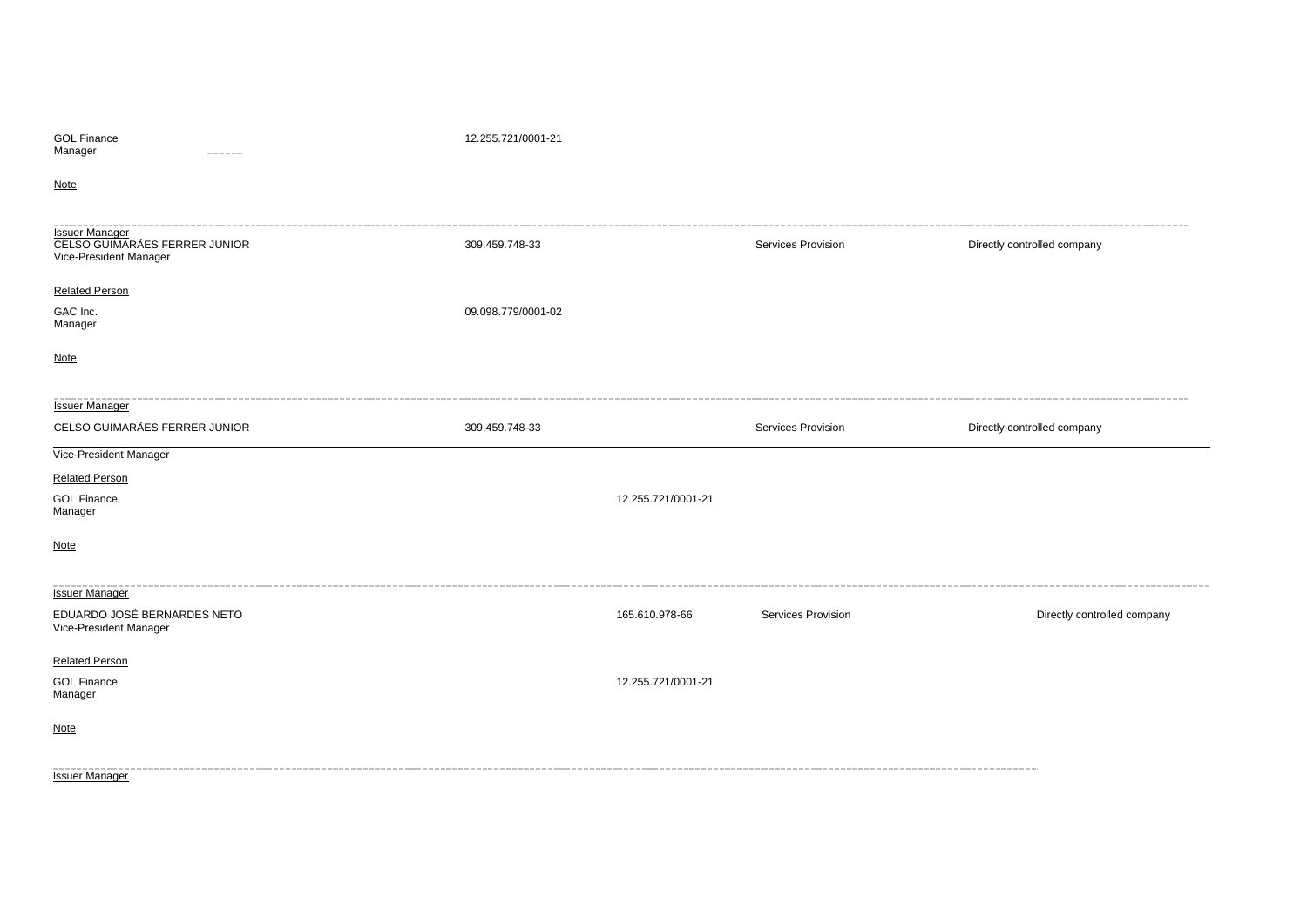| EDUARDO JOSÉ BERNARDES NETO<br>Vice-President Manager | 165.610.978-66     | Services Provision | Directly controlled company |
|-------------------------------------------------------|--------------------|--------------------|-----------------------------|
| <b>Related Person</b>                                 |                    |                    |                             |
| GAC Inc.<br>Manager                                   | 09.098.779/0001-02 |                    |                             |
| <b>Note</b>                                           |                    |                    |                             |
| <b>Issuer Manager</b>                                 |                    |                    |                             |
| RICHARD FREEMAN LARK, JR.<br>Vice-Chairman Managers   | 214.996.428-73     | Services Provision | Directly controlled company |
| <b>Related Person</b>                                 |                    |                    |                             |
| GOL Linhas Aéreas S.A.                                | 07.575.651/0001-59 |                    |                             |
| Manager                                               |                    |                    |                             |
| <b>Note</b>                                           |                    |                    |                             |
| <b>Issuer Manager</b>                                 |                    |                    |                             |
| RICHARD FREEMAN LARK, JR.<br>Vice-President Manager   | 214.996.428-73     | Services Provision | Directly controlled company |
| <b>Related Person</b>                                 |                    |                    |                             |
| GAC Inc.<br>Manager                                   | 09.098.779/0001-02 |                    |                             |
| <b>Note</b>                                           |                    |                    |                             |
| <b>Issuer Manager</b>                                 |                    |                    |                             |
| RICHARD FREEMAN LARK, JR.<br>Vice-Chairman Managers   | 214.996.428-73     | Services Provision | Directly controlled company |

Related Person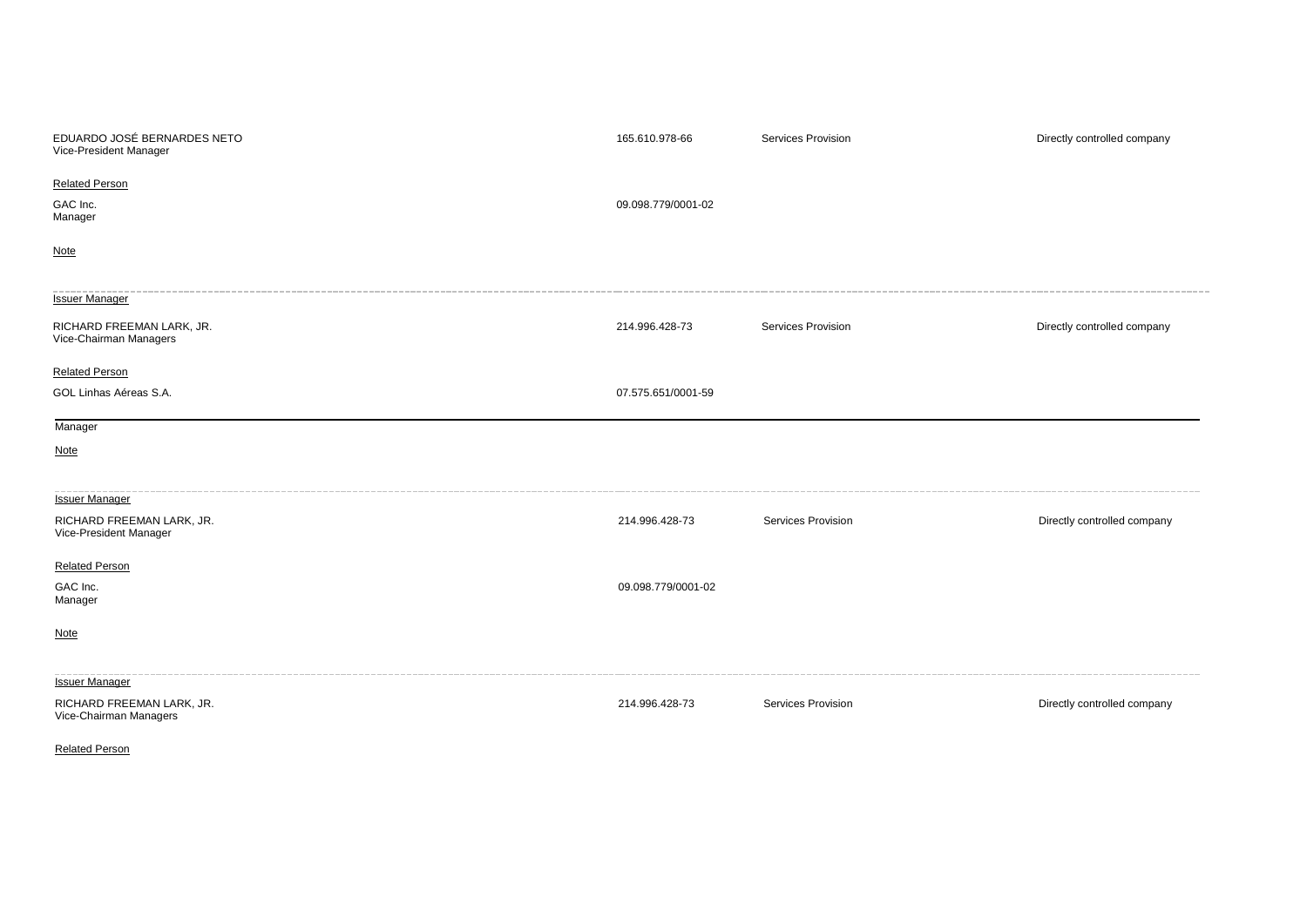GOL Finance S.A. Manager

**Note** 

| Issuer Manager                                          |                    |                    |                    |                             |
|---------------------------------------------------------|--------------------|--------------------|--------------------|-----------------------------|
| RICHARD FREEMAN LARK, JR.<br>Vice-Chairman Managers     |                    | 214.996.428-73     | Services Provision | Directly controlled company |
| <b>Related Person</b>                                   |                    |                    |                    |                             |
| <b>GOL Finance</b><br>Manager                           |                    | 12.255.721/0001-21 |                    |                             |
| Note                                                    |                    |                    |                    |                             |
| <b>Issuer Manager</b>                                   |                    |                    |                    |                             |
| CELSO GUIMARÃES FERRER JUNIOR<br>Vice-Chairman Managers | 309.459.748-33     |                    | Services Provision | Directly controlled company |
| <b>Related Person</b>                                   |                    |                    |                    |                             |
| GOL Linhas Aéreas S.A.<br>Vice-Chairman Managers        | 07.575.651/0001-59 |                    |                    |                             |
|                                                         |                    |                    |                    |                             |

**Note** 

Mr. Celso Guimarães Ferrer Junior has a service provision relationship with GOL Linhas Aéreas S.A., a subsidiary of the Company, where he is the Company's Vice President.

**\* \* \* \* \***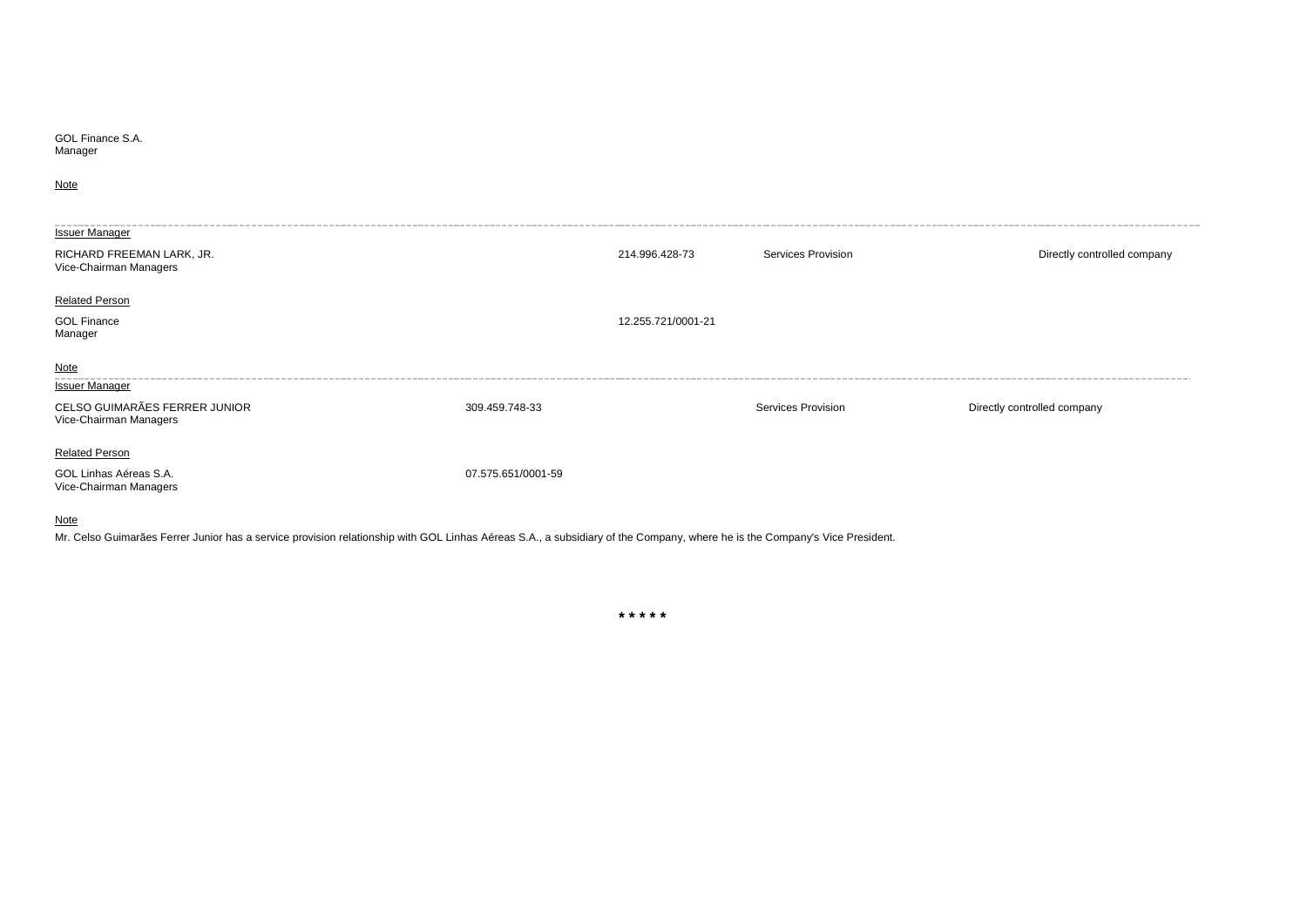# **Fiscal Year 12/31/2019**

| <b>Identification</b>                                                                           | <b>CPF (Tax Identification</b><br>Number)/CNPJ (Tax Identification<br>Number) | Type of relationship of the<br>Manager with the related<br>person | Type of related person     |
|-------------------------------------------------------------------------------------------------|-------------------------------------------------------------------------------|-------------------------------------------------------------------|----------------------------|
| <b>Position/Role</b>                                                                            |                                                                               |                                                                   |                            |
| <b>Issuer Manager</b>                                                                           |                                                                               |                                                                   |                            |
| CONSTANTINO DE OLIVEIRA JUNIOR<br>Effective member of the Board of Managers.                    | 417.942.901-25                                                                | Control                                                           | <b>Indirect Controller</b> |
| <b>Related Person</b><br>GOL Linhas Aéreas S.A.<br>Effective member of the Board of Managers.   | 07.575.651/0001-59                                                            |                                                                   |                            |
| <b>Note</b><br>Our Managers are also the managers of the subsidiaries                           |                                                                               |                                                                   |                            |
| <b>Issuer Manager</b><br>JOAQUIM CONSTANTINO NETO<br>Effective member of the Board of Managers. | 084.864.028-40                                                                | Control                                                           | <b>Indirect Controller</b> |
| <b>Related Person</b><br>GOL Linhas Aéreas S.A.<br>Effective member of the Board of Managers.   | 07.575.651/0001-59                                                            |                                                                   |                            |
| <b>Note</b><br>Our Managers are also the managers of the subsidiaries                           |                                                                               |                                                                   |                            |
| <b>Issuer Manager</b><br>RICARDO CONSTANTINO<br>Effective member of the Board of Managers.      | 546.988.806-10                                                                | Control                                                           | <b>Indirect Controller</b> |
| <b>Related Person</b><br>GOL Linhas Aéreas S.A.<br>Effective member of the Board of Managers    | 07.575.651/0001-59                                                            |                                                                   |                            |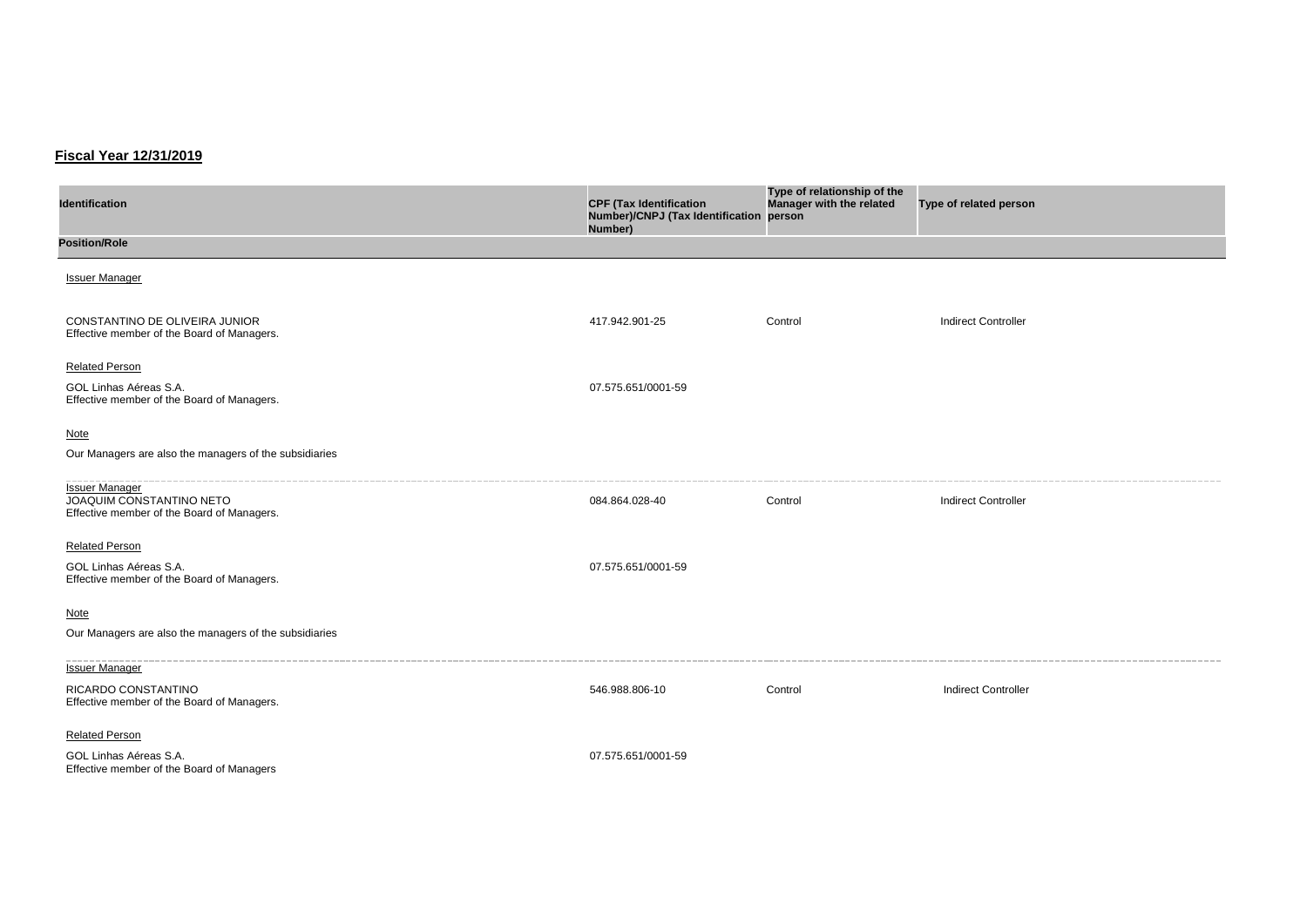## **Note**

| Our Managers are also the managers of the subsidiaries.                                                                                                                                                                                       |                    |                |                           |                             |
|-----------------------------------------------------------------------------------------------------------------------------------------------------------------------------------------------------------------------------------------------|--------------------|----------------|---------------------------|-----------------------------|
| <b>Issuer Manager</b><br>CONSTANTINO DE OLIVEIRA JUNIOR                                                                                                                                                                                       |                    | 417.942.901-25 | Control                   | Indirect Controller         |
| Effective member of the Board of Managers.<br><b>Related Person</b>                                                                                                                                                                           |                    |                |                           |                             |
| Smiles Fidelidade S.A.<br>15.912.764/0001-20<br>Effective member of the Board of Managers.<br><b>Note</b>                                                                                                                                     |                    |                |                           |                             |
| Mr. Constantino de Oliveira Junior has a control and service provision relationship with the controlled company Smiles Fidelidade S.A., where he is the Company's indirect controlling shareholder and member of the Board of                 |                    |                |                           |                             |
| <b>Issuer Manager</b>                                                                                                                                                                                                                         |                    |                |                           |                             |
| JOAQUIM CONSTANTINO NETO<br>Effective member of the Board of Managers.                                                                                                                                                                        | 084.864.028-40     |                | Control                   | <b>Indirect Controller</b>  |
| <b>Related Person</b>                                                                                                                                                                                                                         |                    |                |                           |                             |
| Smiles Fidelidade S.A.<br>Effective member of the Board of Managers                                                                                                                                                                           | 15.912.764/0001-20 |                |                           |                             |
| <b>Note</b><br>Mr. Joaquim Constantino Neto has a control and service provision relationship with the controlled company Smiles Fidelidade S.A., where he is the Company's indirect controlling shareholder and member of the Board of Manage |                    |                |                           |                             |
| <b>Issuer Manager</b>                                                                                                                                                                                                                         |                    |                |                           |                             |
| RICARDO CONSTANTINO<br>Effective member of the Board of Managers.                                                                                                                                                                             | 546.988.806-10     |                | Control                   | <b>Indirect Controller</b>  |
| <b>Related Person</b>                                                                                                                                                                                                                         |                    |                |                           |                             |
| Smiles Fidelidade S.A.<br>Effective member of the Board of Managers.                                                                                                                                                                          | 15.912.764/0001-20 |                |                           |                             |
| <b>Note</b><br>Mr. Ricardo Constantino has a control and service provision relationship with the controlled company Smiles Fidelidade S.A., where he is the Company's indirect controlling shareholder and member of the Board of Managers.   |                    |                |                           |                             |
| <b>Issuer Manager</b><br>PAULO SERGIO KAKINOFF<br><b>Chief Executive Officer</b><br><b>Related Person</b><br>GOL Linhas Aéreas S.A.<br>07.575.651/0001-59<br><b>Chief Executive Officer</b><br>Note                                           |                    | 194.344.518-41 | <b>Services Provision</b> | Directly controlled company |

Mr. Paulo Sergio Kakinoff has a service provision relationship with GOL Linhas Aéreas S.A., a subsidiary of the Company, where he is the Company's Chief Executive Officer.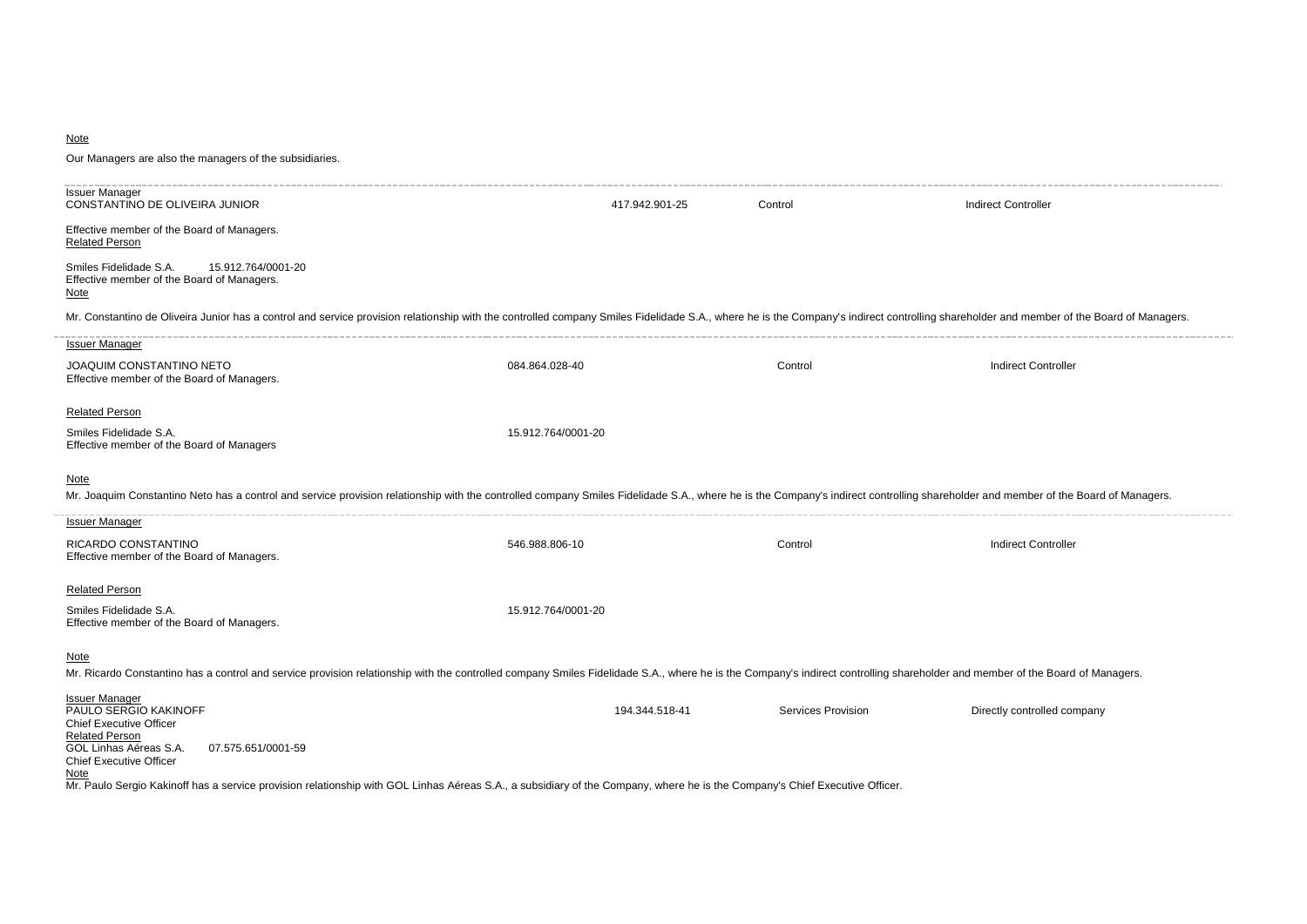| EDUARDO JOSÉ BERNARDES NETO<br>Vice-Chairman Managers                                                                                                                                                                                       | 165.610.978-66     |                | Services Provision | Directly controlled company |
|---------------------------------------------------------------------------------------------------------------------------------------------------------------------------------------------------------------------------------------------|--------------------|----------------|--------------------|-----------------------------|
| <b>Related Person</b>                                                                                                                                                                                                                       |                    |                |                    |                             |
| GOL Linhas Aéreas S.A.<br>Vice-Chairman Managers<br><b>Note</b><br>Mr. Eduardo José Bernardes Neto has a service provision relationship with GOL Linhas Aéreas S.A., a subsidiary of the Company, where he is the Company's Vice President. | 07.575.651/0001-59 |                |                    |                             |
|                                                                                                                                                                                                                                             |                    |                |                    |                             |
| <b>Issuer Manager</b><br>PAULO SERGIO KAKINOFF<br><b>President Manager</b><br><b>Related Person</b>                                                                                                                                         |                    | 194.344.518-41 | Subordination      | Directly controlled company |
| GOL Finance S.A.<br>Manager<br><b>Note</b>                                                                                                                                                                                                  |                    |                |                    |                             |
| <b>Issuer Manager</b><br>CONSTANTINO DE OLIVEIRA JUNIOR<br>Chairman of the Board of Managers<br><b>Related Person</b><br>GOL Finance S.A.<br>Manager<br><b>Note</b>                                                                         |                    | 417.942.901-25 | Control            | Debtor                      |
| Mr. Constantino de Oliveira Junior has an indirect control and service provision relationship with GOL Finance S.A.                                                                                                                         |                    |                |                    |                             |
| <b>Issuer Manager</b>                                                                                                                                                                                                                       |                    |                |                    |                             |
| CONSTANTINO DE OLIVEIRA JUNIOR<br>Chairman of the Board of Managers                                                                                                                                                                         | 417.942.901-25     |                | Control            | Directly controlled company |
| <b>Related Person</b>                                                                                                                                                                                                                       |                    |                |                    |                             |
| GAC Inc.<br>Manager                                                                                                                                                                                                                         | 09.098.779/0001-02 |                |                    |                             |
| <b>Note</b><br>Mr. Constantino de Oliveira Junior has an indirect control and service provision relationship with GAC Inc.                                                                                                                  |                    |                |                    |                             |
| <b>Issuer Manager</b>                                                                                                                                                                                                                       |                    |                |                    |                             |
| CONSTANTINO DE OLIVEIRA JUNIOR<br>Chairman of the Board of Managers                                                                                                                                                                         | 417.942.901-25     |                | Control            | Directly controlled company |
| <b>Related Person</b>                                                                                                                                                                                                                       |                    |                |                    |                             |
| <b>GOL Finance</b><br>Manager                                                                                                                                                                                                               | 12.255.721/0001-21 |                |                    |                             |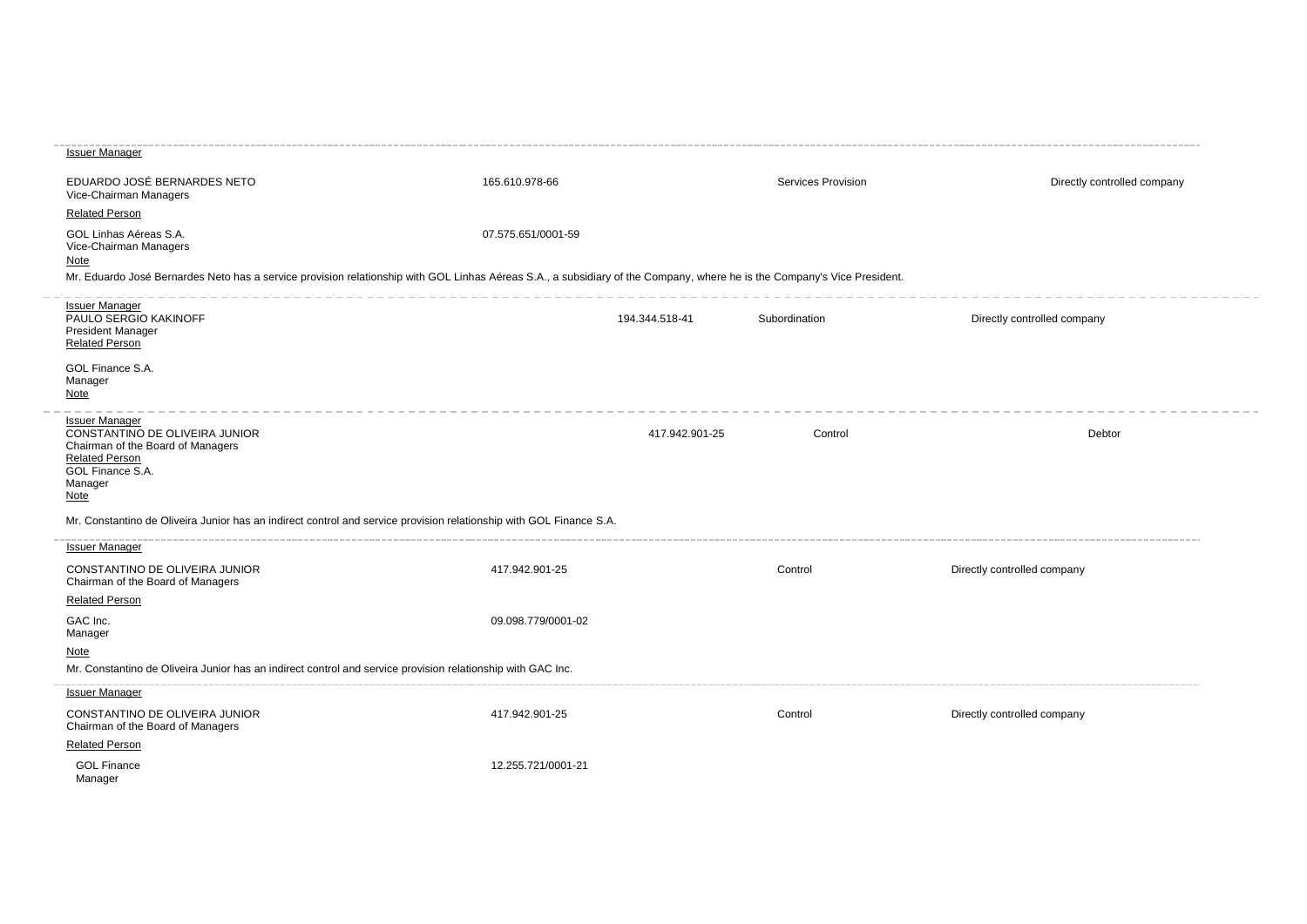| Note<br>Mr. Constantino de Oliveira Junior has an indirect control and service provision<br>relationship with GOL Finance. |                    |                    |                             |
|----------------------------------------------------------------------------------------------------------------------------|--------------------|--------------------|-----------------------------|
| <b>Issuer Manager</b>                                                                                                      |                    |                    |                             |
| PAULO SERGIO KAKINOFF<br>President Manager                                                                                 | 194.344.518-41     | Services Provision | Directly controlled company |
| <b>Related Person</b>                                                                                                      |                    |                    |                             |
| GAC Inc.<br>Manager                                                                                                        | 09.098.779/0001-02 |                    |                             |
| <b>Note</b>                                                                                                                |                    |                    |                             |
| <b>Issuer Manager</b>                                                                                                      |                    |                    |                             |
| PAULO SERGIO KAKINOFF<br>President Manager                                                                                 | 194.344.518-41     | Services Provision | Directly controlled company |
| <b>Related Person</b>                                                                                                      |                    |                    |                             |
| <b>GOL Finance</b><br>Manager                                                                                              | 12.255.721/0001-21 |                    |                             |
| <b>Note</b>                                                                                                                |                    |                    |                             |
| Issuer Manager<br>CELSO GUIMARÃES FERRER JUNIOR<br>Vice-President Manager                                                  | 309.459.748-33     | Services Provision | Directly controlled company |
| <b>Related Person</b>                                                                                                      |                    |                    |                             |
| GAC Inc.<br>Manager                                                                                                        | 09.098.779/0001-02 |                    |                             |
| Note                                                                                                                       |                    |                    |                             |
| <b>Issuer Manager</b>                                                                                                      |                    |                    |                             |
| CELSO GUIMARÃES FERRER JUNIOR                                                                                              | 309.459.748-33     | Services Provision | Directly controlled company |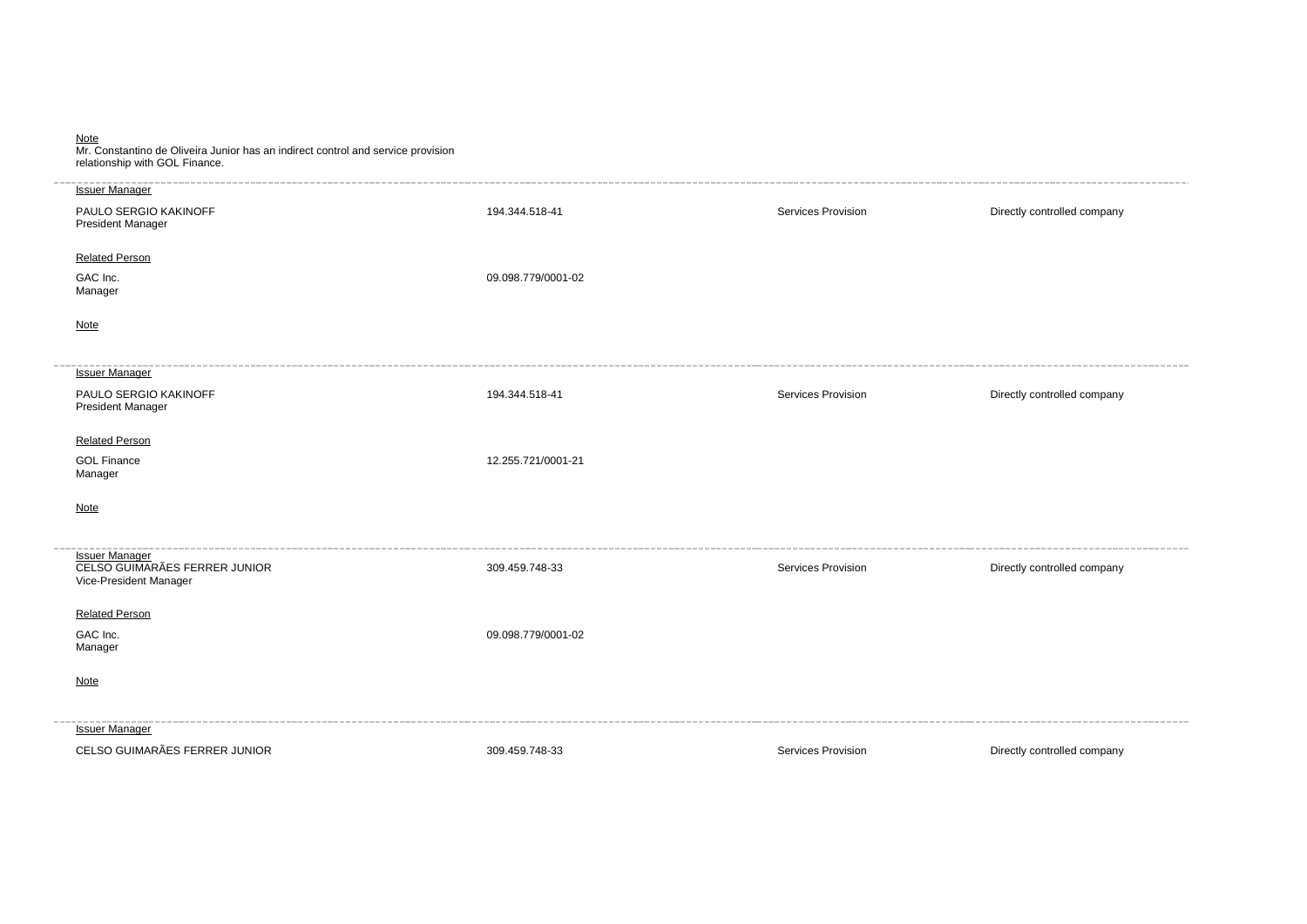| Vice-President Manager      |                    |                           |                             |  |
|-----------------------------|--------------------|---------------------------|-----------------------------|--|
| <b>Related Person</b>       |                    |                           |                             |  |
| <b>GOL Finance</b>          |                    | 12.255.721/0001-21        |                             |  |
| Manager                     |                    |                           |                             |  |
| <b>Note</b>                 |                    |                           |                             |  |
|                             |                    |                           |                             |  |
| <b>Issuer Manager</b>       |                    |                           |                             |  |
| EDUARDO JOSÉ BERNARDES NETO | 165.610.978-66     | Services Provision        | Directly controlled company |  |
| Vice-President Manager      |                    |                           |                             |  |
| <b>Related Person</b>       |                    |                           |                             |  |
| <b>GOL Finance</b>          | 12.255.721/0001-21 |                           |                             |  |
| Manager                     |                    |                           |                             |  |
| Note                        |                    |                           |                             |  |
|                             |                    |                           |                             |  |
| <b>Issuer Manager</b>       |                    |                           |                             |  |
| EDUARDO JOSÉ BERNARDES NETO | 165.610.978-66     | Services Provision        | Directly controlled company |  |
| Vice-President Manager      |                    |                           |                             |  |
| <b>Related Person</b>       |                    |                           |                             |  |
| GAC Inc.                    | 09.098.779/0001-02 |                           |                             |  |
| Manager                     |                    |                           |                             |  |
|                             |                    |                           |                             |  |
| <b>Note</b>                 |                    |                           |                             |  |
|                             |                    |                           |                             |  |
| <b>Issuer Manager</b>       |                    |                           |                             |  |
| RICHARD FREEMAN LARK, JR.   | 214.996.428-73     | <b>Services Provision</b> | Directly controlled company |  |
| Vice-Chairman Managers      |                    |                           |                             |  |
| <b>Related Person</b>       |                    |                           |                             |  |
| GOL Linhas Aéreas S.A.      | 07.575.651/0001-59 |                           |                             |  |
|                             |                    |                           |                             |  |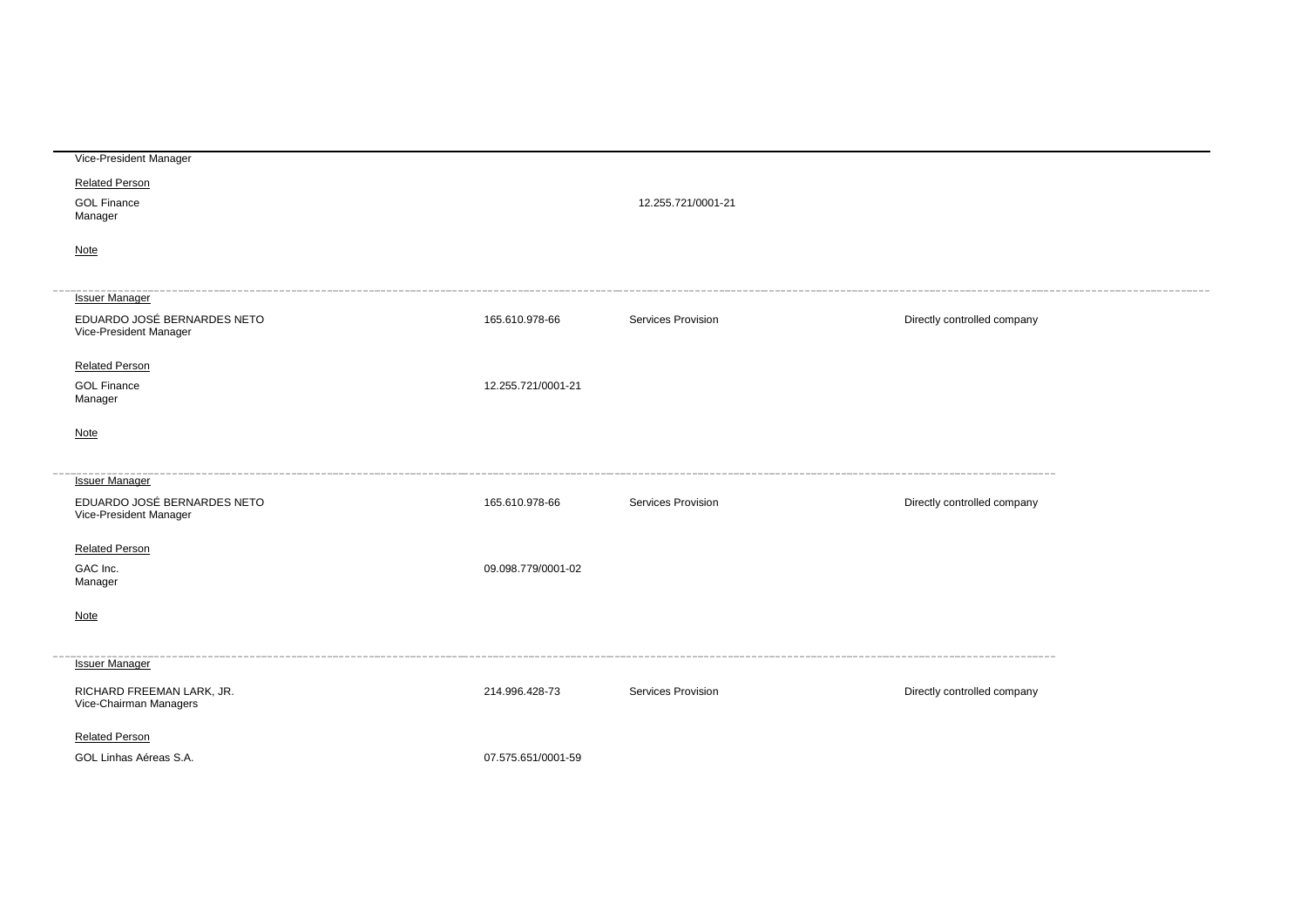## Manager

**Note** 

| <b>Issuer Manager</b><br>RICHARD FREEMAN LARK, JR.<br>Vice-President Manager |                | 214.996.428-73     | Services Provision | Directly controlled company |
|------------------------------------------------------------------------------|----------------|--------------------|--------------------|-----------------------------|
| <b>Related Person</b>                                                        |                |                    |                    |                             |
| GAC Inc.<br>Manager                                                          |                | 09.098.779/0001-02 |                    |                             |
| Note                                                                         |                |                    |                    |                             |
| <b>Issuer Manager</b>                                                        |                |                    |                    |                             |
| RICHARD FREEMAN LARK, JR.<br>Vice-Chairman Managers                          |                | 214.996.428-73     | Services Provision | Directly controlled company |
| <b>Related Person</b>                                                        |                |                    |                    |                             |
| GOL Finance S.A.<br>Manager                                                  |                |                    |                    |                             |
| <b>Note</b>                                                                  |                |                    |                    |                             |
| <b>Issuer Manager</b>                                                        |                |                    |                    |                             |
| RICHARD FREEMAN LARK, JR.<br>Vice-Chairman Managers                          |                | 214.996.428-73     | Services Provision | Directly controlled company |
| <b>Related Person</b>                                                        |                |                    |                    |                             |
| <b>GOL Finance</b><br>Manager                                                |                | 12.255.721/0001-21 |                    |                             |
| Note                                                                         |                |                    |                    |                             |
| <b>Issuer Manager</b>                                                        |                |                    |                    |                             |
| CELSO GUIMARÃES FERRER JUNIOR<br>Vice-Chairman Managers                      | 309.459.748-33 |                    | Services Provision | Directly controlled company |